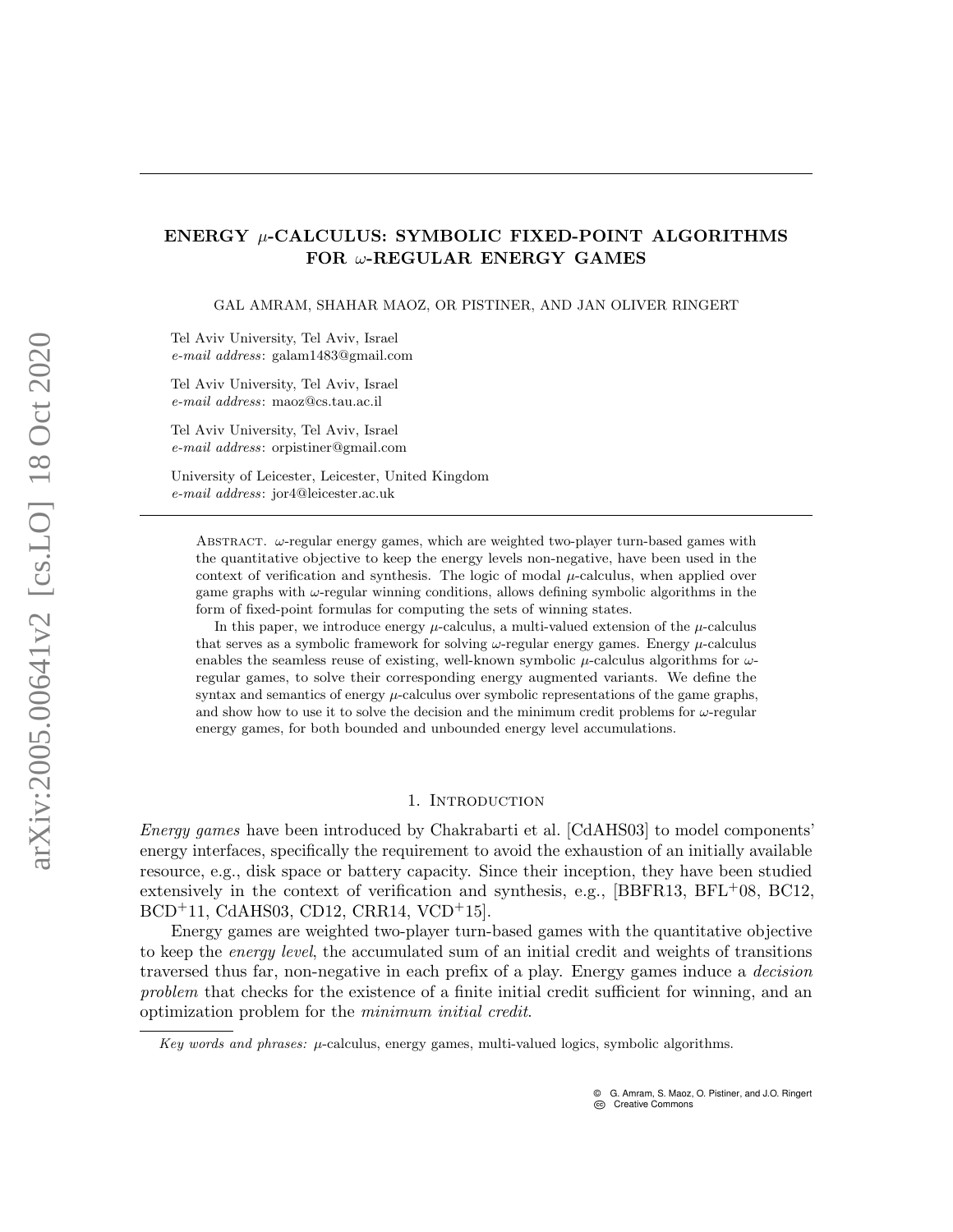The work  $[BFL+08]$  $[BFL+08]$  has introduced an *upper bound c* that specifies the maximal energy level allowed to be accumulated throughout a play. In our work, we consider both the unbounded energy objective of [\[BFL](#page-20-1)+08, [CdAHS03\]](#page-21-0) where  $c = +\infty$ , and the bounded energy objective of [\[BFL](#page-20-1)<sup>+</sup>08] where  $c \in \mathbb{N}$  is finite and whenever the energy level exceeds c, it is truncated to c.

Energy games may be viewed as safety games with an additional quantitative objective. Nevertheless, they have also been generalized to  $\omega$ -regular games with energy objectives [\[CD12,](#page-21-1) [CRR14\]](#page-21-2), which are the focus of our work.

We consider *symbolic* algorithms for solving games, as opposed to *explicit* ones. Symbolic algorithms operate on an implicit representation of the underlying game graph and manipulate sets of game states, whereas explicit algorithms operate on the explicit game graph representation and manipulate individual states. Symbolic algorithms have been shown to be scalable and practical for solving  $\omega$ -regular games, e.g., [\[AMN05,](#page-20-4) [CDHL17,](#page-21-3) [CDHS18,](#page-21-4) [JBB](#page-22-0)+17, [SWW18,](#page-23-1) [SMV18\]](#page-23-2).

Modal  $\mu$ -calculus [\[Koz82\]](#page-23-3) is an extension of propositional logic with modal operators and least and greatest fixed-point operators. Rather than the classical version of [\[Koz82\]](#page-23-3), we consider the *game*  $\mu$ -calculus [\[EJ91\]](#page-22-1) and its application over finite symbolic game structures [\[BJP](#page-21-5)+12] to solve games with  $\omega$ -regular winning conditions (see, e.g., [\[dAHM01,](#page-21-6) [BJP](#page-21-5)<sup>+</sup>12, [BFL14,](#page-20-5) [KHB13,](#page-22-2) [RCDH07,](#page-23-4) [Wal96\]](#page-23-5)). For every  $\omega$ -regular condition,  $\varphi$ , there is a (game)  $\mu$ -calculus formula that defines a symbolic fixed-point algorithm for computing the set of states that win  $\varphi$  [\[dAHM01\]](#page-21-6).

Modal  $\mu$ -calculus has been extended to a multi-valued or quantitative semantics where the value of a formula in a state is from some lattice, e.g., [\[dAFS09,](#page-21-7) [dAHM01,](#page-21-6) [dAM04,](#page-21-8) [BG04,](#page-20-6) [FGK10,](#page-22-3) [GLLS05,](#page-22-4) [RCDH07\]](#page-23-4).

We summarize the contributions of our work as follows.

- (1) Energy  $\mu$ -calculus as a symbolic framework for solving  $\omega$ -regular energy **games.** We introduce energy  $\mu$ -calculus, a multi-valued extension of the game  $\mu$ -calculus [\[EJ91\]](#page-22-1) over symbolic game structures [\[BJP](#page-21-5)+12]. Energy  $\mu$ -calculus serves as a framework for solving both the decision and the minimum credit problems with a bounded energy level accumulation. While a game  $\mu$ -calculus formula characterizes a set of states, an energy  $\mu$ -calculus formula is interpreted w.r.t. an upper bound  $c \in \mathbb{N}$  and returns an energy function that assigns a value in  $\{0,\ldots,c\} \cup \{\pm \infty\}$  to each state of the underlying game. Every  $\omega$ -regular condition is solved by evaluating a game  $\mu$ -calculus formula [\[dAHM01\]](#page-21-6), and we show that this formula can be seamlessly reused as an energy  $\mu$ -calculus formula to solve the corresponding energy augmented game.
- (2) Computation of a sufficient upper bound. We bridge the gap between bounded and unbounded energy level accumulations by showing that every  $\omega$ -regular winning condition admits a *sufficiently large upper bound* on the energy level accumulation. That is, we show that if the system player wins with an unbounded energy level accumulation, then it also wins w.r.t. a finite upper bound with no need to increase the initial credit. Specifically, if the  $\mu$ -calculus formula  $\psi$  solves the  $\omega$ -regular game, then the system wins w.r.t. the bound  $(d+1)((N^2+N)m-1)K$ , where N is the size of the state space, K is the maximal absolute weight, and m and d are the length and alternation depth of  $\psi$ , respectively. Through this sufficient bound, energy  $\mu$ -calculus also solves the decision and the minimum credit problems with an unbounded energy level accumulation.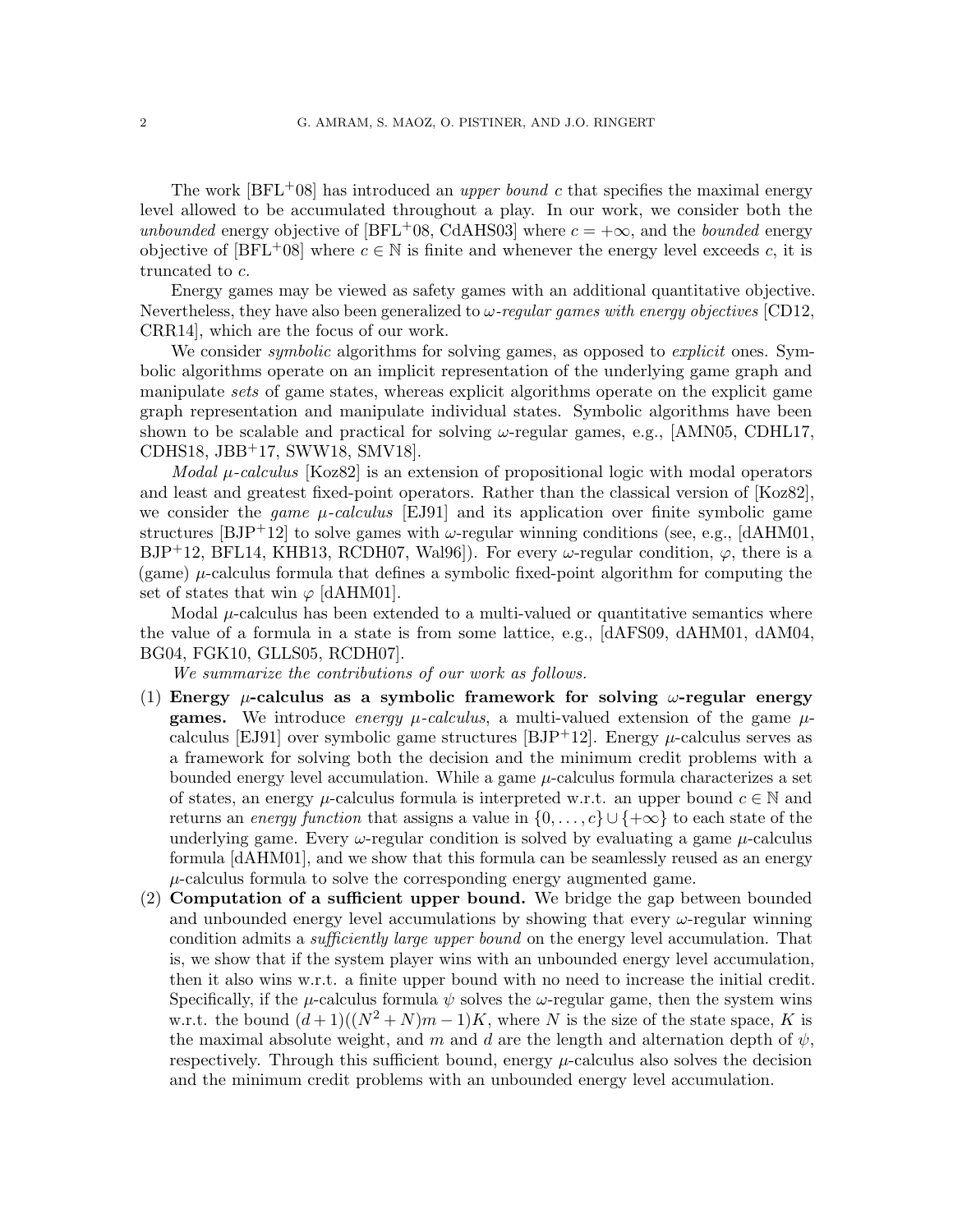On the way to achieving the above results, we have obtained two additional contributions for energy parity games [\[CD12\]](#page-21-1):

- (3) **Sufficient upper bound.** We show that if player<sub>0</sub> wins from a state s in an energy parity game with an unbounded energy level accumulation, then she can also win from s w.r.t. the energy upper bound  $d(n-1)K$  without increasing her initial credit, where d is the number of different priorities,  $n$  is the number of states, and  $K$  is the maximal absolute weight.
- (4) Strategy complexity. We show that if player<sub>0</sub> wins from a state s in an energy parity game, then she has a strategy that wins from s with a memory of size  $d(n-1)K + 1$  and without requiring to increase the initial credit. This slightly improves the best known memory upper bound of  $dnK$  [\[CD12\]](#page-21-1).

To solve energy games with  $\omega$ -regular winning conditions, researchers have suggested to apply a reduction to energy games with parity winning conditions; see, e.g., [\[CD12,](#page-21-1) [CRR14\]](#page-21-2). In contrast, our approach uses a game  $\mu$ -calculus formula to describe the set of states that win the  $\omega$ -regular condition [\[dAHM01\]](#page-21-6). Then, it evaluates this formula w.r.t. the semantics of energy  $\mu$ -calculus and obtains the energy function that maps each state to its minimal winning initial credit, and to  $+\infty$  if there is no such an initial credit. We identify two appealing key attributes of our approach.

First, our approach enables the use of existing results from the literature. Specifically, Thm. [3.6](#page-12-0) enables to seamlessly transform well-known  $\mu$ -calculus formulas that solve games with  $\omega$ -regular conditions  $\varphi$ , e.g., safety, reachability, Büchi, co-Büchi, GR(1) [\[BJP](#page-21-5)<sup>+</sup>12], counter-GR(1) [\[KHB13\]](#page-22-2), parity [\[BFL14,](#page-20-5) [EJ91\]](#page-22-1), etc. into solvers of corresponding  $\varphi$ -energy games.

Second, the aforementioned transformation additionally results in algorithms that are symbolic, in the sense that they manipulate energy functions over symbolic weighted game structures. Such symbolic algorithms can be implemented using, e.g., Algebraic Decision Diagrams [\[BFG](#page-20-7)+97, [FMY97\]](#page-22-5), as was done in [\[MPR16\]](#page-23-6).

To illustrate these key attributes, we consider the following well-known  $\mu$ -calculus formula that solves Büchi games with target states  $J$  [\[GTW02,](#page-22-6) [Tho95\]](#page-23-7):

<span id="page-2-0"></span>
$$
\psi_{B_J} = \nu Z(\mu Y(J \wedge \textcircled{\ot} Z) \vee \textcircled{\vee} Y) \tag{1.1}
$$

In such a game, the system wins from a state if it can enforce infinitely many visits to J. Relying on Thm. [3.6,](#page-12-0) we replace each occurrence of the modal operator  $\Diamond$  in Eq. [1.1](#page-2-0) with  $_{\texttt{E}}$ , and obtain the following energy  $\mu$ -calculus formula that solves Büchi-energy J-states games:

<span id="page-2-1"></span>
$$
\psi_{B_J}^{\mathbf{E}} = \nu Z(\mu Y(J \wedge \mathbb{Q}_{\mathbf{E}} Z) \vee \mathbb{Q}_{\mathbf{E}} Y) \tag{1.2}
$$

That is, Eq. [1.2](#page-2-1) defines the energy function that maps each state to the minimal initial credit sufficient for the system to win the Büchi  $J$ -states condition while keeping the energy levels of all plays' prefixes non-negative.

Alg. [1.1](#page-3-0) is a symbolic fixed-point algorithm that implements Eq. [1.1](#page-2-0) according Def. [2.2,](#page-8-0) which defines the game  $\mu$ -calculus' semantics following [\[BJP](#page-21-5)<sup>+</sup>12]. Likewise, Alg. [1.2](#page-3-1) is a symbolic fixed-point algorithm that implements Eq. [1.2](#page-2-1) according Def. [3.3,](#page-10-0) which defines the new energy  $\mu$ -calculus' semantics. Alg. [1.1](#page-3-0) uses the controllable predecessor operator  $Cpre_{sus}$ that implements  $\oslash$ , whereas Alg. [1.2](#page-3-1) uses the energy controllable predecessor operator  $ECpre_{sys}$  that implements  $\mathbb{Q}_E$ .  $Cpre_{sys}$  is defined in Sect. [2.3;](#page-7-0)  $ECpre_{sys}$  is defined in Def. [3.2.](#page-9-0)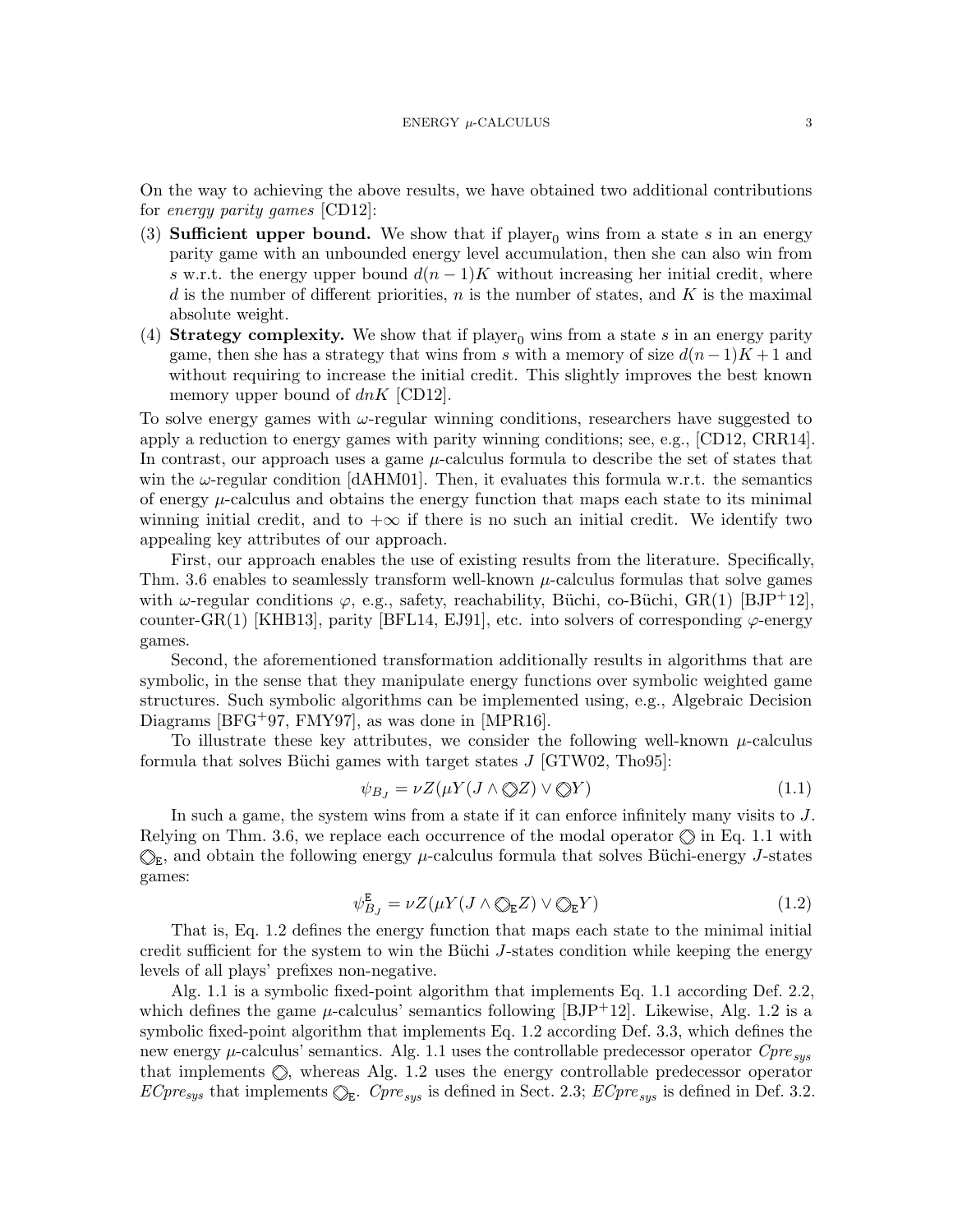<span id="page-3-0"></span>Algorithm 1.1. Symbolic fixed-point algorithm to compute the set of states Z that win in a Büchi J-states game. An implementation of Eq. [1.1](#page-2-0) according to Def. [2.2](#page-8-0)

1:  $Z \leftarrow$  the state space 2: while not reached fixed-point of Z do 3:  $recurrJ \leftarrow J \cap Cpre_{sus}(Z)$ 4:  $Y \leftarrow \emptyset$ 5: while not reached fixed-point of Y do 6:  $Y \leftarrow \operatorname{recurr} J \cup \operatorname{Cpre}_{sys}(Y)$ <br>7:  $Z \leftarrow Y$  $Z \leftarrow Y$ 8: return Z

<span id="page-3-1"></span>Algorithm 1.2. Symbolic fixed-point algorithm to compute the mapping Z between states and minimum initial credits sufficient for winning in a Büchi-energy game. An implementation of Eq. [1.2](#page-2-1) according to Def. [3.3](#page-10-0)

1:  $Z \leftarrow$  mapping of all states to 0 2: while not reached fixed-point of Z do 3:  $recurrJ \leftarrow \max(f_J, ECpre_{sus}(Z))$ 4:  $Y \leftarrow$  mapping of all states to  $+\infty$ 5: while not reached fixed-point of Y do 6:  $Y \leftarrow min(recurrJ, ECpre_{sys}(Y))$ 7:  $Z \leftarrow Y$ 8: return Z

We prove in Sect. [3](#page-8-1) and Sect. [4.1](#page-13-0) that our approach solves both the decision and the minimum credit problems with a bounded energy level accumulation. Moreover, we augment energy  $\mu$ -calculus with *negation* to enable  $\omega$ -regular energy games to be solved via their dual games. That is, we show that if a game  $\mu$ -calculus formula  $\psi$  solves the  $\omega$ -regular game, the energy  $\mu$ -calculus formula  $\neg \psi^E$  dually assigns each state the *maximal* initial credit for which the adversary, namely the environment, wins.

We prove the results of Sect. [3](#page-8-1) by using a reduction to  $\omega$ -regular games, which encodes the bounded energy objective as safety constraints, following  $[BCD<sup>+</sup>11]$  $[BCD<sup>+</sup>11]$ .

Importantly, however, our approach also solves the decision and the minimum credit problems w.r.t. the unbounded energy objective from [\[CdAHS03\]](#page-21-0), namely when the upper bound on the energy levels is set to  $+\infty$ . We obtain this key result in Sect. [4.2](#page-14-0) by providing answers to the following three questions for all  $\omega$ -regular winning conditions:

- (1) Is there a state that does not win w.r.t. all finite upper bounds but wins w.r.t. the bound  $+\infty$ ? (No)
- (2) Is there a sufficient finite upper bound whose increase would not introduce additional winning states? (Yes)
- (3) Is there such a sufficient bound that also does not require an increase in the initial credit to win? (Yes)

We answer the above questions by showing how to compute a sufficiently large upper bound for any  $\omega$ -regular winning condition. Most importantly, this complete bound enables the use of the results obtained in Sect. [3](#page-8-1) and Sect. [4.1,](#page-13-0) also in case of an unbounded energy level accumulation.

#### 1.1. Related Work.

<span id="page-3-2"></span>1.1.1. *Energy Games.* Energy games were introduced in [\[CdAHS03\]](#page-21-0). Bouyer et al.  $[BFL+08]$  $[BFL+08]$ further studied these games, presented fixed-point solutions, and showed that these games are log-space equivalent to mean-payoff games [\[EM79\]](#page-22-7). Brim et al. [\[BC12,](#page-20-2) [BCD](#page-20-3)+11] presented strategy improvement and improved fixed-point algorithms, both of which are explicit, for energy and mean-payoff games.

The application of energy  $\mu$ -calculus to the  $\mu$ -calculus formula  $\psi = \nu X(\mathbb{Q}X)$ , which solves safety games with the winning condition  $G(\text{true})$ , results in the symbolic fixed-point algorithm  $\psi^{\mathbf{E}} = \nu X(\mathbb{Q}_{\mathbf{E}}X)$  for energy games. Interestingly, essentially,  $\psi^{\mathbf{E}}$  prescribes the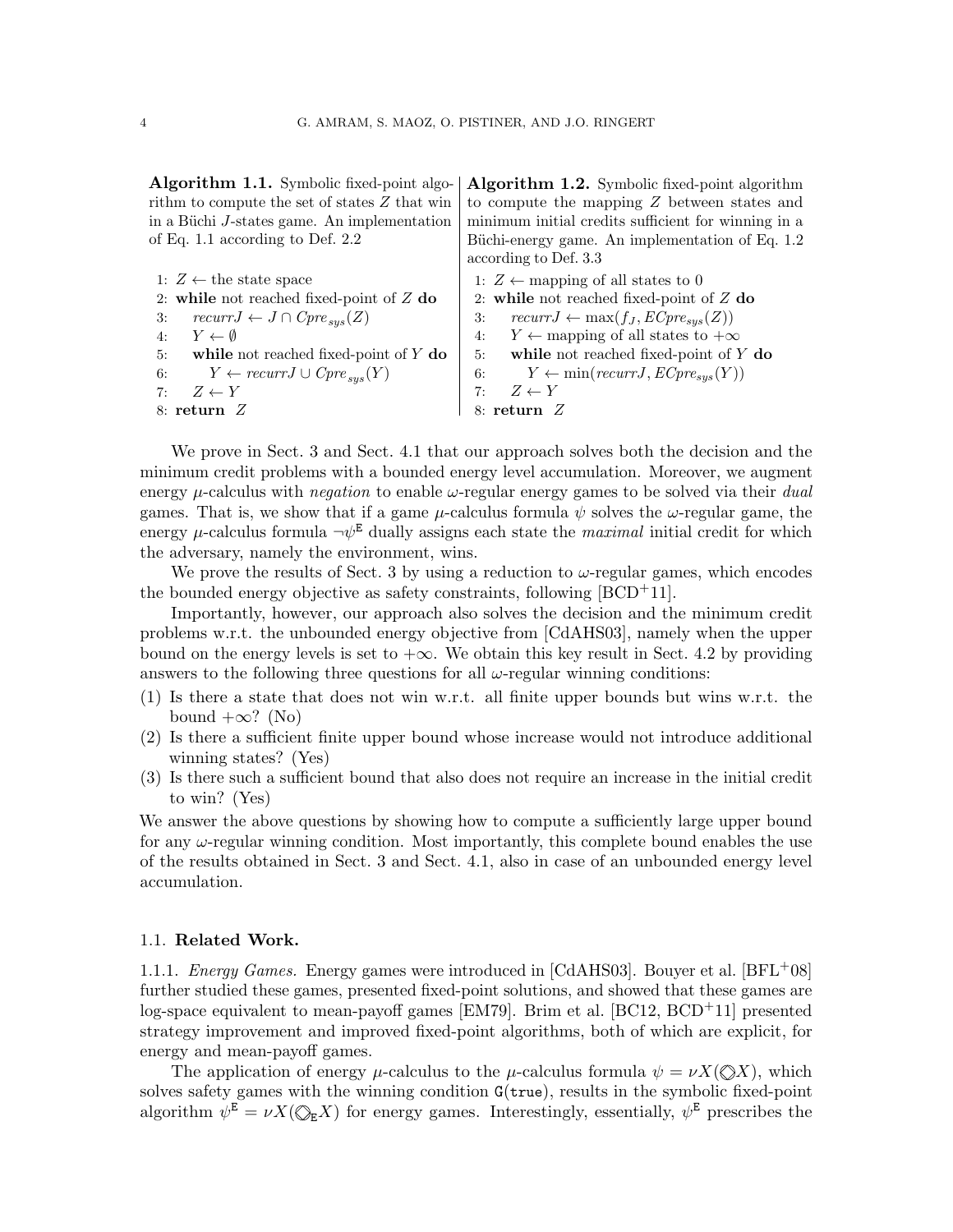algorithm that was described in  $[BFL+08, BCD+11, CdAHS03]$  $[BFL+08, BCD+11, CdAHS03]$  $[BFL+08, BCD+11, CdAHS03]$  $[BFL+08, BCD+11, CdAHS03]$  $[BFL+08, BCD+11, CdAHS03]$ . Thus, the algorithms of  $[BFL<sup>+</sup>08, BCD<sup>+</sup>11, CdAHS03]$  $[BFL<sup>+</sup>08, BCD<sup>+</sup>11, CdAHS03]$  $[BFL<sup>+</sup>08, BCD<sup>+</sup>11, CdAHS03]$  $[BFL<sup>+</sup>08, BCD<sup>+</sup>11, CdAHS03]$  $[BFL<sup>+</sup>08, BCD<sup>+</sup>11, CdAHS03]$  can be seen as a special case of our results.

Chatterjee et al. [\[CD12\]](#page-21-1) have studied  $\omega$ -regular energy games through energy parity games. They have shown that the decision problem is in NP∩coNP and presented a recursive algorithm in exponential time. The work [\[CD12\]](#page-21-1) has also shown that winning strategies with a finite memory of an exponential size are sufficient. We slightly improve the memory upper bound obtained in [\[CD12\]](#page-21-1) (see Sect. [4.2,](#page-14-0) Cor. [4.4\)](#page-16-0).

Moreover, it was shown in [\[CD12\]](#page-21-1) that the decision problem of mean-payoff parity games [\[CHJ05\]](#page-21-9) can be reduced to that of energy parity games. Consequently, energy  $\mu$ calculus can also solve the decision problem of  $\omega$ -regular mean-payoff games by applying the reduction of [\[CD12\]](#page-21-1) and using our results.

The work [\[BFL](#page-20-1)+08] has introduced bounded variants of energy games. Among these variants is the lower-weak-upper-bound problem, which we refer to as the bounded energy objective. The work  $BFL+08$  has also established a sufficiently large upper bound that enables the solution of (unbounded) energy games. This bound has been used in [\[BC12\]](#page-20-2) to solve energy games.

Moreover, since energy games may be seen as energy parity games [\[CD12\]](#page-21-1) with a single priority, in fact, we obtain the sufficient bound of  $[BFL+08]$  $[BFL+08]$  by invoking Lem. [4.3](#page-16-1) for the special case where  $d = 1$ . To the best of our knowledge, our work is the first to generalize  $|BFL+08|$  by introducing sufficient bounds that enable the solution of energy games with any  $\omega$ -regular winning condition.

Velner et al.  $[VCD+15]$  $[VCD+15]$  have studied the complexity of multi-dimensional energy and mean-payoff games where the weights are integer vectors. They have shown that the decision problem of multi-dimensional energy games is coNP-complete and finite memory strategies are sufficient for winning. Fahrenberg et al. [\[FJLS11\]](#page-22-8) have studied variants of multi-dimensional energy games with both lower and upper bounds.

Finally, Chatterjee et al. [\[CRR14\]](#page-21-2) have established that strategies with an exponential memory are necessary and sufficient for multi-dimensional energy parity games. Furthermore, they have presented an exponential fixed-point algorithm to compute such strategies.

1.1.2. The  $\mu$ -Calculus and Symbolic Algorithms. Besides model checking (see, e.g., [\[BW18\]](#page-21-10)), the modal  $\mu$ -calculus has been used to solve  $\omega$ -regular games (e.g., [\[BJP](#page-21-5)<sup>+</sup>12, [BFL14,](#page-20-5) [EJ91,](#page-22-1) [KHB13,](#page-22-2) [Wal96\]](#page-23-5)), as well as to synthesize winning strategies (e.g., in  $GR(1)$  [\[BJP](#page-21-5)+12] and parity [\[BFL14\]](#page-20-5) games).

Multi-valued or quantitative extensions of the  $\mu$ -calculus have been suggested for verification of multi-valued or quantitative transition systems (e.g., [\[dAFS09,](#page-21-7) [BG04,](#page-20-6) [FGK10,](#page-22-3) [GLLS05,](#page-22-4) [GLLS07\]](#page-22-9)). Nevertheless, such extensions have also been introduced to solve, e.g., probabilistic and concurrent games [\[dAM04\]](#page-21-8), and games with imperfect informa-tion [\[RCDH07\]](#page-23-4). The translation of  $\omega$ -regular conditions to the  $\mu$ -calculus for the purpose of solving the corresponding games has been studied in [\[dAHM01\]](#page-21-6) w.r.t. both Boolean and quantitative semantics. We apply this approach to energy games.

The semantics of energy  $\mu$ -calculus exploits the monotonicity of the energy objective as it maps states to the minimal winning initial credits. It is inspired by the antichain representation used by the algorithm of [\[CRR14\]](#page-21-2), which solves multi-dimensional energy games. Essentially, symbolic antichain representations exploit monotonicity properties to succinctly represent the sets that the symbolic algorithm manipulates. The use of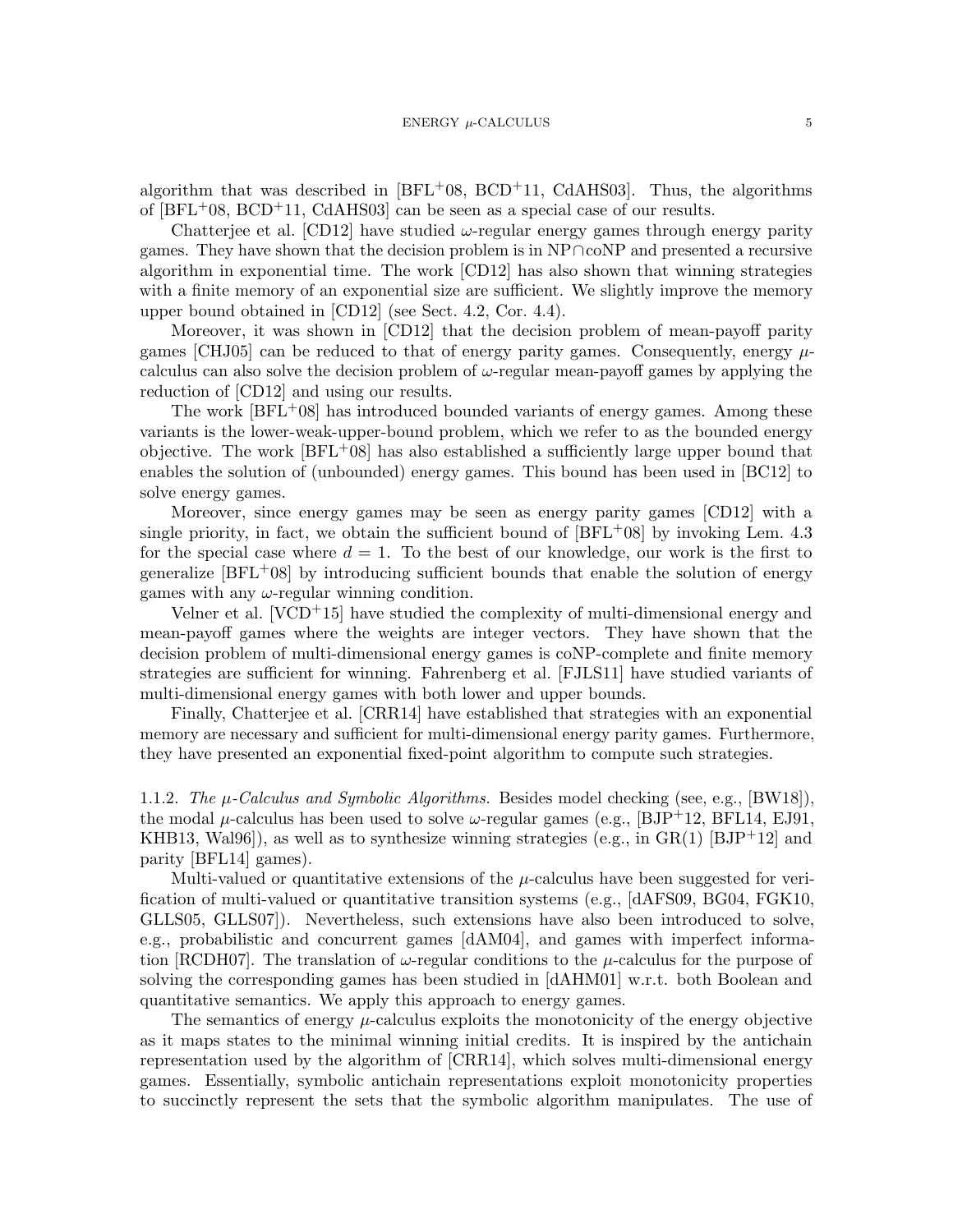antichains to obtain performance improvements has been implemented for various applications, such as model checking (e.g., [\[DR10,](#page-21-11) [WDHR06,](#page-23-8) [WDMR08\]](#page-23-9)), games with imperfect information [\[BCW](#page-20-8)+10, [RCDH07\]](#page-23-4), and LTL synthesis (e.g., [\[BBFR13,](#page-20-0) [FJR11\]](#page-22-10)).

The semantics of energy  $\mu$ -calculus prescribes symbolic algorithms that manipulate energy functions. Therefore, implementations of the energy  $\mu$ -calculus should be based on symbolic data structures, and in particular, on those that encode multi-valued functions. Such a notable data structure are Algebraic Decision Diagrams [\[BFG](#page-20-7)+97, [FMY97\]](#page-22-5) (ADDs), which generalize Binary Decision Diagrams (BDDs) [\[Bry86\]](#page-21-12).

The use of ADDs to encode real-valued matrices for the analysis of probabilistic models, such as Markov chains, has been studied extensively, e.g.,  $\text{[dAKN+00, BCH+97, HKN+03]}$  $\text{[dAKN+00, BCH+97, HKN+03]}$  $\text{[dAKN+00, BCH+97, HKN+03]}$  $\text{[dAKN+00, BCH+97, HKN+03]}$  $\text{[dAKN+00, BCH+97, HKN+03]}$  $\text{[dAKN+00, BCH+97, HKN+03]}$  $\text{[dAKN+00, BCH+97, HKN+03]}$ [KNP04,](#page-22-12) [KNP11\]](#page-22-13). However, ADDs have only recently been studied in the context of game solving. The work [\[MPR16\]](#page-23-6) has presented an ADD-based, symbolic fixed-point algorithm for energy games and evaluated its performance. In fact, this algorithm implements the energy  $\mu$ -calculus formula  $\nu X(\mathbb{Q}_F X)$  that we have considered in Sect. [1.1.1.](#page-3-2) The evaluation in [\[MPR16\]](#page-23-6) showed that the ADD-based algorithm outperformed an alternative, BDD-based algorithm in terms of scalability. Moreover, the work [\[BKV04\]](#page-21-14) presented a symbolic ADDbased version of the well-known small progress measures (explicit) algorithm [\[Jur00\]](#page-22-14) for parity games. The algorithm of [\[BKV04\]](#page-21-14) has recently been implemented and evaluated in [\[SMV18\]](#page-23-2).

## 2. Preliminaries

<span id="page-5-0"></span>Throughout this paper, for  $a, b \in \mathbb{Z} \cup \{+\infty\}$ ,  $[a, b]$  denotes the set  $\{z \in \mathbb{Z} \cup \{+\infty\} \mid a \leq z \leq b\}$ . For a set of Boolean variables  $V$ , a *state*,  $s \in 2^V$ , is a truth assignment to  $V$ , an *assertion*  $\phi$  is a propositional formula over  $\mathcal{V}, s \models \phi$  denotes that s satisfies  $\phi$ , and  $\mathcal{V}'$  denotes the set  $\{v' \mid v \in V\}$  of primed variables. We denote by  $p(s) \in 2^{\mathcal{V}'}$  the primed version of the state  $s \in 2^{\mathcal{V}}$ , obtained by replacing each  $v \in s$  with  $v' \in \mathcal{V}'$ . For  $\mathcal{V} = \bigcup_{i=1}^{k} \mathcal{V}_i$  and truth assignments  $s_i \in 2^{\mathcal{V}_i}$ , we use  $(s_1, \ldots, s_k)$  as an abbreviation for  $s_1 \cup \ldots \cup s_k$ . Thus, we may replace expressions, e.g.,  $s \in 2^{\mathcal{V}}, s \models \varphi, p(s)$ , and  $f(s)$  with  $(s_1, \ldots s_k) \in 2^{\mathcal{V}}, (s_1, \ldots, s_k) \models \varphi$ ,  $p(s_1, \ldots, s_k)$ , and  $f(s_1, \ldots, s_k)$ , respectively. We denote by  $s|_{\mathcal{Z}}$  the projection of  $s \in 2^{\mathcal{V}}$  to  $\mathcal{Z} \subseteq \mathcal{V}$ , i.e.,  $s|_{\mathcal{Z}} := s \cap \mathcal{Z}$ .

2.1. Games, Game Structures, and Strategies. We consider an infinite game played between an environment player (*env*) and a system player (*sys*) on a finite directed graph as they move along its transitions. In each round of the game, the environment plays first by choosing a valid input, and the system plays second by choosing a valid output. The goal of the system is to satisfy the winning condition, regardless of the actions of the environment.

Formally, a game is symbolically represented by a *qame structure* (GS)  $G := \langle V, \mathcal{X}, \mathcal{Y}, \mathcal{Y} \rangle$  $\rho^e, \rho^s, \varphi$  [\[BJP](#page-21-5)+12, [PPS06\]](#page-23-10) that consists of the following components:

- $V = \{v_1, \ldots, v_n\}$ : A finite set of Boolean variables.
- $X \subseteq V$ : A set of *input variables* controlled by the *environment* player *(env)*.
- $\mathcal{Y} = \mathcal{V} \setminus \mathcal{X}$ : A set of *output variables* controlled by the *system* player (*sys*).
- $\rho^e$ : An assertion over  $\mathcal{V} \cup \mathcal{X}'$  that defines the environment's transitions. The environment uses  $\rho^e$  to relate a state over V to possible next inputs over  $\mathcal{X}'$ .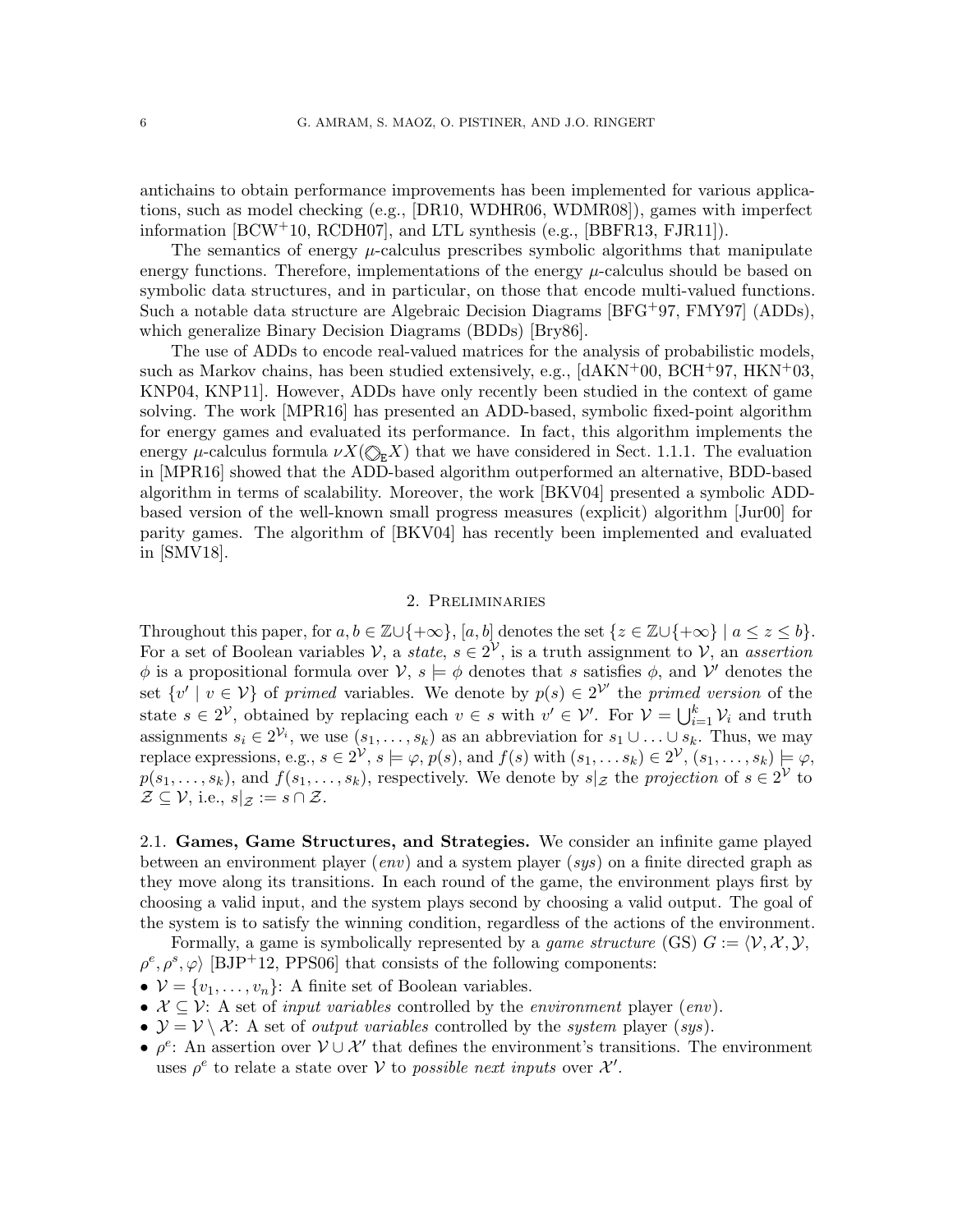- $\rho^s$ : An assertion over  $V \cup V' = V \cup \mathcal{X}' \cup \mathcal{Y}'$  that defines the system's transitions. The system uses  $\rho^s$  to relate a state over V and an input over  $\mathcal{X}'$  to possible next outputs over  $\mathcal{Y}'$ .
- $\varphi$ : The winning condition of the system.

We consider  $\omega$ -regular GSs, i.e., GSs with  $\omega$ -regular winning conditions  $\varphi$ . A state t is a successor of s if  $(s, p(t)) \models \rho^e \land \rho^s$ . The rounds of a game on G form a sequence of states  $\sigma = s_0 s_1 \dots$  called a play, which satisfies the following conditions: (1) Consecution: for each  $i \geq 0$ ,  $s_{i+1}$  is a successor of  $s_i$ . (2) Maximality: if  $\sigma$  is finite, then either it ends with a deadlock for the environment:  $\sigma = s_0 \dots s_k$ , and there is no input value  $s_{\mathcal{X}} \in 2^{\mathcal{X}}$  such that  $(s_k, p(s_{\mathcal{X}})) \models \rho^e$ , or it ends with a *deadlock for the system:*  $\sigma = s_0 \dots s_k s_{\mathcal{X}}$  where  $s_{\mathcal{X}} \in 2^{\mathcal{X}},$  $(s_k, p(s_{\mathcal{X}})) \models \rho^e$ , and there is no output  $s_{\mathcal{Y}} \in 2^{\mathcal{Y}}$  such that  $(s_k, p(s_{\mathcal{X}}), p(s_{\mathcal{Y}})) \models \rho^s$ .

We denote by  $\mathsf{Plays}(G)$  the set of all G plays. A play  $\sigma = s_0 \ldots \in \mathsf{Plays}(G)$  is from  $S \subseteq 2^{\mathcal{V}}$  if  $s_0 \in S$ . A play  $\sigma \in \mathsf{Plays}(G)$  wins for the system if either  $\sigma$  is finite and ends with a deadlock for the environment, or  $\sigma$  is infinite and satisfies the winning condition  $\varphi$ . We denote by  $\mathsf{Plays}(G, \varphi)$  the set of all plays that win for the system. If  $\sigma \notin \mathsf{Plays}(G, \varphi)$ , we say that  $\sigma$  wins for the environment.

A strategy for the system player is a partial function  $g_{sys} : (2^{\mathcal{V}})^+ 2^{\mathcal{X}} \to 2^{\mathcal{Y}}$ . It satisfies that for every prefix  $\sigma = s_0 \dots s_k \in (2^{\mathcal{V}})^+$  and  $s_{\mathcal{X}} \in 2^{\mathcal{X}}$  such that  $(s_k, p(s_{\mathcal{X}})) \models \rho^e$ , if  $g_{sys}$  is defined for  $\sigma s_{\mathcal{X}}$ , then  $(s_k, p(s_{\mathcal{X}}), p(g_{sys}(\sigma s_{\mathcal{X}}))) \models \rho^s$ .

Let  $g_{sys}$  be a strategy for the system, and  $\sigma = s_0 s_1 \ldots \in \mathsf{Plays}(G)$ . The prefix  $s_0 \ldots s_k$ of  $\sigma$  is consistent with  $g_{sys}$  if for each  $0 \leq i \leq k$ ,  $g_{sys}$  is defined at  $s_0 \dots s_i s_{i+1} |_{\mathcal{X}}$ , and  $g_{sys}(s_0...s_is_{i+1}|\chi) = s_{i+1}|\chi$ . We say that  $\sigma$  is consistent with  $g_{sys}$  if all of its prefixes are consistent with  $g_{sys}$ .

The strategy  $g_{sys}$  is from  $S \subseteq 2^{\mathcal{V}}$  if it is defined (1) for every prefix  $s_0 \dots s_j \in (2^{\mathcal{V}})^+$  of a play from S, consistent with  $g_{sys}$ , and (2) for every input  $s_{\mathcal{X}} \in 2^{\mathcal{X}}$  such that  $(s_j, p(s_{\mathcal{X}})) \models \rho^e$ , and  $(s_j, p(s_{\mathcal{X}}))$  is not a deadlock for the system. In case  $S = \{s\}$  for  $s \in 2^{\mathcal{V}}$ , we will simply write s. We dually define strategies and consistent plays for the environment player.

A strategy  $g_{\alpha}$  wins for player  $\alpha \in \{env, sys\}$  from  $s \in 2^{\mathcal{V}}$ , if it is a strategy for  $\alpha$  from s, and all plays from s that are consistent with  $g_{\alpha}$  win for  $\alpha$ . The assertion  $W_{\alpha}$  describes the set of winning states, i.e., from which there exists a winning strategy for player  $\alpha$ . We may use the assertion  $W_{\alpha}$  interchangeably with the set  $\{s \in 2^{\mathcal{V}} \mid s \models W_{\alpha}\}.$ 

<span id="page-6-0"></span>2.2. Weighted Game Structures and Energy Objectives. We now define the energy objective. Our definition is based on both the lower-weak-upper-bound and the lower-bound problems introduced by Bouyer et al.  $[BFL+08]$  $[BFL+08]$ , while it uses a slightly different formulation adapted for GSs.

A finite weighted game structure (WGS)  $G^w := \langle \mathcal{V}, \mathcal{X}, \mathcal{Y}, \rho^e, \rho^s, \varphi, w^s \rangle$  is a GS extended with a partial weight function  $w^s : 2^{\mathcal{V} \cup \mathcal{V}'} \to \mathbb{Z}$ , defined for  $\rho^s$  transitions. Intuitively,  $w^s$ describes the amount by which system's actions reclaim or consume a constrained resource, which we refer to as *energy*.

Let  $G^w$  be a WGS,  $\sigma = s_0 s_1 \ldots \in \mathsf{Plays}(G^w)$  be a  $G^w$  play, and  $\sigma[0 \ldots k] := s_0 \ldots s_k$  be a prefix of  $\sigma$  for  $k \in \mathbb{N}$ . Given a (finite) upper bound  $c \in \mathbb{N}$ , and an initial credit  $c_0 \in [0, c]$ , the energy level under c of  $\sigma[0 \dots k]$ , denoted by  $\mathsf{EL}_c(G^w, c_0, \sigma[0 \dots k])$ , is the sum of  $c_0$  and the weights that  $w^s$  assigns to the transitions of  $\sigma[0...k]$ , such that whenever it exceeds the upper bound c, it is truncated to c. Formally,  $\mathsf{EL}_c(G^w, c_0, \sigma[0...k]) := r_k$ , where  $r_0 := c_0$ and for each  $i \in [1, k]$ ,  $r_i := \min[c, r_{i-1} + w^s(s_{i-1}, p(s_i))]$ . In Sect. [4.2,](#page-14-0) we also consider the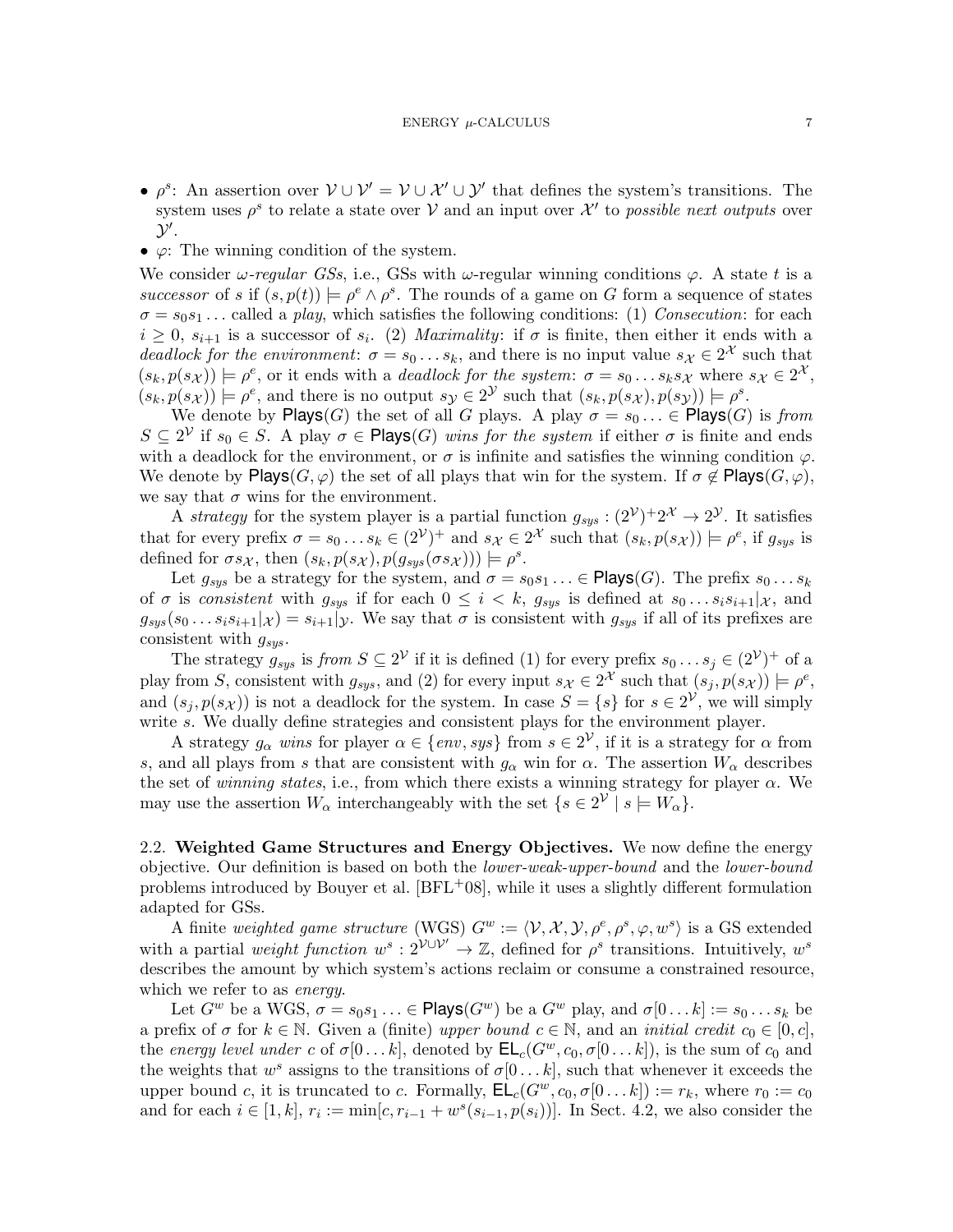(unbounded) energy level of  $\sigma[0 \dots k]$ ,  $\mathsf{EL}_{+\infty}(G^w, c_0, \sigma[0 \dots k])$  where  $c = +\infty$  and  $c_0 \in \mathbb{N}$ . Note that in this special case, it is simply the sum of  $c_0$  and the weights along  $\sigma[0 \dots k]$ , i.e.,  $\mathsf{EL}_{+\infty}(G^w, c_0, \sigma[0 \dots k]) = c_0 + \sum_{i=1}^k w^s(s_{i-1}, p(s_i)).$ 

A WGS  $G^w$  represents a game with both *qualitative* and *quantitative* winning conditions. The former is specified by the  $\omega$ -regular condition  $\varphi$ , and the latter is the energy objective that requires to keep the energy levels of all plays' prefixes, non-negative. Formally, given an upper bound  $c \in \mathbb{N} \cup \{+\infty\}$  and an initial credit  $c_0 \neq +\infty$ ,  $c_0 \leq c$ , the energy objective w.r.t. c for  $c_0$  is  $\mathsf{E}_c(G^w, c_0) := \{ \sigma \in \mathsf{Plays}(G^w) \mid \forall j \geq 0 : \mathsf{EL}_c(G^w, c_0, \sigma[0 \dots j]) \geq 0 \}$ , and we say that a play  $\sigma \in \mathsf{Plays}(G^w)$  wins the energy objective w.r.t. c for  $c_0$  if  $\sigma \in \mathsf{E}_c(G^w, c_0)$ . Thus,  $\sigma$  wins the  $\varphi$ -energy objective w.r.t. c for  $c_0$  iff  $\sigma \in \mathsf{Plays}(G^w, \varphi) \cap \mathsf{E}_c(G^w, c_0)$ .

Let  $c \in \mathbb{N} \cup \{+\infty\}$  be an upper bound. A strategy g for the system (resp. environment) wins from  $s \in 2^{\mathcal{V}}$  w.r.t. c for an initial credit  $c_0 \neq +\infty$ ,  $c_0 \leq c$ , if it is a strategy for the system (resp. environment) from s, and all plays  $\sigma$  that are from s and consistent with g. win (resp. do not win) the  $\varphi$ -energy objective w.r.t. c for c<sub>0</sub>. A state  $s \in 2^{\mathcal{V}}$  wins for the system (resp. environment) w.r.t. c for an initial credit  $c_0$ , if there exists a strategy that wins for the system (resp. environment) from s w.r.t. c for  $c_0$ . We say that  $s \in 2^{\mathcal{V}}$  wins for the system w.r.t. c, if it wins for the system w.r.t. c for some initial credit  $c_0$ . Otherwise, if s wins for the environment w.r.t. c for all initial credits  $c_0 \neq +\infty$ ,  $c_0 \leq c$ , we say that it wins for the environment. Accordingly, we denote by  $W_{\alpha}(c)$  the set of states that win for player  $\alpha \in \{env, sys\}$  w.r.t. c.

Further, note that the energy objective is monotone w.r.t. both the initial credit and the bound. That is, for all upper bounds  $c, c^h \in \mathbb{N}$  and initial credits  $c_0 \in [0, c]$ ,  $c_0^h \in [0, c^h]$ such that  $c \leq c^h$  and  $c_0 \leq c_0^h$ :  $\mathsf{E}_c(G^w, c_0) \subseteq \mathsf{E}_{c^h}(G^w, c_0^h)$ ,  $\mathsf{E}_{+\infty}(G^w, c_0) \subseteq \mathsf{E}_{+\infty}(G^w, c_0^h)$  and  $\mathsf{E}_c(G^w, c_0) \subseteq \mathsf{E}_{+\infty}(G^w, c_0)$ . This gives rise to consider in Sect. [4](#page-13-1) the *optimal* (i.e., minimal) initial credit and a sufficiently large upper bound for which the system wins.

<span id="page-7-0"></span>2.3.  $\mu$ -Calculus Over Game Structures. We consider the logic of the modal  $\mu$ -calculus [\[Koz82\]](#page-23-3) over GSs, and repeat its definition from [\[BJP](#page-21-5)+12] below. It will be useful in Sect. [3](#page-8-1) where we introduce a multi-valued extension thereof.

<span id="page-7-1"></span>**Definition 2.1** ( $\mu$ -calculus: syntax). Let V be a set of Boolean variables, and let  $Var =$  $\{X, Y, \ldots\}$  be a set of relational variables. The formulas of  $\mu$ -calculus (in positive form) are built as follows:

 $\psi ::= v \mid \neg v \mid X \mid \psi \vee \psi \mid \psi \wedge \psi \mid \Diamond \psi \mid \Box \psi \mid \mu X \psi \mid \nu X \psi$ 

where  $v \in V$ ,  $X \in Var$ , and  $\mu$  and  $\nu$  denote the least and the greatest fixed-point operators, respectively.

We denote by  $\mathcal{L}_{\mu}$  the set of all formulas generated by the grammar of Def. [2.1.](#page-7-1) We further denote by  $\mathcal{L}_{\mu}^{sys}$  (resp.  $\mathcal{L}_{\mu}^{env}$ ) the subset of  $\mathcal{L}_{\mu}$  that consists of all formulas in which the modal operator  $\overline{O}$  (resp.  $\overline{O}$ ) does not occur. We will refer to  $\mathcal{L}_{\mu}^{sys}$  (resp.  $\mathcal{L}_{\mu}^{env}$ ) formulas as  $sys-\mu$  (resp.  $env-\mu$ ) formulas.

In this paper, we may refer to the *alternation depth* [\[EL86,](#page-22-15) [Niw86\]](#page-23-11) of a formula  $\psi \in \mathcal{L}_{\mu}$ . i.e., the number of alternations between interdependent, nested least and greatest fixed-point operators in  $\psi$ . For the formal definition, see, e.g., [\[GTW02,](#page-22-6) Chapter 10].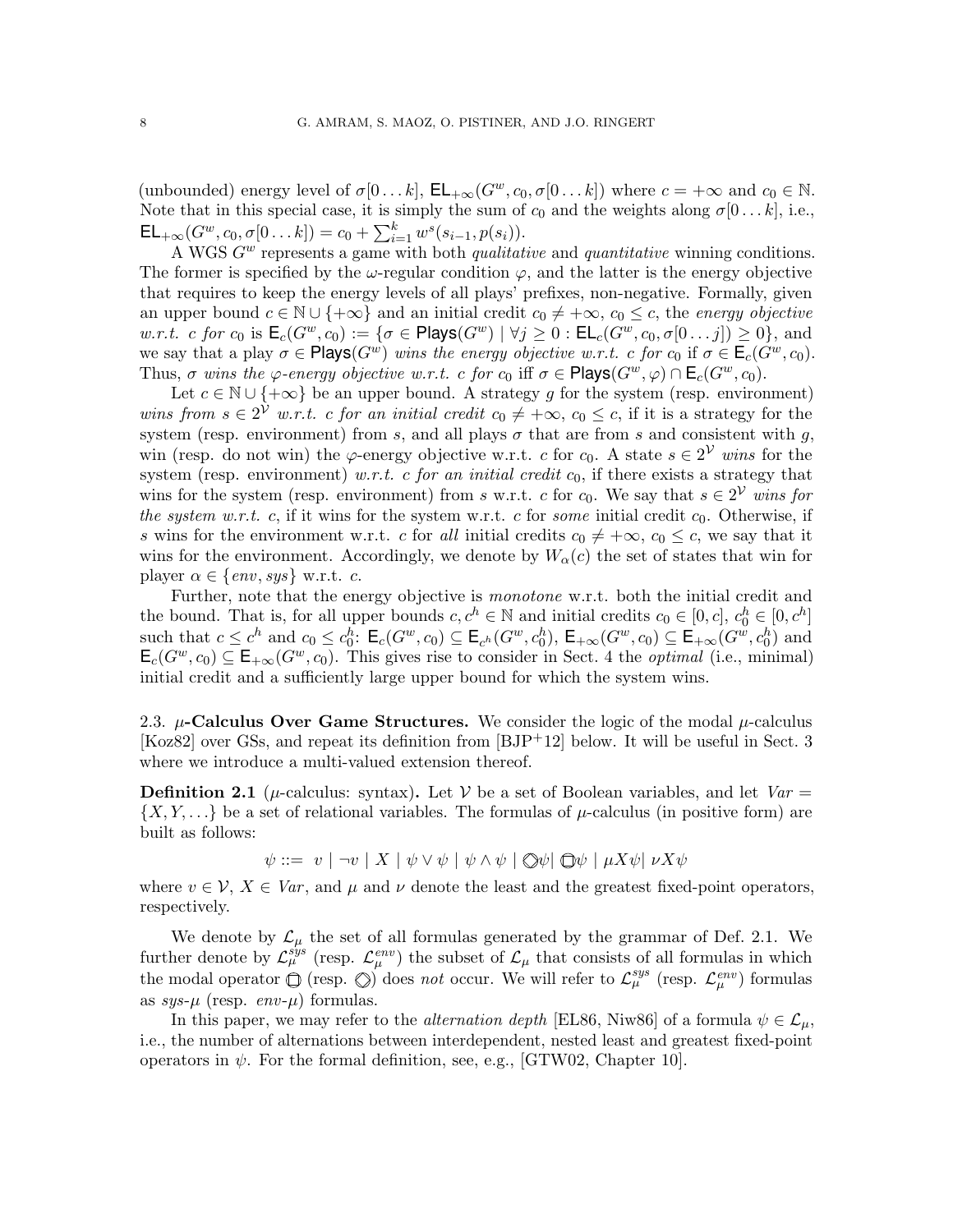<span id="page-8-0"></span>**Definition 2.2** (*µ*-calculus: semantics). We inductively define the set  $[\![\psi]\!]_S^G$  of states in which she  $C$  is two weat as finite  $CS C = \langle V, V, \psi \rangle$  she she as a valuation in which  $\psi \in \mathcal{L}_{\mu}$  is true w.r.t. a finite GS,  $G = \langle \mathcal{V}, \mathcal{X}, \mathcal{Y}, \rho^e, \rho^s, \varphi \rangle$ , and a valuation  $\mathcal{E}: Var \rightarrow (2^{\mathcal{V}} \rightarrow \{0,1\}),$  $\mathcal{E}: Var \rightarrow (2^{\mathcal{V}} \rightarrow \{0,1\}),$  $\mathcal{E}: Var \rightarrow (2^{\mathcal{V}} \rightarrow \{0,1\}),$  as follows:<sup>1</sup>

- For  $v \in \mathcal{V}$ ,  $[\![v]\!]_{{\mathcal{E}}}^G = \{s \in 2^{\mathcal{V}} \mid s \models v\};\ [\![\neg v]\!]_{{\mathcal{E}}}^G = \{s \in 2^{\mathcal{V}} \mid s \not\models v\}.$
- For  $X \in Var$ ,  $[[X]]_{\mathcal{E}}^G = \mathcal{E}(X)$ .
- $[\![\phi_1 \vee \phi_2]\!]_{{\mathcal{E}}}^{{\mathcal{G}}} = [\![\phi_1]\!]_{{\mathcal{E}}}^{{\mathcal{G}}} \cup [\![\phi_2]\!]_{{\mathcal{E}}}^{{\mathcal{G}}}; [\![\phi_1 \wedge \phi_2]\!]_{{\mathcal{E}}}^{{\mathcal{G}}} = [\![\phi_1]\!]_{{\mathcal{E}}}^{{\mathcal{G}}} \cap [\![\phi_2]\!]_{{\mathcal{E}}}^{{\mathcal{G}}}.$

• 
$$
\llbracket \bigotimes \phi \rrbracket_{\mathcal{E}}^G = \left\{ s \in 2^{\mathcal{V}} \middle| \begin{aligned} \forall s_{\mathcal{X}} \in 2^{\mathcal{X}}, (s, p(s_{\mathcal{X}})) \models \rho^e \Rightarrow \exists s_{\mathcal{Y}} \in 2^{\mathcal{Y}} \text{ such that} \\ (s, p(s_{\mathcal{X}}), p(s_{\mathcal{Y}})) \models \rho^s \text{ and } (s_{\mathcal{X}}, s_{\mathcal{Y}}) \in [\![\phi]\!]_{\mathcal{E}}^G \end{aligned} \right\}.
$$

• 
$$
[\mathbb{Q}\phi]\]_{\mathcal{E}}^G = \left\{ s \in 2^{\mathcal{V}} \Big| \begin{matrix} \exists s_{\mathcal{X}} \in 2^{\mathcal{X}} \text{ such that } (s, p(s_{\mathcal{X}})) \models \rho^e \text{ and } \forall s_{\mathcal{Y}} \in 2^{\mathcal{Y}}, \\ (s, p(s_{\mathcal{X}}), p(s_{\mathcal{Y}})) \models \rho^s \Rightarrow (s_{\mathcal{X}}, s_{\mathcal{Y}}) \in [\![\phi]\!]_{\mathcal{E}}^G \end{matrix} \right\}
$$

 $\bullet$   $\lbrack \! \lbrack$  $\mathbf{I}$  $\mu$ ν  $\mathfrak{f}$  $\Big\}X\phi \Vert_{\mathcal{E}}^G=\Big\{$  $\mathbf{I}$ U  $\bigcap^i_i$ i  $\mathfrak{c}$  $S_i$ , where  $\Big\{$  $\mathfrak{r}$  $S_0 = \emptyset$  $S_0 = 2^{\mathcal{V}}$  $\mathfrak{f}$  $\left\{S, S_{i+1} = [\![\phi]\!]_{\mathcal{E}[X \mapsto S_i]}^G, \text{ and } \mathcal{E}[X \mapsto S] \text{ denotes }\right\}$ 

the valuation which is like  $\mathcal E$  except that it maps X to S.

Note that Def. [2.2](#page-8-0) relates to game solving rather than to model checking (cf. [\[EJS01,](#page-22-16) [EL86,](#page-22-15) [Sch04\]](#page-23-12)). That is, the classical predecessor operators from [\[Koz82\]](#page-23-3) are replaced with the *controllable predecessor* operators:  $Cpre_{sys}$ ,  $Cpre_{env}$ :  $2^{2^{\mathcal{V}}} \rightarrow 2^{2^{\mathcal{V}}}$ . The set  $[\![\Diamond \phi]\!]_{{\mathcal{E}}}^G =$  $Cpre<sub>sys</sub>(\llbracket \phi \rrbracket_S^G)$  consists of all states from which the system can force the environment in a single step to reach a state in the set  $[\![\phi]\!]_S^G$ , and dually,  $[\![\bigcirc \phi]\!]_S^G = Cpre_{env}([\![\phi]\!]_S^G)$  consists of all states from which the environment can force the system in a single step to reach a state in  $\llbracket \phi \rrbracket_{\mathcal{E}}^G$ .

De Alfaro et al. [\[dAHM01\]](#page-21-6) have shown that  $\omega$ -regular GSs can be solved by evaluating closed  $\mathcal{L}_{\mu}$  formulas. That is, for every  $\omega$ -regular winning condition  $\varphi$ , there is a closed sys- $\mu$ (resp.  $env-\mu$ ) formula  $\psi_{\varphi} \in \mathcal{L}_{\mu}^{sys}$  ( $\psi_{\neg \varphi} \in \mathcal{L}_{\mu}^{env}$ ) that for all GSs, G, computes the set of states that win for the system (environment) player, i.e.,  $W_{sys} = [\psi_{\varphi}]^G$   $(W_{env} = [\psi_{\varphi}]^G$ . We say that  $\psi_{\varphi} \in \mathcal{L}_{\mu}^{sys}$  matches  $\varphi$  if for all GSs G,  $W_{sys} = [\![\psi_{\varphi}]\!]^G$ , and dually for  $\psi_{\neg \varphi} \in \mathcal{L}_{\mu}^{env}$ .

#### 3. ENERGY  $\mu$ -CALCULUS OVER WEIGHTED GAME STRUCTURES

<span id="page-8-1"></span>This section introduces energy  $\mu$ -calculus, a multi-valued extension of the  $\mu$ -calculus [\[Koz82\]](#page-23-3) over GSs [\[BJP](#page-21-5)+12, [EJ91\]](#page-22-1). First, Sect. [3.1](#page-8-3) presents the syntax and semantics thereof. It identifies two dual syntactic fragments analogous to  $sys-\mu$  and  $env-\mu$  formulas from Sect. [2.3,](#page-7-0) and presents their semantics separately in Sect. [3.1.1](#page-9-1) and Sect. [3.1.2.](#page-11-0) Second, Sect. [3.2](#page-12-1) shows that the semantics of each fragment encodes the energy objective w.r.t. finite upper bounds. The proofs for the theorems, propositions, and lemmas of this section appear in Appx. [A.2.](#page-26-0)

# <span id="page-8-3"></span>3.1. Energy  $\mu$ -Calculus: Syntax and Semantics. Let  $\mathcal{L}_{e\mu}$  denote the set of formulas generated by the following grammar:

.

<span id="page-8-2"></span><sup>&</sup>lt;sup>1</sup>If all of the relational variables in  $\psi$  are bound by fixed-point operators, i.e.,  $\psi$  is a closed formula, we may omit  $\mathcal E$  from the semantic brackets.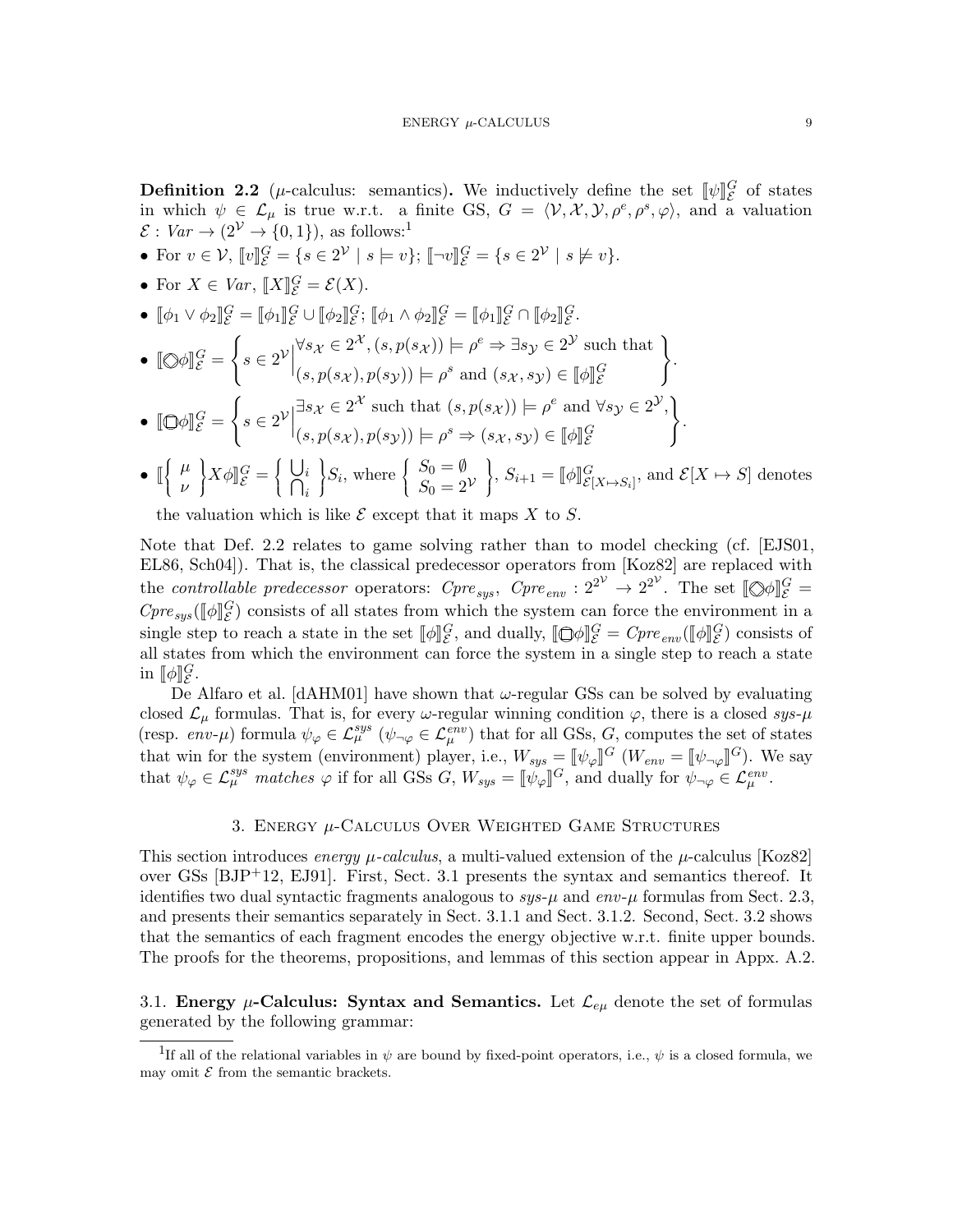<span id="page-9-2"></span>**Definition 3.1** (Energy  $\mu$ -calculus: syntax). Let  $\mathcal V$  be a set of Boolean variables, and let  $Var = \{X, Y, \ldots\}$  be a set of relational variables. The syntax of energy  $\mu$ -calculus (in positive form) is as follows:

$$
\psi ::= v \mid \neg v \mid X \mid \psi \vee \psi \mid \psi \wedge \psi \mid \text{Q}_E \psi \mid \text{Q}_E \psi \mid \mu X \psi \mid \nu X \psi
$$

where  $v \in V$  and  $X \in Var$ .

We denote by  $\mathcal{L}^{sys}_{e\mu}$  (resp.  $\mathcal{L}^{env}_{e\mu}$ ) the subset of  $\mathcal{L}_{e\mu}$  that consists of all formulas in which  $\mathcal{L}_{\varepsilon\mu}$  (resp.  $\mathbb{Q}_{\mathsf{E}}$ ) does not occur. We refer to  $\mathcal{L}_{e\mu}^{sys}$  (resp.  $\mathcal{L}_{e\mu}^{env}$ ) formulas as sys-energy- $\mu$  (resp. env-energy- $\mu$ ) formulas. Further, let  $\psi^E \in \mathcal{L}_{e\mu}$  denote the energy  $\mu$ -calculus formula obtained from  $\psi \in \mathcal{L}_{\mu}$  by replacing all occurrences of  $\mathbb{Q}$  and  $\mathbb{Q}$  with  $\mathbb{Q}_{E}$  and  $\mathbb{Q}_{E}$ , respectively.

<span id="page-9-1"></span>3.1.1. sys-Energy  $\mu$ -Calculus. The value of a sys-energy- $\mu$  formula  $\psi^E \in \mathcal{L}^{sys}_{e\mu}$ , which we formally define below, is a function that maps each state of the underlying WGS to the minimum initial credit for which that state wins for the system w.r.t. a finite upper bound, provided that  $\psi \in \mathcal{L}_{\mu}^{sys}$  matches the underlying winning condition (see Thm. [3.6\)](#page-12-0). Accordingly, we define the semantics of  $sys$ -energy- $\mu$  formulas w.r.t. a finite upper bound  $c \in \mathbb{N}$  and a WGS  $G^w = \langle G, w^s \rangle$ , and use  $G^w(c)$  as a shorthand for the tuple  $\langle G^w, c \rangle$ .

For  $c \in \mathbb{N}$ , we respectively define the finite sets  $E(c) := [0, c] \cup \{+\infty\}$  and  $EF(c) :=$  $E(c)^{2^{\mathcal{V}}}$  of initial credits up to c and energy functions from states to  $E(c)$ . The semantics' definition of sys-energy- $\mu$  formulas makes use of the energy controllable predecessor operator  $ECpre_{sys}: EF(c) \rightarrow EF(c)$ , which we define below in Def. [3.2,](#page-9-0) and corresponds to the classical  $Cpre_{sys}$  operator of Def. [2.2.](#page-8-0) Informally, for all  $f \in EF(c)$ ,  $ECpre_{sys}(f)$  denotes the energy function that maps each state  $s \in 2^{\mathcal{V}}$  to the minimum initial credit sufficient for the system to force the environment to move in a single step from  $s$  to some successor  $t$  with an energy level at least  $f(t)$ .

<span id="page-9-0"></span>**Definition 3.2** (Energy controllable predecessor operator). For all WGSs  $\langle G, w^s \rangle$ , upper bounds  $c \in \mathbb{N}$ , energy functions  $f \in EF(c)$ , and states  $s \in 2^{\mathcal{V}}$ ,

$$
ECpre_{sys}(f)(s) := \max_{s_X \in 2^{\mathcal{X}}} [\min_{s_Y \in 2^{\mathcal{Y}}} \mathsf{EC}_c((s, p(s_X, s_Y)), f(s_X, s_Y))]
$$
  
where  $\mathsf{EC}_c : 2^{\mathcal{V} \cup \mathcal{V}'} \times E(c) \to E(c)$  and for all  $s \in 2^{\mathcal{V}}, s' \in 2^{\mathcal{V}'}$ , and  $e \in E(c)$ ,  

$$
\mathsf{EC}_c((s, s'), e) = \begin{cases} 0, & \text{if } (s, s') \neq \rho^e \\ +\infty, & \text{if } e = +\infty \text{ or } (s, s') \models \rho^e \land \neg \rho^s \\ +\infty, & \text{if } e - w^s(s, s') > c \\ \max [0, e - w^s(s, s')] , & \text{otherwise} \end{cases}
$$

In Def. [3.2,](#page-9-0)  $\text{E}Cpre_{sys}$  uses the function  $\textsf{EC}_c: 2^{\mathcal{V} \cup \mathcal{V}'} \times E(c) \to E(c)$ . Intuitively,  $\textsf{EC}_c((s, s'), e)$ is the minimum initial credit sufficient for the system to traverse the transition  $(s, s')$ , provided that e is the minimum initial credit required to proceed from  $s'$ . Specifically, if  $(s, s')$  is invalid for the environment (i.e.,  $(s, s') \not\models \rho^e$ ), then the initial credit 0 is sufficient, and if  $\mathsf{EC}_c((s, s'), e) = +\infty$ , there is no initial credit  $c_0 \leq c$  sufficient for traversing  $(s, s')$ . The latter holds when either  $(s, s')$  is only valid for the environment (i.e.,  $(s, s') \models \rho^e \land \neg \rho^s$ ), there is no initial credit sufficient to proceed from  $s'$  (i.e.,  $e = +\infty$ ), or the minimum initial credit required to traverse  $(s, s')$  exceeds the upper bound (i.e.,  $e - w^s(s, s') > c$ ).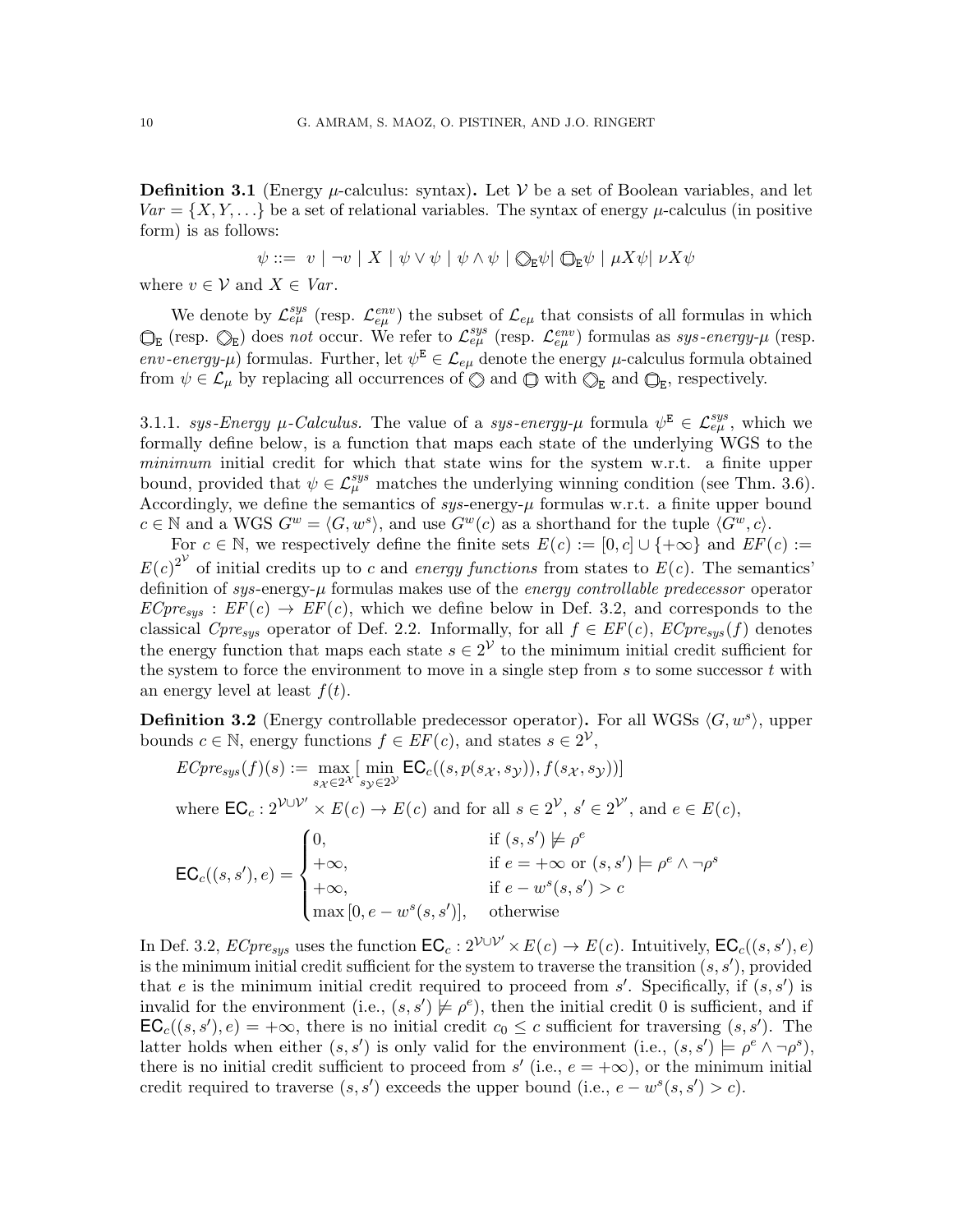Def. [3.3](#page-10-0) formally defines the value of  $\psi \in \mathcal{L}_{e\mu}^{sys}$  w.r.t. WGSs, finite upper bounds, and valuations over  $EF(c)$  that map each relational variable in Var to an energy function in  $EF(c).$ 

<span id="page-10-0"></span>**Definition 3.3** (sys-energy  $\mu$ -calculus: semantics). The semantics  $[\![\psi]\!]_D^{G^w(c)}$ **Definition 3.3** (sys-energy  $\mu$ -calculus: semantics). The semantics  $[\![\psi]\!]_D^{G^w(c)}$  of  $\psi \in \mathcal{L}_{e\mu}^{sys}$ <br>w.r.t. a WGS  $G^w = \langle \mathcal{V}, \mathcal{X}, \mathcal{Y}, \rho^e, \rho^s, \varphi, w^s \rangle$ , a finite upper bound  $c \in \mathbb{N}$ , and a valuation  $\mathcal{D}: Var \to EF(c)$  over  $EF(c)$ , is inductively defined for all states  $s \in 2^{\mathcal{V}}$  $s \in 2^{\mathcal{V}}$  $s \in 2^{\mathcal{V}}$ , as follows:<sup>2</sup>

$$
\llbracket v \rrbracket_{\mathcal{D}}^{G^w(c)}(s) = \begin{cases} 0, & \text{if } s \models v \\ +\infty, & \text{if } s \not\vDash v \end{cases}.
$$
\n
$$
\llbracket \neg v \rrbracket_{\mathcal{D}}^{G^w(c)}(s) = \begin{cases} +\infty, & \text{if } s \models v \\ 0, & \text{if } s \not\vDash v \end{cases}.
$$

- For  $X \in Var$ ,  $\llbracket X \rrbracket_{\mathcal{D}}^{G^w(c)}$  $\mathcal{D}^{G^{\infty}(c)}(s) = \mathcal{D}(X)(s).$
- $\llbracket \phi_1 \vee \phi_2 \rrbracket_{\mathcal{D}}^{G^w(c)}$  $G^{w}(c)(s) = \min(\llbracket \phi_1 \rrbracket_{\mathcal{D}}^{G^{w}(c)}$  $G^w(c)$ ,  $[\![\phi_2]\!]_D^{G^w(c)}$  $\mathcal{D}^{(c)}(s).$
- $[\![\phi_1 \wedge \phi_2]\!]_D^{G^w(c)}$  $G^{w}(c)(s) = \max([\![\phi_1]\!]_D^{G^w(c)}$  $G^w(c)$ ,  $[\![\phi_2]\!]_D^{G^w(c)}$  $\mathcal{D}^{G-(C)}(s).$

• 
$$
\mathbb{Q}_E \phi \mathbb{I}_{\mathcal{D}}^{G^w(c)}(s) = E C pre_{sys}(\mathbb{Q} \phi \mathbb{I}_{\mathcal{D}}^{G^w(c)})(s).
$$

$$
\begin{aligned}\n\bullet \quad & \mathbb{I}\left\{\begin{array}{c} \mu \\ \nu \end{array}\right\} X \phi \mathbb{I}_{\mathcal{D}}^{G^{w}(c)}(s) = \left\{\begin{array}{c} lfp \\ gfp \end{array}\right\} (\lambda f. \mathbb{I} \phi \mathbb{I}_{\mathcal{D}[X \mapsto f]}^{G^{w}(c)})(s) = \left\{\begin{array}{c} \min_{i} \\ \max_{i} \end{array}\right\} [h_{i}](s), \\
\text{where } \left\{\begin{array}{c} h_{0} = f_{+\infty} \\ h_{0} = f_{0} \end{array}\right\} \text{ and } h_{i+1} = \mathbb{I} \phi \mathbb{I}_{\mathcal{D}[X \mapsto h_{i}]}^{G^{w}(c)}.\n\end{aligned}
$$

In Def. [3.3,](#page-10-0)  $lfp(g)$  and  $gfp(g)$  respectively denote the least and greatest fixed points of  $g: EF(c) \to EF(c)$ , whose existence will be proved later in this subsection. For  $x \in \{+\infty, 0\}$ ,  $f_x$  denotes the constant energy function that maps all states to x, and  $\mathcal{D}[X \mapsto f]$  denotes the valuation which is like D except that it maps X to  $f \in EF(c)$ . Intuitively, in all states s that satisfy an assertion  $\psi \in \mathcal{L}_{e\mu}^{sys}$ , the value of  $\psi$  is 0, which is the minimum initial credit sufficient for the system to enforce  $\psi$  from s, and enforcing  $\phi_1 \wedge \phi_2 \in \mathcal{L}^{sys}_{e\mu}$  from a state requires the maximum of the values of  $\phi_1$  and  $\phi_2$  (dually for  $\vee$  and minimum). This intuition is translated in Def. [3.3](#page-10-0) to the use of pointwise min and max operations that are respectively the join and meet operations of the *energy function lattice*,  $EFL(c) := \langle EF(c), \min, \max, f_{+\infty}, f_0 \rangle$ , which replaces the powerset lattice of Def. [2.2,](#page-8-0) and  $f_{+\infty}$  and  $f_0$  are its bottom and top elements, respectively.

We also characterize  $EFL(c)$  as a partially ordered set by augmenting  $E(c)$  with the linear order  $\preceq$  such that for all  $x, y \in E(c) : x \preceq y$  iff  $x \geq y$ , and defining the pointwise partial order  $\preceq$  on  $EF(c)$ , such that for all  $f, g \in EF(c)$ :

$$
f \preceq g
$$
 iff  $f = \max(f, g)$  iff for all  $s \in 2^{\mathcal{V}} : f(s) \preceq g(s)$ .

Def. [3.3](#page-10-0) uses the *dual* min and max operations and thus the *inverse* order of  $\leq$ , which reflects the notion that the less required initial credit, the better for the system player. This design choice maintains correspondence between the values of  $\psi \in \mathcal{L}^{sys}_{\mu}$  and  $\psi^{\vec{E}} \in \mathcal{L}^{sys}_{e\mu}$  (see Lem. [3.10\)](#page-13-2). Importantly, it keeps the classification of  $\mu$  and  $\nu$  formulas as liveness and safety properties [\[BS07\]](#page-21-15). As an example, for  $p \in V$ , consider the  $\mu$ -formula  $\psi_{\infty} := \mu X(p \vee \mathbb{Q}X)$ 

<span id="page-10-1"></span> $^2\!$  We may drop the valuation  $\mathcal D$  from the semantic brackets for closed formulas.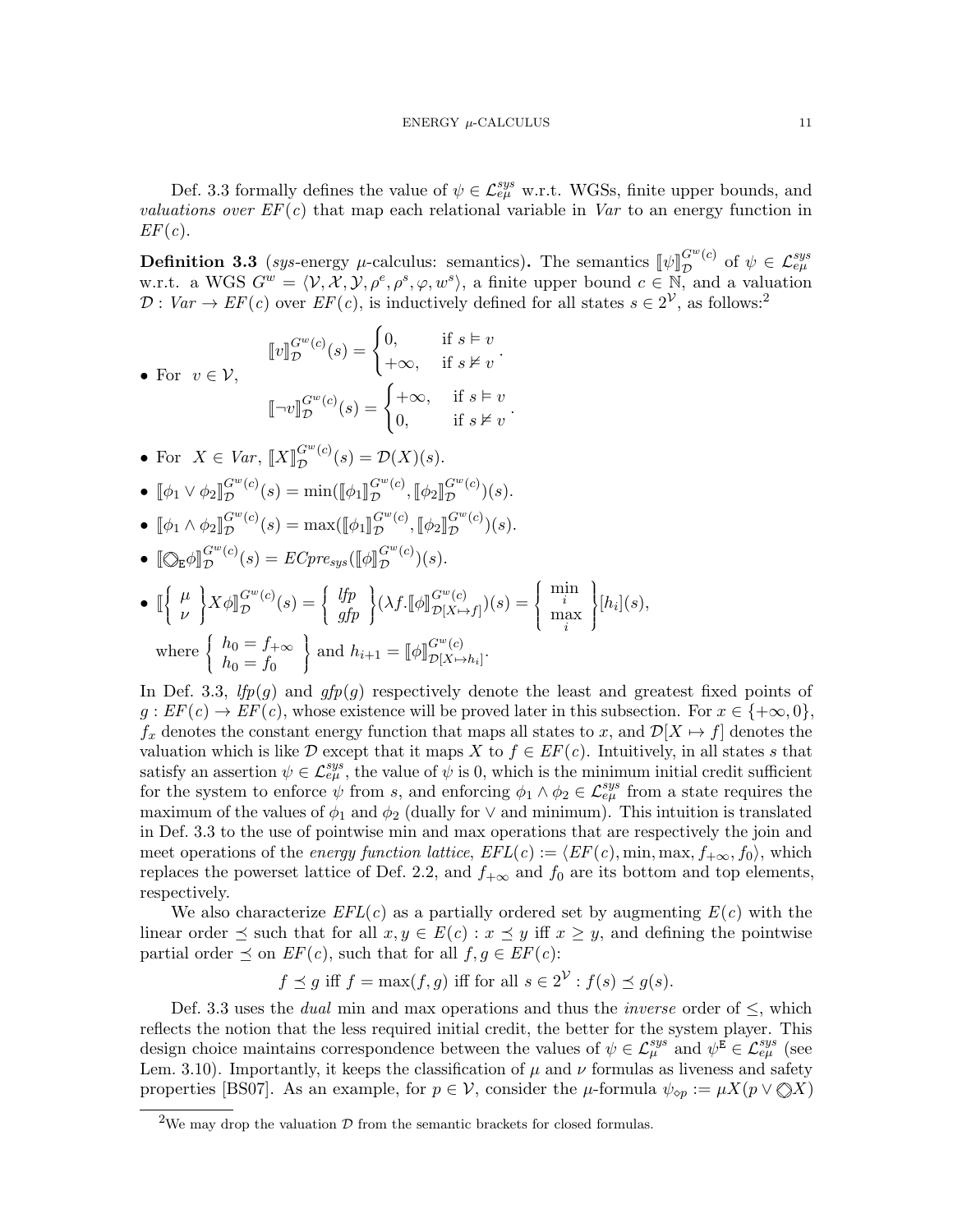that solves the *p*-states *reachability* game [\[GTW02,](#page-22-6) [Tho95\]](#page-23-7). If we used the order  $\leq$ , we would need to take the *ν*-formula,  $\nu X(p \wedge \mathbb{Q}_E X)$ , instead of  $\psi_{\infty}^E$ , to solve the corresponding reachability energy game, while  $\nu X(p \wedge \bigotimes X)$ , in fact, solves the dual p-states safety game. Therefore, instead of  $x \geq y$ , we write  $x \preceq y$  to reflect that, although a smaller integer, y is an element greater than x.

Since  $EFL(c)$  is a finite, complete lattice, it follows from the Knaster-Tarski fixed-point theorem [\[Tar55\]](#page-23-13) that monotonicity of  $\lambda f. [\![\psi]\!]_{\mathcal{D}[X \mapsto \mathcal{L}]}^{G^w(c)}$  $\mathcal{L}^{gw(c)}_{\mathcal{D}[X \mapsto f]}$  w.r.t.  $\preceq$  for all  $\psi \in \mathcal{L}^{sys}_{e\mu}$  guarantees the existence of its extremal fixed points, each of which can be computed using fixed-point iteration (as in Def. [3.3\)](#page-10-0) that stabilizes at most after  $2^{|{\mathcal{V}}|} \cdot (c+1)$  iterations. We claim that Def. [3.3](#page-10-0) is  $\prec$ -monotone due to the following: (1) Def. [3.1](#page-9-2) is in positive form where negation only applies to the Boolean variables  $V$ ; (2) as shown by Prop. [3.4,](#page-11-1) the  $ECpre_{sys}$ operator is  $\preceq$ -monotone; (3) monotonicity is closed under function composition, meet and join operations, and the fixed-point operators are monotone (for detailed proofs, see, e.g., Lem. 3.16, and Lem. 3.17 in [\[Sch04\]](#page-23-12)).

<span id="page-11-1"></span>**Proposition 3.4.**  $ECpre_{sys}: EF(c) \rightarrow EF(c)$  from Def. [3.2](#page-9-0) is  $\preceq$ -monotone. That is, for all  $f, g \in EF(c)$ : if  $f \preceq g$  then  $ECpre_{sys}(f) \preceq ECpre_{sys}(g)$ .

<span id="page-11-0"></span>3.1.2. env-Energy  $\mu$ -Calculus. So far, we have considered  $\omega$ -regular energy games from the system player's perspective who aims to minimize the required initial credit. We now consider the dual perspective of the environment player, and encode it in the semantics of env-energy- $\mu$  formulas. Informally, given  $\psi \in \mathcal{L}^{env}_{\mu}$  that matches the winning condition, the value of  $\psi^{\mathsf{E}} \in \mathcal{L}_{e\mu}^{env}$  in a state of the underlying WGS corresponds to the *maximum* initial credit for which that state wins for the environment w.r.t. a finite upper bound (see Thm. [3.7\)](#page-12-2).

The formal semantics of all  $\psi \in \mathcal{L}^{env}_{e\mu}$  in which  $\mathbb{Q}_E$  does not occur is the same as that defined previously in Def. [3.3](#page-10-0) for  $sys$ -energy- $\mu$  formulas. We now treat the remaining case of all  $\psi \in \mathcal{L}^{env}_{e\mu}$  such that  $\psi = \bigoplus_{\mathbf{E}} \phi$  and  $\phi \in \mathcal{L}^{env}_{e\mu}$ .

In order to obtain a duality between the controllable predecessor operators of the two players, as exists in the Boolean powerset semantics of Def. [2.2,](#page-8-0) we first augment the energy function lattice  $EFL(c)$  with a pointwise unary negation operation  $\sim : E(c) \rightarrow E(c)$ , such that for every  $x \in E(c)$ ,

<span id="page-11-3"></span>
$$
\sim x = \begin{cases} +\infty, & \text{if } x = 0\\ 0, & \text{if } x = +\infty\\ c+1-x, & \text{otherwise} \end{cases}
$$
(3.1)

Lem. [3.5](#page-11-2) shows that  $~\sim$  is an involution that satisfies De Morgan laws.

<span id="page-11-2"></span>**Lemma 3.5.**  $\langle EFL(c), \sim \rangle$  is a De Morgan algebra.

We denote by  $ECpre_{env}$  the dual operator of  $ECpre_{sus}: EF(c) \rightarrow EF(c)$  from Def. [3.2,](#page-9-0) i.e., such that for all  $f \in EF(c)$ ,  $ECpre_{env}(f) = \sim ECpre_{sys}(\sim f)$ , and complete the definition of  $[\![\psi]\!]_D^{G^w(c)}$  $G^w(c)$  for all  $\psi \in \mathcal{L}_{e\mu}^{env}$  by defining  $[\mathbb{Q}_E \phi]_D^{G^w(c)}$ <br>covide the explicit definition of *FC* are in  $\Lambda$  $G^w(c) := ECpre_{env}([\![\phi]\!]_D^{G^w(c)}$ <br>in Appy A 1  $\mathcal{D}^{(c)}$  for all  $\phi \in \mathcal{L}_{e\mu}^{env}$ . We provide the explicit definition of  $\overline{ECpre_{env}}$  in Appx. [A.1.](#page-24-0)

It follows from Prop. [3.4](#page-11-1) that  $ECpre_{env}$  is also  $\preceq$ -monotone. Hence, we conclude that the semantics of both sys-energy- $\mu$  and env-energy- $\mu$  formulas is  $\preceq$ -monotone, and consequently well-defined. Further, for all  $\psi \in \mathcal{L}_{e\mu}$ , computing  $[\![\psi]\!]_D^{G^w(c)}$  $\sigma^{\text{C}}(c)$  using optimizations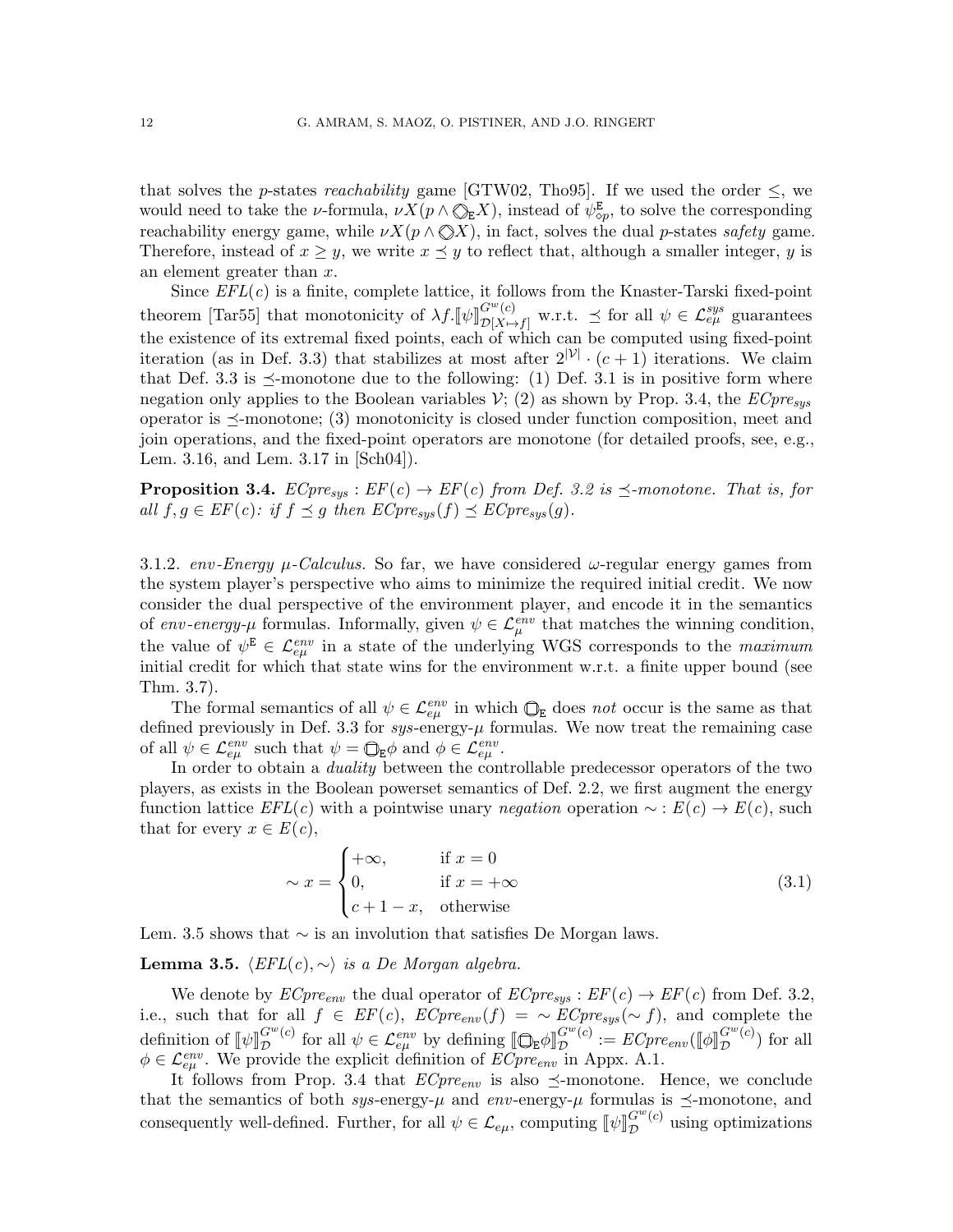from [\[BCJ](#page-20-10)<sup>+</sup>97] requires  $O(n^{\lfloor d/2 \rfloor + 1})$  iterations, where  $n = 2^{|V|} \cdot (c+1)$  is the height of  $EFL(c)$ and d is the alternation depth of  $\psi$ .

As a final remark, we observe that Lem. [3.5](#page-11-2) allows us to add negation to the logic of energy *µ*-calculus, namely to define:  $[\neg \psi]_{\mathcal{D}}^{G^w(c)} = \sim [\![ \psi ] \!]_{\mathcal{D}}^{G^w(c)}$ <br>Lome 3.5 implies the correctness of the following well known count  $\mathcal{D}^{\text{G-c}}$ . That is permitted since Lem. [3.5](#page-11-2) implies the correctness of the following well-known equations (see, e.g., Lem. 2.48 and Lem. 3.13 in [\[Sch04\]](#page-23-12)):

<span id="page-12-4"></span>
$$
\llbracket \neg \neg \psi \rrbracket_{\mathcal{D}}^{G^w(c)} = \llbracket \psi \rrbracket_{\mathcal{D}}^{G^w(c)}.\tag{3.2}
$$

$$
\left[\neg(\psi \land (\text{resp. } \vee) \xi)\right]_{\mathcal{D}}^{G^w(c)} = \left[\neg\psi \lor (\text{resp. } \wedge) \neg\xi\right]_{\mathcal{D}}^{G^w(c)}.\tag{3.3}
$$

$$
\left[\neg(\bigotimes_{\mathsf{E}}(\text{resp. }\bigcirc_{\mathsf{E}})\ \psi)\right]_{\mathcal{D}}^{G^{w}(c)} = \left[\bigcirc_{\mathsf{E}}(\text{resp. }\bigcirc_{\mathsf{E}})\ \neg\psi\right]_{\mathcal{D}}^{G^{w}(c)}.
$$
\n(3.4)

<span id="page-12-5"></span>
$$
\left[\neg(\mu(\text{resp. }\nu)X\ \psi(X))\right]_{\mathcal{D}}^{G^w(c)} = \left[\nu(\text{resp. }\mu)X\ (\neg\psi(\neg X))\right]_{\mathcal{D}}^{G^w(c)}.
$$
\n(3.5)

However, in order to keep the semantics monotone, all sub-formulas of the form  $\mu X\phi$  or  $\nu X\phi$  must satisfy that all free occurrences of X in  $\phi$  fall under an even number of negations.

<span id="page-12-1"></span>3.2. Energy  $\mu$ -Calculus: Correctness. Let  $\varphi$  be an  $\omega$ -regular condition, and let  $\psi_{\varphi} \in$  $\mathcal{L}_{\mu}^{sys}$  and  $\psi_{\neg \varphi} \in \mathcal{L}_{\mu}^{env}$  be closed formulas that match  $\varphi$ . Let  $G^w = (G, w^s)$  be a WGS with  $\varphi$ as its winning condition, and let  $c \in \mathbb{N}$  be a finite upper bound.

In this section we prove the following theorems.

<span id="page-12-0"></span>**Theorem 3.6** (sys-energy  $\mu$ -calculus: correctness). For all states  $s \in 2^{\mathcal{V}}$ , if  $[\![\psi^E_{\varphi}]\!]^{G^w(c)}(s) \neq$ لام<br>م  $+\infty$  then  $[\psi_{\varphi}^E]^{G^w(c)}(s)$  is the minimum initial credit for which the system wins from s w.r.t.<br>c in  $G^w$ . Otherwise, s does not win for the system w.r.t. c  $\mathbb{R}^{\infty}$  in Eq. (3) is the minimum initial create for which c in  $G^w$ . Otherwise, s does not win for the system w.r.t. c.

<span id="page-12-2"></span>**Theorem 3.7** (env-energy  $\mu$ -calculus: correctness). For all states  $s \in 2^{\mathcal{V}}$ , if  $[\![\psi^E_{\neg \varphi}]\!]^{G^w(c)}(s) \neq$  $\neg \varphi$ l  $+\infty$  then  $c - [\psi^E_{\neg \varphi}]^{G^w(c)}(s)$  is the maximum initial credit for which the environment wins<br>from  $c, w, r, t, c, \text{in } C^w$ . Otherwise, a does not win for the environment w.r.t. c for all initial  $f \propto$  then  $c - \psi_{\neg \varphi}$   $\Box$   $\Box$   $\Diamond$  (s) is the maximum initial creati for which the environment w.r.t. c for all initial from s w.r.t. c in  $G^w$ . Otherwise, s does not win for the environment w.r.t. c for all initia credits  $c_0 \in [0, c]$ .

The proofs of the above theorems rely on an alternative solution to  $\omega$ -regular energy games via a reduction to classical  $\omega$ -regular games. Below, Def. [3.8](#page-12-3) defines this reduction, which is inspired by the reduction of energy to safety games from  $[BCD<sup>+</sup>11]$  $[BCD<sup>+</sup>11]$  and encodes the energy objective by adding additional safety constraints, all of which are defined over new system controlled variables, to the system's transitions.

Notice that the reduction in Def. [3.8](#page-12-3) is presented here only as part of the correctness proof. It is not part of our energy  $\mu$ -calculus based algorithms that solve  $\omega$ -regular energy games. We describe these algorithms later in Sect. [4.](#page-13-1)

### Definition 3.8 (Reduction: WGS to GS).

- Input:  $G^w = \langle \mathcal{V}, \mathcal{X}, \mathcal{Y}, \rho^e, \rho^s, \varphi, w^s \rangle$  and  $c \in \mathbb{N}$ .
- <span id="page-12-3"></span>• *Output*: The GS  $G^* = \langle \mathcal{V}^*, \mathcal{X}, \mathcal{Y}^*, \rho^e, \rho^{s*}, \varphi \rangle$  where
	- (1)  $\mathcal{V}^* := \mathcal{X} \cup \mathcal{Y}^*$ .
	- (2)  $\mathcal{Y}^* := \mathcal{Y} \cup yDom$  where  $yDom := \{y_0, \ldots, y_{|\log(c)|}\}\$ encodes the domain  $[0, c]$  of a new system variable y.
	- (3) For all  $s_1, s_2 \in 2^{\mathcal{V}}$  and  $c_1, c_2 \in [0, c]$ :  $((s_1, c_1), p(s_2, c_2)) \models \rho^{s*}$  iff  $(s_1, p(s_2)) \models \rho^{s*}$ and  $c_1 + w^s(s_1, p(s_2)) \ge c_2$ , where  $c_1, c_2$  are used interchangeably with their binary encodings over the variables  $yDom$ .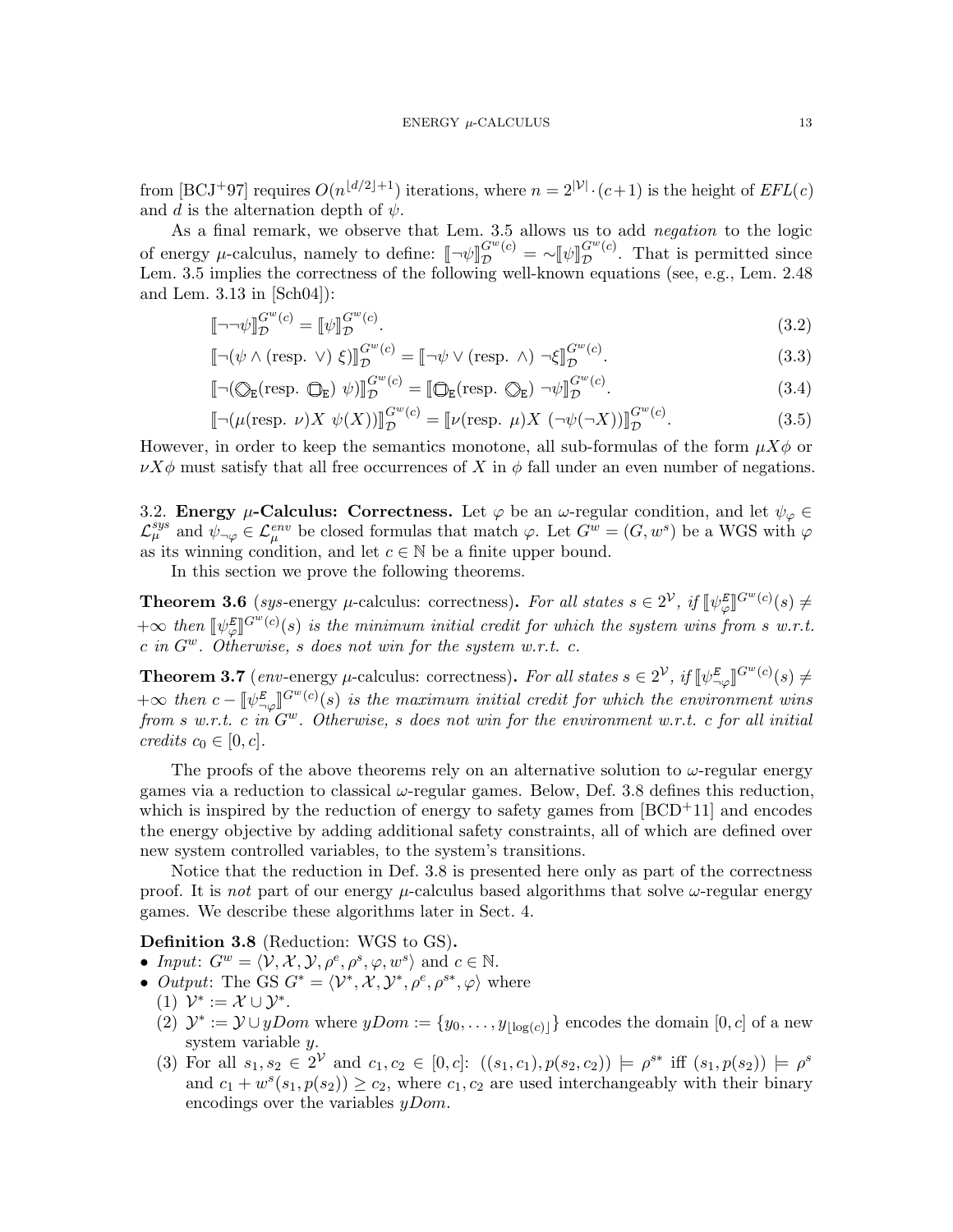Intuitively, the reduction of Def. [3.8](#page-12-3) constructs the GS  $G^*$  that differs from  $G^w$  in the following attributes: (1) A *blown-up state space* due to an additional system controlled variable y that keeps track of the initial credit or energy level under c in every state;  $(2)$ additional constraints to  $\rho^s$ , which ensure that the non-negative value of the new variable y at each state  $s^* \in 2^{\mathcal{V}^*}$ , during a winning play  $\sigma^* = s_0^* s_1^* \dots s^* \dots \in \mathsf{Plays}(G^*)$  in  $G^*$ , is a lower bound of the energy level of the prefix  $s_0^*|_V \dots s^*|_V$  in  $G^w$ .

<span id="page-13-4"></span>**Theorem 3.9** (Correctness of Def. [3.8\)](#page-12-3). For all upper bounds  $c \in \mathbb{N}$ , WGSs  $G^w$ , initial credits  $c_0 \in [0, c]$ , and  $G^w$  states  $s \in 2^{\mathcal{V}}$ : the system (resp. environment) wins from s w.r.t. c for  $c_0$  if and only if the system (resp. environment) wins from  $(s, c_0) \in 2^{\mathcal{V}^*}$  in the GS  $G^*$ constructed by Def. [3.8](#page-12-3) from c and  $G^w$ .

The following lemmas show that the semantics of energy  $\mu$ -calculus w.r.t.  $G^w(c)$ succinctly represents that of the  $\mu$ -calculus w.r.t. the GS  $G^*$ , constructed by Def. [3.8.](#page-12-3) Specifically, Lem. [3.10](#page-13-2) (resp. Lem. [3.11\)](#page-13-3) relates to all  $sys-\mu$  (env- $\mu$ ) formulas  $\psi$ , and relies on the property of the set  $[\![\psi]\!]_{\mathcal{E}}^{G^*}$  being  $\leq$ -upward ( $\leq$ -downward) closed w.r.t. the initial credits' values which are encoded over the variable  $\mathcal{U}$ credits' values, which are encoded over the variable y.

<span id="page-13-2"></span>**Lemma 3.10.** Let  $\psi \in \mathcal{L}_{\mu}^{sys}$  where all Boolean variables are in V. Let  $\mathcal{D}: Var \to EF(c)$ ,  $\mathcal{E}: Var \to (2^{\mathcal{V}^*} \to \{0,1\})$  be valuations such that for all  $X \in Var$ ,  $s \in 2^{\mathcal{V}}$ , and val  $\in [0,c]$ .  $val \preceq \mathcal{D}(X)(s)$  if and only if  $(s, val) \in \mathcal{E}(X)$ . Then, for all  $s \in 2^{\mathcal{V}}$  and  $val \in [0, c]$ :  $val \preceq \llbracket \psi^E$ ll<br>I  $\overset{w}{Gw}(c)$  $_{\mathcal{D}}^{G^w(c)}(s)$  if and only if  $(s, val) \in [\![\psi]\!]_{\mathcal{E}}^{G^*}.$ 

<span id="page-13-3"></span>**Lemma 3.11.** Let  $\psi \in \mathcal{L}_{\mu}^{env}$  where all Boolean variables are in  $\mathcal{V}$ . Let  $\mathcal{D}$ : Var  $\rightarrow EF(c)$ ,  $\mathcal{E}: Var \to (2^{\mathcal{V}^*} \to \{0,1\})$  be valuations such that for all  $X \in Var$ ,  $s \in 2^{\mathcal{V}}$ , and val  $\in [0,c]$ : val  $\leq \mathcal{D}(X)(s)$  if and only if  $(s, c - val) \in \mathcal{E}(X)$ . Then, for all  $s \in 2^{\mathcal{V}}$  and val ∈ [0, c]:  $val \preceq \llbracket \psi^E$ ll<br>I  $\hat{G}^w(c)$  $G^w(c)(s)$  if and only if  $(s, c - val) \in [\![\psi]\!]_E^{G^*}.$ 

That concludes this subsection as it holds that Thm. [3.6](#page-12-0) (resp. Thm. [3.7\)](#page-12-2) is a corollary of both Thm. [3.9](#page-13-4) and Lem. [3.10](#page-13-2) (resp. Lem. [3.11\)](#page-13-3).

### 4. SOLVING ENERGY GAMES VIA ENERGY  $\mu$ -Calculus

<span id="page-13-1"></span>In this section, we show how to use energy  $\mu$ -calculus to solve  $\omega$ -regular energy games. Formally, given a WGS  $G^w = \langle \mathcal{V}, \mathcal{X}, \mathcal{Y}, \rho^e, \rho^s, \varphi, w^s \rangle$ , an upper bound  $c \in \mathbb{N} \cup \{+\infty\}$ , and a state  $s \in 2^{\mathcal{V}}$  in  $G^w$ , we aim to use the results of Sect. [3](#page-8-1) for solving the following problems: P1 The decision problem: Checks whether  $s$  wins for the system w.r.t.  $c$ .

<span id="page-13-6"></span><span id="page-13-5"></span>**P2** The minimum credit problem: Asks what is the minimum initial credit,  $c_0^{\min} \neq +\infty$ ,  $c_0^{\min} \leq c$ , for which s wins for the system w.r.t. c.

Sect. [4.1](#page-13-0) considers these problems when there is a finite upper bound  $c \in \mathbb{N}$  on the energy levels, while Sect. [4.2](#page-14-0) treats the unbounded case, namely when  $c = +\infty$ . We present an extended version of Sect. [4.2.1](#page-17-0) in Appx. [C.](#page-37-0)

<span id="page-13-0"></span>4.1. Solving Energy Games with Finite Upper Bounds. Let  $\varphi$  be an  $\omega$ -regular condition, and let  $\psi_{\varphi} \in \mathcal{L}_{\mu}^{sys}$  and  $\psi_{\neg \varphi} \in \mathcal{L}_{\mu}^{env}$  be closed formulas that match  $\varphi$ . Let  $G^{\psi} = (G, w^s)$ be a WGS whose winning condition is  $\varphi$ , let  $c \in \mathbb{N}$  be a finite upper bound, and let  $G^*$  be the GS constructed by Def. [3.8.](#page-12-3)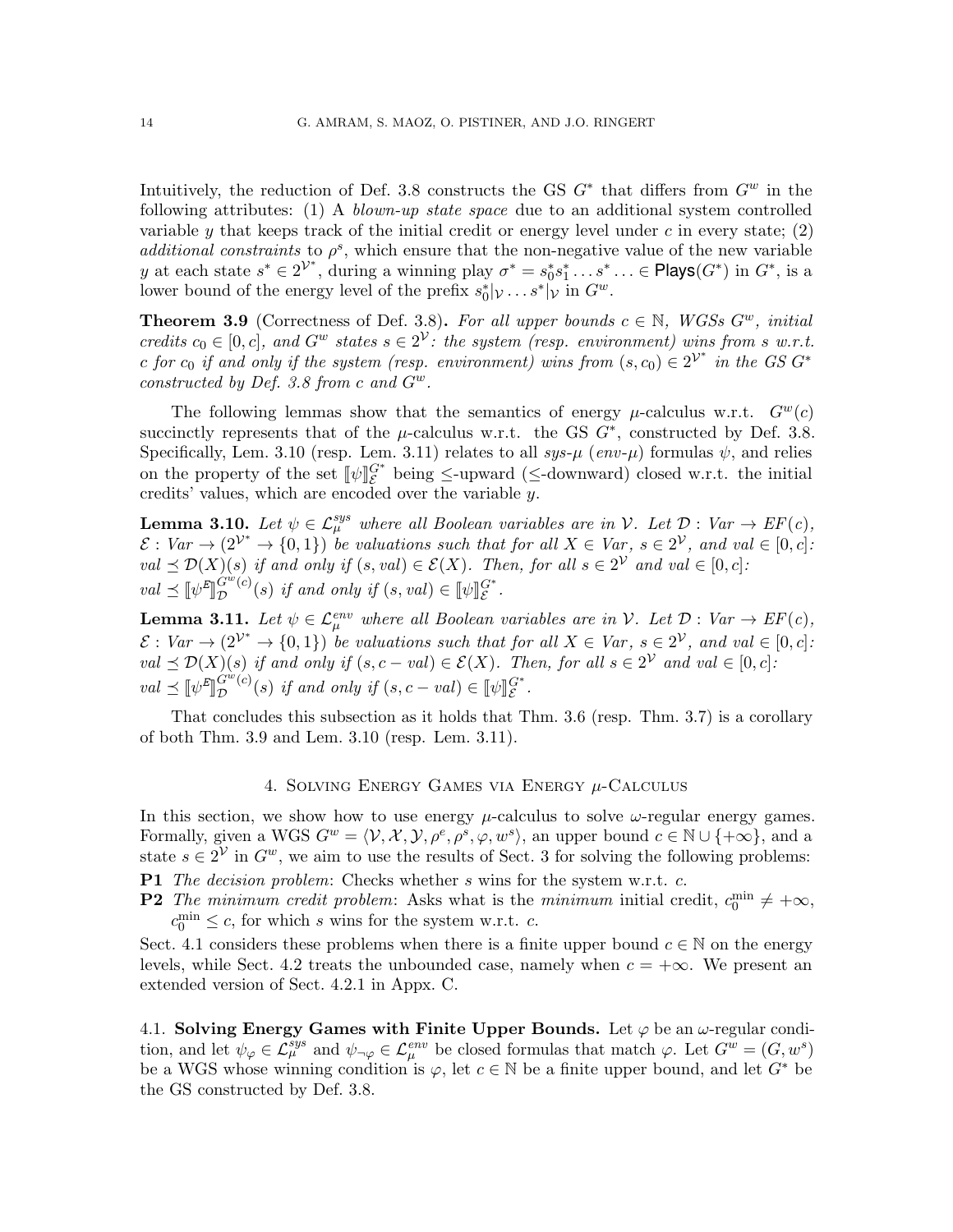<span id="page-14-1"></span>Eq. [4.1](#page-14-1) (resp. Eq. [4.2\)](#page-14-2) below follows from Thm. [3.9](#page-13-4) and Thm. [3.6](#page-12-0) (resp. Thm. [3.7\)](#page-12-2), and describes how to compute the set of states that win for the system (resp. environment) player in  $G^w$  w.r.t.  $c$ .

$$
W_{sys}(c) = \{ s \in 2^{\mathcal{V}} \mid \exists c_0 \in [0, c] : (s, c_0) \in [\![\psi_{\varphi}]\!]^{G^*} \}
$$
  
= 
$$
\{ s \in 2^{\mathcal{V}} \mid [\![\psi_{\varphi}^{\mathbb{E}}]\!]^{G^w(c)}(s) \neq +\infty \}.
$$
 (4.1)

$$
W_{env}(c) = \{s \in 2^{\mathcal{V}} \mid \forall c_0 \in [0, c] : (s, c_0) \in [\![\psi_{\neg \varphi}]\!]^{G^*} \}
$$
  
= 
$$
\{s \in 2^{\mathcal{V}} \mid [\![\psi_{\neg \varphi}^{\mathbb{E}}]\!]^{G^w(c)}(s) = 0 \}.
$$
 (4.2)

<span id="page-14-2"></span>Therefore, given a state  $s \in 2^{\mathcal{V}}$ , solving the decision problem [\(P1\)](#page-13-5) for c amounts to checking whether  $[\![\psi_{\varphi}^{\mathbf{E}}]\!]^{G^w(c)}(s) \neq +\infty$ . As we have that  $[\![\psi_{\varphi}]\!]^{G^*} \cup [\![\psi_{\neg \varphi}]\!]^{G^*} = 2^{\mathcal{V}^*}$  due to determine of  $\omega$  regular games it follows from Thm 3.9 that  $\omega$  regular energy games are determinacy of  $\omega$ -regular games, it follows from Thm. [3.9](#page-13-4) that  $\omega$ -regular energy games are determined w.r.t. finite upper bounds, i.e.,  $W_{sys}(c) \cup W_{env}(c) = 2^{\mathcal{V}}$ . Thus, alternatively, we can solve [P1](#page-13-5) by checking whether  $[\psi_{\neg \varphi}^{\mathbf{E}}]^{G^w(c)}(s) \neq 0$ .

As a side note, following a reasoning similar to the above, determinacy also holds w.r.t. the bound of  $+\infty$ . In sketch, this claim is argued as follows. We define a reduction which is like Def. [3.8](#page-12-3) but does not use a finite upper bound. That is, the modified reduction adds a new system controlled variable y whose domain is  $\mathbb{N}$  (rather than  $[0, c]$ ); thus, it constructs a GS  $G^*$  whose state space is infinite. The variable y now keeps track of the unbounded energy level in every state. Then, the determinacy of  $G^*$  implies the determinacy of the WGS  $G^w$ w.r.t.  $+\infty$ . Consequently, we conclude that  $\omega$ -regular energy games are determined.

A corollary of Thm. [3.6](#page-12-0) is that we can solve the minimum credit problem [\(P2\)](#page-13-6) by simply returning  $[\![\psi^{\mathbf{E}}_{\varphi}]\!]^{G^w(c)}(s)$ . However, the determinacy of  $\omega$ -regular energy games together with لام<br>י Thm. [3.6](#page-12-0) and Thm. [3.7,](#page-12-2) imply that we can also solve [P2](#page-13-6) by computing  $[\psi_{\neg \varphi}^{\mathbb{E}}]^{G^w(c)}$  and return  $\sim [\![\psi^{\mathsf{E}}_{\neg \varphi}]\!]^{G^w(c)}$ , as follows:

(1) If 
$$
\llbracket \psi^{\mathbf{E}}_{\neg \varphi} \rrbracket^{G^w(c)}(s) = 0
$$
, return "s does not win for the system w.r.t. c" (i.e., return  $+\infty$ ). \n(2) If  $\llbracket \psi^{\mathbf{E}}_{\neg \varphi} \rrbracket^{G^w(c)}(s) = +\infty$ , return 0.

(3) Otherwise, return  $c + 1 - [\![\psi^{\mathbb{E}}_{\neg \varphi}]\!]^{G^w(c)}(s)$ .

Finally, we stress that the semantics of an energy  $\mu$ -calculus formula, which we have inductively defined in Sect. [3.1,](#page-8-3) immediately prescribes an algorithm to compute the energy function characterized by this formula (cf. Eq. [1.2](#page-2-1) and Alg. [1.2\)](#page-3-1). Therefore, seeing  $[\![\psi^{\mathbf{E}}_{\varphi}]\!]^{G^w(\vec{c})}$ لاص<br>• and  $[\![\psi^{\mathbf{E}}_{\neg \varphi}]\!]^{G^w(c)}$  each as a symbolic algorithm, the above, in fact, describes algorithms to ¬טן<br>י solve problems [P1](#page-13-5) and [P2.](#page-13-6) A straightforward implementation of  $[\psi_{\varphi}^{\mathbf{E}}]^{G^{w}(c)}$  or  $[\psi_{-\varphi}^{\mathbf{E}}]^{G^{w}(c)}$ gives an algorithm that computes the desired energy function in  $O((2^{\mathcal{V}}|(c+1))^q)$  symbolic steps, where q is the largest number of nested fixed-point operators in the energy  $\mu$ -calculus formula. Nevertheless, using the well-known techniques proposed in [\[BCJ](#page-20-10)+97] and [\[EL86\]](#page-22-15), we can reduce this time complexity to  $O((2^{\mathcal{V}}|(c+1))^{[d/2]+1})$  symbolic steps, where d is the alternation depth of the formula (hence  $d \leq q$ ).

<span id="page-14-0"></span>4.2. A Sufficient Upper Bound. We have shown in Sect. [4.1](#page-13-0) how energy  $\mu$ -calculus can be used to solve problems [P1](#page-13-5) and [P2](#page-13-6) when there is a finite upper bound  $c \in \mathbb{N}$  on the energy levels. However, in some cases, such a finite bound is unknown a priori, so one may wish to find a complete upper bound, i.e., a sufficiently large bound whose increase would not introduce additional winning states for the system player.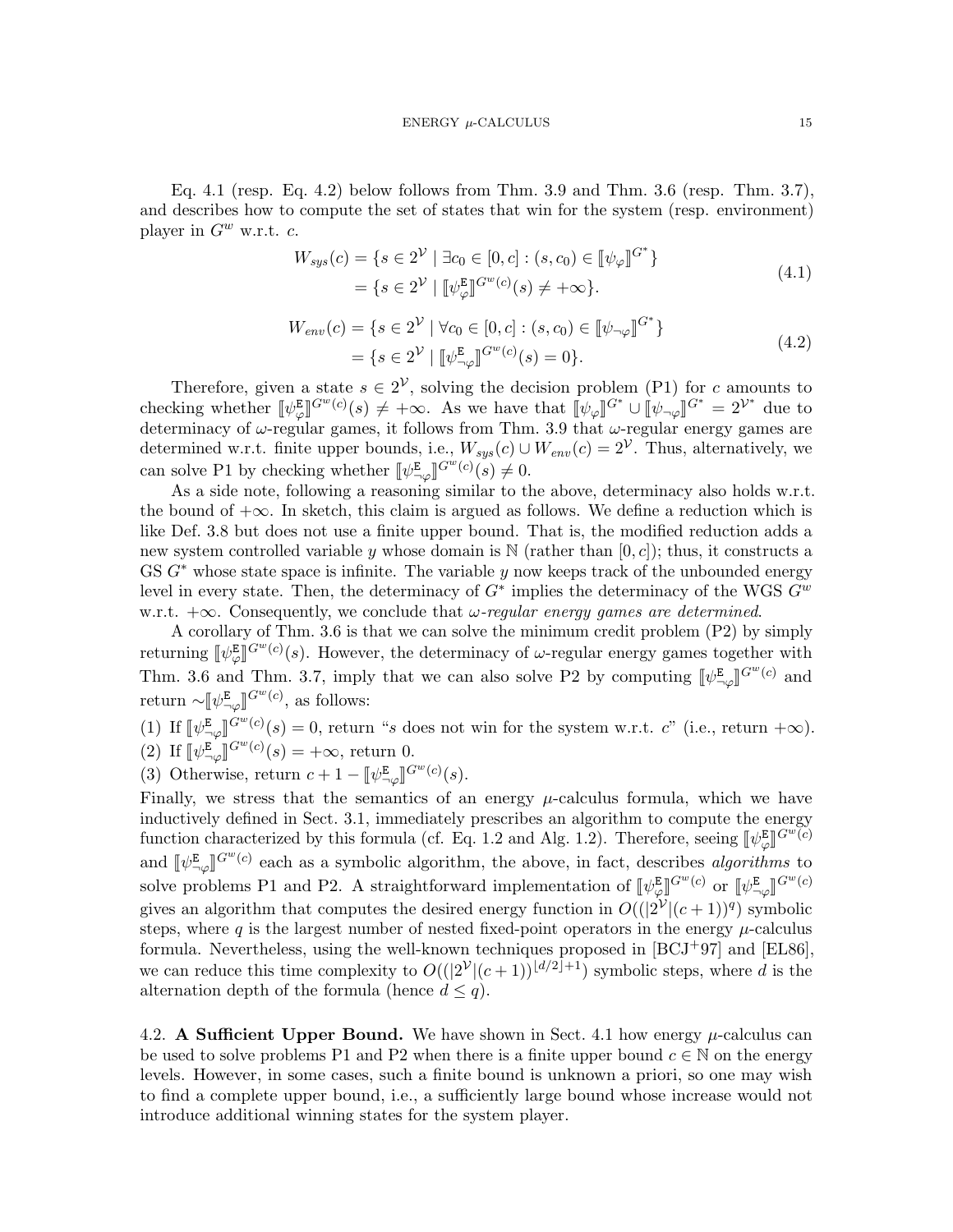In this section, we show how to compute such a bound. Moreover, based on the main result of this section (see Thm. [4.1\)](#page-15-0), we now solve problems [P1](#page-13-5) and [P2](#page-13-6) also for the case where  $c = +\infty$ , which we have left unresolved in the previous section. The complete bound we present depends on the size of the game's state space  $(N)$ , the maximal absolute weight of a transition in the game  $(K)$ , and the length  $(m)$  and the alternation depth  $(d)$  [\[EL86,](#page-22-15) [Niw86\]](#page-23-11) of the  $\mu$ -calculus formula that matches the winning condition.

<span id="page-15-0"></span>**Theorem 4.1.** Let  $G^w = \langle V, X, Y, \rho^e, \rho^s, \varphi, w^s \rangle$  be a WGS,  $N = |2^{\mathcal{V}}|$ , and let K be the maximal transition weight in  $G^w$ , in absolute value. Take  $\psi \in \mathcal{L}_{\mu}^{sys}$ , a closed sys- $\mu$  formula that matches  $\varphi$ , and let m be its length and d its alternation depth. Then, if the system wins from a state s w.r.t.  $+\infty$  for an initial credit c<sub>0</sub>, then it also wins from s w.r.t.  $(d+1)((N^2+N)m-1)K$  for an initial credit min $\{c_0, ((N^2+N)m-1)K\}.$ 

We devote the remainder of this section to proving Thm. [4.1.](#page-15-0) The crux of the proof is to reduce the game into an *energy parity game* [\[CD12,](#page-21-1) [EJ91,](#page-22-1) [Mos85\]](#page-23-14), thus we turn to discuss these games extensively. Note that the reduction to energy parity games is presented here only as part of the proof. It is not part of our algorithm for solving  $\omega$ -regular energy games. We show connections between solving the bounded and unbounded energy parity objective that allow us to prove Thm. [4.1.](#page-15-0)

<span id="page-15-1"></span>**Definition 4.2** (Energy parity game). An energy parity game is a tuple  $G = \langle (V =$  $V_0 \cup V_1, E$ , prio, w) that consists of the following components:

- (1) A directed graph  $(V = V_0 \cup V_1, E)$  where  $V_0, V_1$  partition V into player<sub>0</sub> states and  $player_1$  states, respectively.
- (2) A priority function  $\text{prio}: V \to \mathbb{N}$ .
- (3) A weight function  $w : E \to \mathbb{Z}$ .

Let  $G$  be an energy parity game as in Def. [4.2.](#page-15-1) If the weight function is omitted,  $G$  is simply said to be a *parity game*. Plays and strategies in  $G$  are defined in a way similar to those in a WGS (see Sect. [2\)](#page-5-0). The only difference is that in  $G$ , the players do not necessarily take steps in an alternating manner;  $\text{player}_i$  chooses the next successor whenever the play reaches a  $V_i$ -state. Thus, a play is a path that is either infinite, or ends in a deadlock, i.e., a state with no outgoing edges.

Given a play,  $\sigma$ ,  $inf(\sigma) \subseteq V$  is the set of all states that appear infinitely often in  $\sigma$ . For  $c \in \mathbb{N} \cup \{+\infty\}$ ,  $c_0 \in [0, c] \cap \mathbb{N}$ , and a path  $\sigma$  in G of length at least  $k + 1$ , we use the notion of  $\mathsf{EL}_c(G, c_0, \sigma[0 \dots k])$ , as was defined in Sect. [2.2.](#page-6-0) In words,  $\mathsf{EL}_c(G, c_0, \sigma[0 \dots k])$  is the energy level accumulated so far according to  $w$ , when the play starts with the initial credit  $c_0$ , and c is the energy upper bound.

A play  $\sigma$  wins for player<sub>0</sub> w.r.t. c for an initial credit c<sub>0</sub> if the following holds: (1) for every finite prefix of  $\sigma$ ,  $\sigma'$ ,  $\mathsf{EL}_c(G, c_0, \sigma') \geq 0$ ; (2) if  $\sigma$  is infinite, then  $\min\{ \text{prio}(v) : v \in \text{inf}(\sigma) \}$  is even, and (3) if  $\sigma$  is finite, it ends in a deadlock for player<sub>1</sub>. Otherwise,  $\sigma$  wins for player<sub>1</sub>. We refer to  $(1)$  as the *energy objective*, while requirements  $(2)$  and  $(3)$  form the *parity objective*. Hence, in the case of a parity game, a play wins for  $player_0$  if the parity objective is achieved.

As for WGSs, we adapt the notion of  $W_{\alpha}(c)$  to denote the winning region of player<sub> $\alpha$ </sub> w.r.t. the upper bound  $c \in \mathbb{N} \cup \{+\infty\}$  in a given energy parity game. When necessary, we may also write  $W_{\alpha}^{G}(c)$  to clarify that we relate to the winning region of player<sub> $\alpha$ </sub> in the energy parity game,  $G$ . If  $G$  is a parity game, the energy upper bound is neglected, and thus we just write  $W_{\alpha}$  or  $W_{\alpha}^G$ .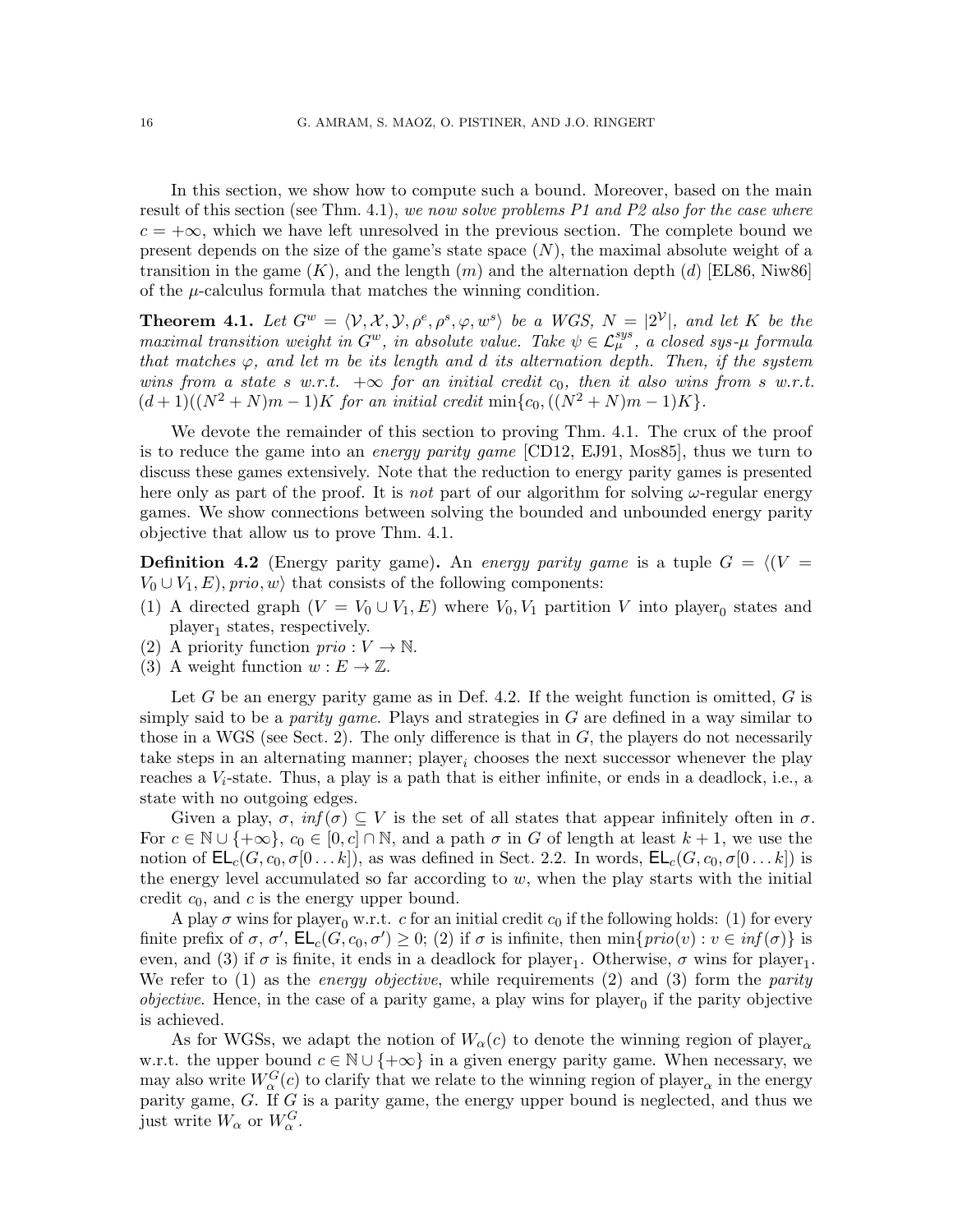The following lemma, which establishes the first step towards proving Thm. [4.1,](#page-15-0) is an adaptation of Lem. 6 in [\[CD12\]](#page-21-1):

<span id="page-16-1"></span>**Lemma 4.3.** Let G be an energy parity game (as defined in Def. [4.2\)](#page-15-1) with n states, d different priorities and maximal absolute value of the weights, K. If player<sub>0</sub> has a winning strategy from a state s w.r.t.  $+\infty$  for an initial credit c<sub>0</sub>, then she has a winning strategy w.r.t.  $d(n-1)K$  for an initial credit min $\{c_0,(n-1)K\}.$ 

Consider an energy parity game  $G$ , as in Lem. [4.3,](#page-16-1) and let  $s$  be a state of  $G$  that wins for player<sub>0</sub> w.r.t.  $+\infty$  for an initial credit c<sub>0</sub>. While Lem. 6 of [\[CD12\]](#page-21-1) shows that player<sub>0</sub> wins from s w.r.t.  $+\infty$  for the initial credit  $(n-1)K$  with a strategy which has a memory of size dnK, Lem. [4.3](#page-16-1) shows that player<sub>0</sub> wins from s w.r.t. the finite upper bound  $d(n-1)K$ without the need to increase her initial credit,  $c<sub>0</sub>$ . Both lemmas are proved by induction. However, in contrast to  $\text{[CD12]}$  $\text{[CD12]}$  $\text{[CD12]}$ , which proves Lem. 6 by induction on d, we prove Lem. [4.3](#page-16-1) by induction on  $n + d$ . This allows us to apply the induction hypothesis in more cases and, consequently, avoid the use of recursion, as opposed to [\[CD12\]](#page-21-1). We provide the full proof for Lem. [4.3](#page-16-1) in Appx. [B.](#page-31-0)

Also, as a side note, Lem. [4.3](#page-16-1) implies the following corollary which slightly improves the first result listed in [\[CD12\]](#page-21-1). Moreover, this corollary establishes a link between the upper bound on the energy level accumulation and the upper bound on the strategy's memory size.

<span id="page-16-0"></span>Corollary 4.4. Let G be an energy parity game with n states, d different priorities and maximal absolute value of the weights, K. If player<sub>0</sub> wins from a state s w.r.t.  $+\infty$  for an initial credit  $c_0$  in  $G$ , then she has a strategy that wins for the initial credit  $c_0$  and has a memory of size  $d(n-1)K + 1$ .

We obtain Cor. [4.4](#page-16-0) by applying Lem. [4.3](#page-16-1) to G, obtaining that player<sub>0</sub> wins from s w.r.t.  $d(n-1)K$ , and observing that if player<sub>0</sub> wins from s w.r.t.  $c \in \mathbb{N}$ , then she has a winning strategy from s w.r.t.  $+\infty$  with a memory of size  $c + 1$ . The proof sketch for the latter claim is as follows. We construct from G and c a new parity game  $G^p$ . The states of  $G^p$ have the form  $(s, c'_0)$  where s is a state of G and  $c'_0 \in [0, c] \cup \{+\infty\}$  is the accumulated energy level under c. States of the form  $(s, +\infty)$  are deadlocks for player<sub>0</sub> and correspond to violation of the energy objective. The edges of  $G<sup>p</sup>$  are taken from G and update the energy component accordingly. Then, a memoryless strategy in  $G<sup>p</sup>$ , which exists due to memoryless determinacy of parity games [\[EJ91,](#page-22-1) [Zie98\]](#page-24-1), can be lifted to a strategy in G with a memory of size  $(c+1)$  to keep track of the energy level under c.

The second step towards proving Thm. [4.1,](#page-15-0) involves showing that if the system player can win from a state of a WGS w.r.t.  $+\infty$ , then it can also win from that state w.r.t. some finite upper bound. This is formally stated by the next lemma.

<span id="page-16-2"></span>**Lemma 4.5.** Let  $G^w = \langle V, \mathcal{X}, \mathcal{Y}, \rho^e, \rho^s, \varphi, w^s \rangle$  be a WGS and assume that the system player has a winning strategy from a state  $s \in 2^{\mathcal{V}}$  w.r.t.  $+\infty$  for an initial credit  $c_0$ . Then, for some finite upper bound  $c \in \mathbb{N}$ , the system has a winning strategy from s w.r.t. c for an *initial credit* min $\{c_0, c\}$ .

*Proof.* To prove this claim, we use the notion of a *deterministic parity automaton* [Büc60, [Mos85\]](#page-23-14).

Definition 4.6 (Deterministic parity automaton). A deterministic parity automaton is a tuple  $\mathcal{A} = \langle Q, \Sigma, \delta, q_0, \text{prio}_{\mathcal{A}} \rangle$  where Q is a finite set of states,  $\Sigma$  is an alphabet,  $\delta : Q \times \Sigma \to Q$ is the transition function,  $q_0 \in Q$  is the initial state, and  $\text{prio}_\mathcal{A}: Q \to \mathbb{N}$  is the priority function.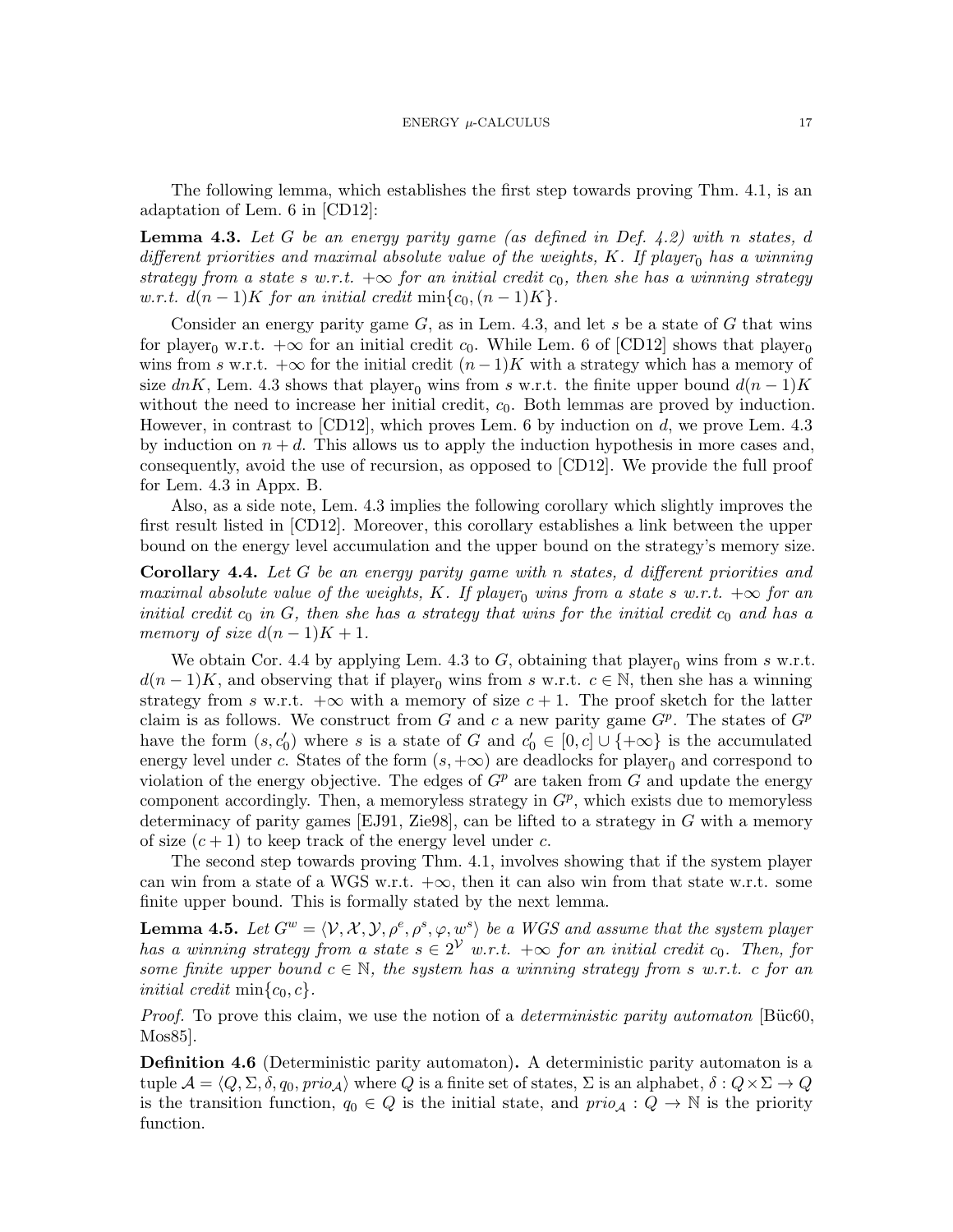An  $\omega$ -word  $\sigma_0\sigma_1\sigma_2\cdots \in \Sigma^\omega$  is accepted by a deterministic parity automaton  $\mathcal{A} =$  $\langle Q, \Sigma, \delta, q_0, \text{prio}_\mathcal{A} \rangle$ , if there is an infinite sequence of states  $q'_0, q'_1, q'_2, \dots$  such that  $q'_0 = q_0$ ,  $\delta(q'_j, \sigma_i) = q'_{i+1}$ , and  $\lim_{i \to +\infty} \min\{prio_{\mathcal{A}}(q_i) : l \geq i\}$  is even. In words, using its transition function, the automaton A reads an  $\omega$ -word, starting from  $q_0$ , and if the minimal priority traversed infinitely often is even, A accepts the word. The set of all  $\omega$ -words accepted by the automaton is denoted by  $L(\mathcal{A})$ . It is known that for every  $\omega$ -regular language L there exists a deterministic parity automaton A with  $L = L(A)$  [\[GTW02,](#page-22-6) [Pit06,](#page-23-15) [Saf88\]](#page-23-16).

Let  $\mathcal{A} = (Q, 2^{\mathcal{V}}, \delta, q_0, \text{proj}_{\mathcal{A}})$  be a deterministic parity automaton with  $L(\mathcal{A}) = L(\varphi)$ , where  $L(\varphi)$  is the set of all  $\omega$ -words  $\sigma \in (2^{\mathcal{V}})^{\omega}$  for which the  $\omega$ -regular winning condition of  $G^w$ ,  $\varphi$ , holds.

We define an energy parity game  $G_A = \langle (V, E), \text{prio}, w \rangle$ , as follows:

- (1) player<sub>1</sub> states are all states of the form  $(s, q)$  where  $s \in 2^{\mathcal{V}}$  and q is a state of A.
- (2) player<sub>0</sub> states are all states of the form  $(s, u, q)$  where  $s \in 2^{\mathcal{V}}$ , q is a state of A, and  $u \in 2^{\mathcal{X}}$ .
- (3) There is a transition from a state  $(s, q)$  to a state  $(s, u, q)$  if  $(s, p(u)) \models \rho^e$ . The weight of such a transition is 0.
- (4) There is a transition from a state  $(s, u, q)$  to a state  $(t, q')$  if  $u = t |_{\mathcal{X}}$ ,  $(s, p(t)) \models \rho^s$ , and  $q' = \delta(q, t)$ . The weight of such a transition is  $w^s(s, p(t))$ .
- (5)  $\text{prio}(s, u, q) = \text{prio}(s, q) = \text{prio}_{\mathcal{A}}(q).$

It is not difficult to see that for every state  $t \in 2^{\mathcal{V}}$ , upper bound  $d \in \mathbb{N} \cup \{+\infty\}$ , and initial credit  $d_0 \in \mathbb{N}$ ,  $d_0 \leq d$ , the system wins in  $G^w$  from t w.r.t. d for  $d_0$ , if and only if player<sub>0</sub> wins in  $G_{\mathcal{A}}$  from  $(t, q_t = \delta(q_0, t))$  w.r.t. d for  $d_0$ .

Now, let  $s \in 2^{\mathcal{V}}$  be a state in  $G^w$  from which the system wins w.r.t.  $+\infty$  for an initial credit  $c_0 \in \mathbb{N}$ . Therefore, for  $q_s = \delta(q_0, s)$ , player<sub>0</sub> wins in  $G_A$  from  $(s, q_s)$  w.r.t.  $+\infty$  for the initial credit  $c_0$ . By Lem. [4.3,](#page-16-1) for some finite upper bound  $c \in \mathbb{N}$ , player<sub>0</sub> wins from  $(s, q_s)$ w.r.t. c for the initial credit min ${c_0, c}$ . Hence, the system wins in  $G^w$  from s w.r.t. c for the initial credit min $\{c_0, c\}$ , as required.  $\mathbf{L}$ 

<span id="page-17-0"></span>4.2.1. Reducing Weighted Game Structures to Energy Parity Games. So far, we have shown in Lem. [4.3](#page-16-1) that if player<sub>0</sub> can win an energy parity game w.r.t.  $+\infty$ , then she can also win w.r.t. some finite upper bound that depends on the size of the game. We have concluded in Lem. [4.5](#page-16-2) that the same holds for any WGS, but we have not yet achieved the desired upper bound, which is specified in Thm. [4.1.](#page-15-0)

In the following, we prove the sufficiency of the upper bound  $(d+1)((N^2+N)m-1)K$ for winning, in case winning is possible. The idea is to reduce  $\omega$ -regular energy games (WGSs) to energy parity games without using the explicit construction from the proof of Lem. [4.5.](#page-16-2) Instead, we provide a construction that uses the energy  $\mu$ -calculus formula that solves the game. That is mostly useful in cases where the  $\mu$ -calculus formula is relatively small, e.g., reachability, safety, Büchi, co-Büchi,  $GR(1)$  [\[BJP](#page-21-5)+12], etc. We present the construction guidelines. For the full details, we refer the reader to Appx. [C.](#page-37-0)

Consider a WGS,  $G^w$ , where K is the maximal absolute value of the weights in  $G^w$ . Let  $\psi \in \mathcal{L}_{\mu}^{sys}$  be a closed  $sys-\mu$  formula that matches the winning condition of  $G^w$ ,  $\varphi$ , and let m be its length and d its alternation depth. For a natural number  $c \geq K$ , we construct a parity game in several steps as elaborated below. We remark that the actual construction (see Appx. [C\)](#page-37-0) is, in some places, slightly different than the one described here. That is because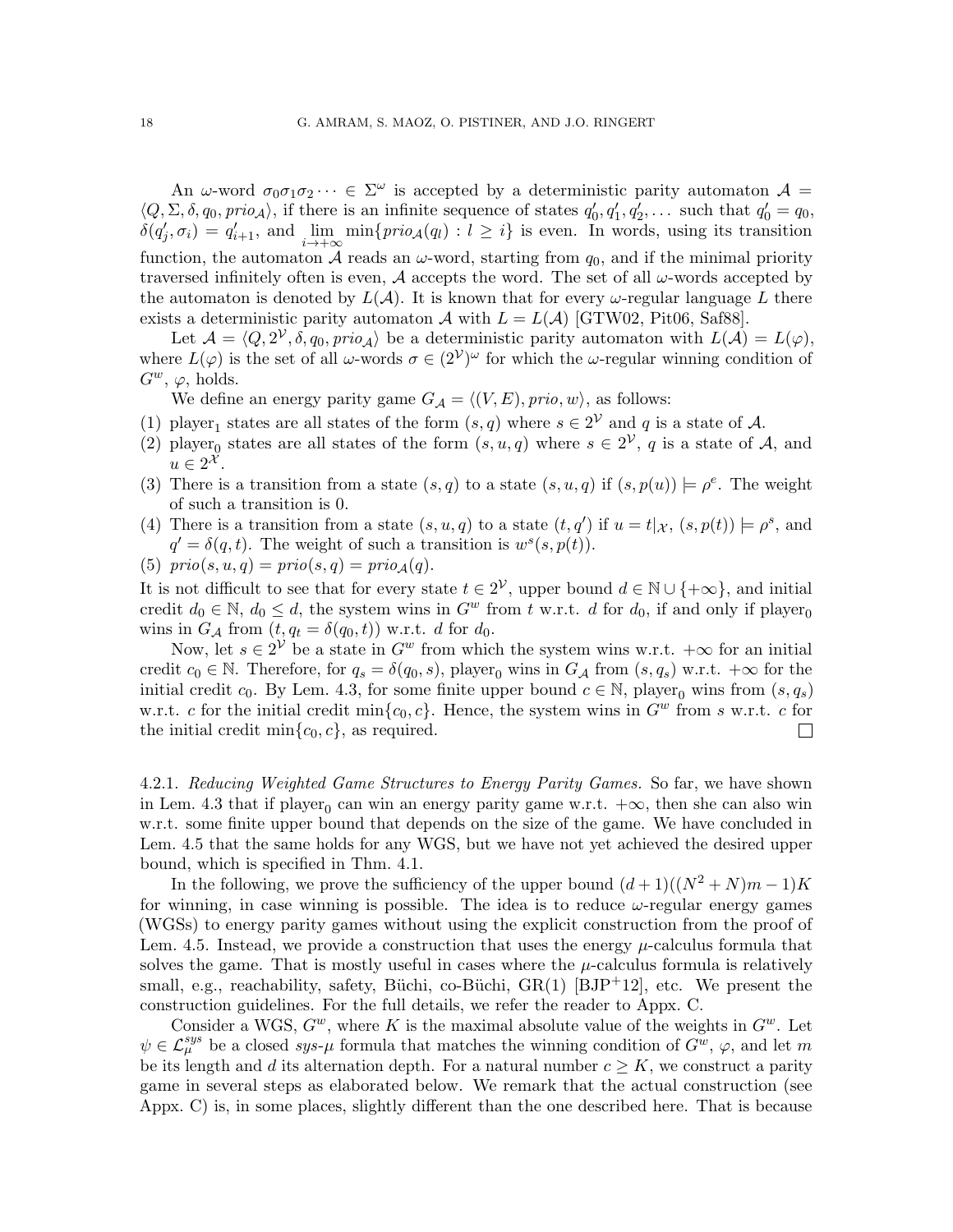we choose to omit some technical details which we believe to only distract and conceal the essence of the construction.

- Step 1: Let  $G_c$  be the graph defined in Def. [3.8](#page-12-3) (appears in Def. 3.8 as  $G^*$ ). Hence, the states of  $G_c$  are of the form:  $(s, c_0)$  where s is a state of  $G^w$  and  $c_0 \in [0, c]$ . Recall that by Lem. [3.10,](#page-13-2)  $c_0 \geq [\psi^E]^{G^w(c)}(s)$  iff  $((s, c_0) \in [\psi]^{G_c})$ .<br> **on 2:** We apply the seminal model checking cam
- Step 2: We apply the seminal model checking game construction [\[EJ91\]](#page-22-1) to obtain a parity game  $G_c \times \psi$ , which has at most  $d+1$  different priorities. The states of  $G_c \times \psi$  are of the form  $((s, c_0), \xi)$  where  $\xi$  is a sub-formula of  $\psi$ . By [\[EJ91\]](#page-22-1),  $(s, c_0) \in [\![\psi]\!]^{G_c}$  iff  $((s, c_0), \psi) \in W_0^{G_c \times \psi}.$
- Step 3: The next step is to add a weight function w to  $G_c \times \psi$ , namely to transform  $G_c \times \psi$  into an energy parity game (as defined in Def. [4.2\)](#page-15-1). Some of the transitions in  $G_c \times \psi$  simulate transitions of  $G_c$ , which correspond to transitions of  $G<sup>w</sup>$ . The weight of such a transition  $T = ((s_1, c_1), \xi_1), ((s_2, c_2), \xi_2)$  is inherited from the transition of  $G^w$  that T simulates, i.e., T is assigned the weight  $w^s(s_1, p(s_2))$ . The weight of all other transitions is 0. However, the construction of  $G_c$  ensures that every transition  $T = ((s_1, c_1), \xi_1), ((s_2, c_2), \xi_2)$  satisfies that  $c_1 + w(T) \ge c_2$  (cf. the definition of  $\rho^{s*}$  in Def. [3.8\)](#page-12-3). Hence, in any play that starts from  $((s, c_0), \psi)$  with an initial credit  $c_0$ , the energy level always remains non-negative. Consequently, the additional energy objective is merely artificial and does not prevent  $player_0$  from winning; the result is that a state s wins for the system in  $G^w$  w.r.t. c for an initial credit  $c_0$ , iff  $((s, c_0), \psi) \in W_0^{G_c \times \psi}(c)$ .
- **Step 4:** The final step is to eliminate the energy component from the states of  $G_c \times \psi$ . States of the form  $((s, c_0), \xi)$  are replaced with a single state  $(s, \xi)$ . Thus, each state of the obtained energy parity game,  $G_c \times \psi_c$ , matches a set of states in  $G_c \times \psi$ . A path in  $G_c \times \psi_{\text{c}}$  can be lifted to a path in  $G_c \times \psi$ . Thus, we have that  $(s, \psi)$  wins for player<sub>0</sub> in  $G_c \times \psi_{\text{c}}$  w.r.t. c for an initial credit  $c_0$  iff player<sub>0</sub> wins from  $((s, c_0), \psi)$  in  $G_c \times \psi$  w.r.t. c for an initial credit  $c_0$  iff the system player wins from s in  $G^w$  w.r.t. c for  $c_0$ .

The key idea behind this construction is that the upper bound  $c$  does not play a role in the resulting game,  $G_c \times \psi_{c}$ . In fact, we get that for any two finite upper bounds,  $c, c' \geq K$ ,  $G_c \times \psi_C = G_{c'} \times \psi_C$ , so we may denote this graph by a single name, say  $\tilde{G}$ . By Lem. [4.3,](#page-16-1) if a state of  $\tilde{G}$  wins for player<sub>0</sub> w.r.t. +∞, it also wins w.r.t.  $b = (d+1)((N^2+N)m-1)K$ , as  $(N^2 + N)m$  is the number of states of  $\tilde{G}$ . Therefore, if a state s wins for the system in  $G^w$  w.r.t. some finite upper bound c, then s also wins w.r.t. b. This consequence, together with Lem. [4.5,](#page-16-2) completes the proof of Thm. [4.1.](#page-15-0)

Notice that this result establishes energy  $\mu$ -calculus algorithms for problems [P1](#page-13-5) and [P2](#page-13-6) when the bound is  $+\infty$ :

- Checking if  $[\psi^E]^{G^w(b)}(s) \neq +\infty$  solves the decision problem [\(P1\)](#page-13-5).
- Returning  $\llbracket \psi^E \rrbracket^{G^w(b)}(s)$  solves the minimum credit problem [\(P2\)](#page-13-6).

The sufficient bound  $b = (d+1)((N^2+N)m-1)K$ , which we have just obtained, applies to WGSs with *any*  $\omega$ -regular winning conditions. Nevertheless, in some cases, this bound is not tight, as we demonstrate below.

Consider a sys- $\mu$  formula  $\psi_B$  that matches a Büchi winning condition  $\varphi_B$  (cf. Eq. [1.1\)](#page-2-0). and let  $m_B$  be its length. As the alternation depth of  $\psi_B$  is 2, Thm. [4.1](#page-15-0) implies the sufficiency of the bound  $b_B = 3((N^2 + N)m_B - 1)K$ . Interestingly, however, in this special case, we argue that the bound  $b_B$  is not tight, and it can be replaced with a *lower* one, specifically with  $b_B^{low} = 2(N^2 + N - 1)K$ .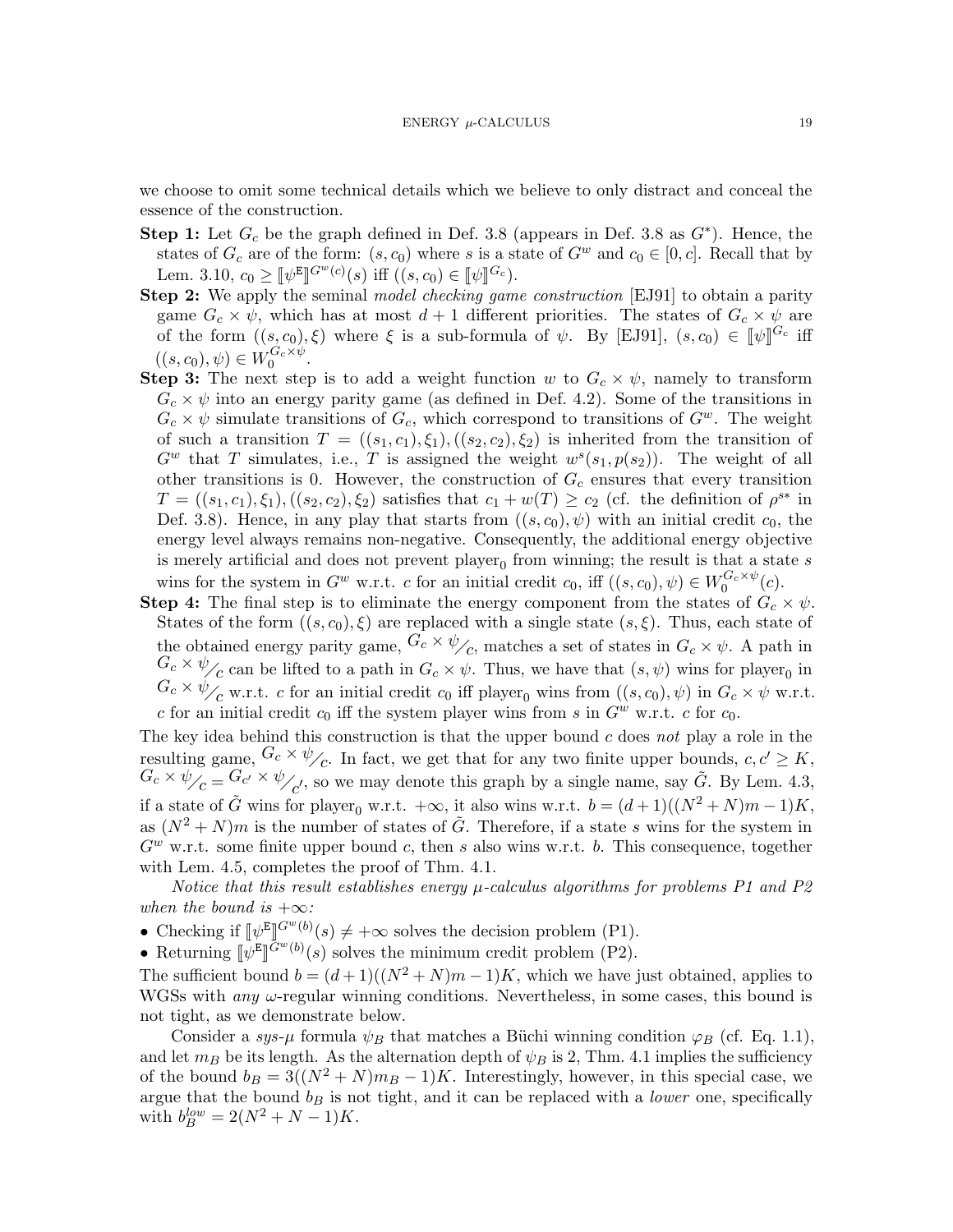To obtain  $b_B^{low}$ , we reduce a WGS  $G^w$  whose winning condition is  $\varphi_B$  to an energy parity game  $G^{ep}$  with two priorities and at most  $N^2 + N$  states; then, we invoke Lem. [4.3](#page-16-1) on  $G^{ep}$ .

The crux of this reduction is that it constructs  $G^{ep}$  without using  $\psi_B$ , as opposed to the above construction. The reduction sees the Büchi condition as a parity condition with two priorities (w.l.o.g. 0 and 1), and constructs  $G^{ep}$ , which is simply an explicit representation of the symbolic WGS  $G^w$ , as follows:

- player<sub>1</sub> states are all states  $s \in 2^{\mathcal{V}}$ .
- player<sub>0</sub> states are all pairs  $(s, u)$  where  $s \in 2^{\mathcal{V}}$  is a  $G^w$ -state and  $u \in 2^{\mathcal{X}}$  is an assignment to the input variables.
- There is a transition from s to  $(s, u)$  if  $(s, p(u)) \models \rho^e$ ; such a transition corresponds to an environment's step and its weight is 0.
- There is a transition from  $(s, u)$  to  $t \in 2^{\mathcal{V}}$  if  $u = t |_{\mathcal{X}}$  and  $(s, p(t)) \models \rho^s$ ; such a transition corresponds to a system's step and its weight is  $w^s(s, p(t))$ .
- The priorities of all the states  $s \in 2^{\mathcal{V}}$  in  $G^{ep}$  remain the same as those in  $G^w$ , while every state  $(s, u)$  in  $G^{ep}$  is assigned the same priority as s.

Finally, we observe that, in fact, the construction of  $G^{ep}$  does not only apply to Büchi winning conditions, but to parity conditions. That is, this construction reduces a parity WGS with d priorities to an energy parity game  $G^{ep}$  with d priorities and at most  $N^2 + N$ states. Therefore, we also conclude the sufficiency of the tighter bound  $d(N^2 + N - 1)K$  for parity WGSs with d different priorities.

### 5. Conclusion

We have introduced energy  $\mu$ -calculus, a multi-valued extension of the game  $\mu$ -calculus [\[EJ91\]](#page-22-1) over symbolic game structures [\[BJP](#page-21-5)+12] that serves as a symbolic framework for solving  $\omega$ regular energy games. Existing, well-known game  $\mu$ -calculus formulas  $\psi$  that solve  $\omega$ -regular games can be seamlessly reused as energy  $\mu$ -calculus formulas  $\psi^{\text{E}}$  to solve corresponding energy augmented games (see Thm. [3.6](#page-12-0) and Thm. [3.7\)](#page-12-2). The semantics of  $\psi^E$  immediately prescribes a symbolic algorithm to solve the underlying  $\omega$ -regular energy games (cf. Alg. [1.2\)](#page-3-1).

The semantics of energy  $\mu$ -calculus is defined w.r.t. finite upper bounds. Nevertheless, we have shown that energy  $\mu$ -calculus solves both the decision and the minimum credit problems (i.e., problems [P1](#page-13-5) and [P2](#page-13-6) in Sect. [4\)](#page-13-1), also with an unbounded energy level accumulation. We have obtained this result by showing that every  $\omega$ -regular winning condition admits a sufficiently large upper bound under which the bounded energy level accumulation coincides with the unbounded one. Moreover, importantly, although it is finite, the sufficient bound still enables the system player to win without increasing the initial credit.

We have introduced a sufficient bound that depends on the size of the state space, the maximal absolute weight, and the length and the alternation depth of the game  $\mu$ -calculus formula that solves the  $\omega$ -regular game (see Thm. [4.1\)](#page-15-0). To prove this bound, we have reduced  $\omega$ -regular energy games over symbolic weighted game structures, to energy parity games [\[CD12\]](#page-21-1). This reduction, which applies a construction that uses the  $\mu$ -calculus formula that solves the game, establishes a connection to the sufficient bound that we have obtained for energy parity games (see Lem. [4.3\)](#page-16-1).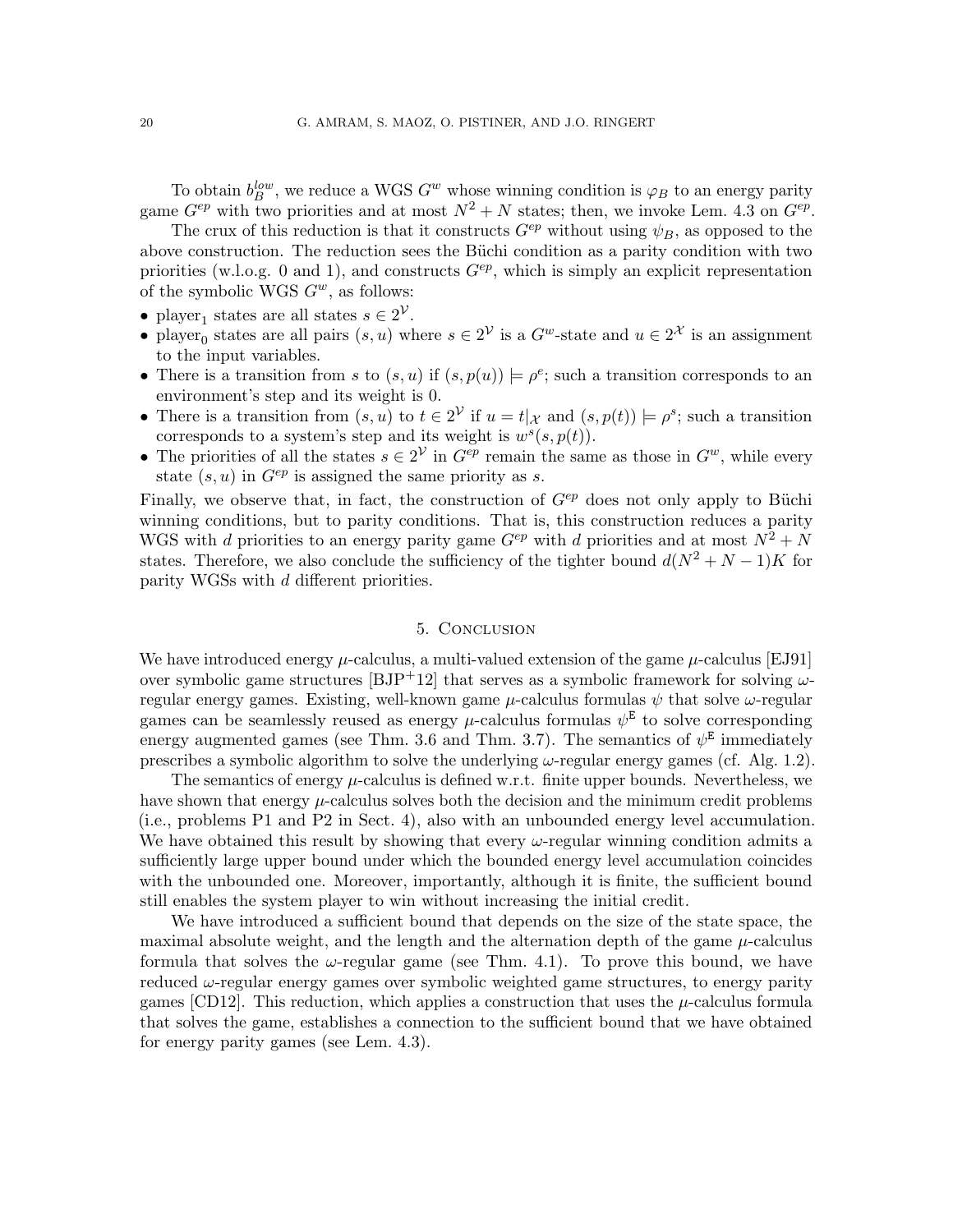**Future Work.** The game  $\mu$ -calculus has not only been used to compute the sets of winning states, but to also synthesize winning strategies; see, e.g., [\[BJP](#page-21-5)+12, [BFL14,](#page-20-5) [GTW02,](#page-22-6) [KHB13\]](#page-22-2). Thus, in addition to solving the decision and the minimum credit problems, we believe that energy  $\mu$ -calculus can augment  $\mu$ -calculus-based strategy synthesis with energy. That is, we conjecture that finite memory winning strategies may be extracted from the intermediate energy functions of the fixed-point iterations.

#### **ACKNOWLEDGMENT**

This project has received funding from the European Research Council (ERC) under the European Union's Horizon 2020 research and innovation programme (grant agreement No 638049, SYNTECH).

#### **REFERENCES**

- <span id="page-20-4"></span>[AMN05] Rajeev Alur, P. Madhusudan, and Wonhong Nam. Symbolic computational techniques for solving games. STTT, 7(2):118–128, 2005.
- <span id="page-20-0"></span>[BBFR13] Aaron Bohy, Véronique Bruyère, Emmanuel Filiot, and Jean-François Raskin. Synthesis from LTL specifications with mean-payoff objectives. In Nir Piterman and Scott A. Smolka, editors, Tools and Algorithms for the Construction and Analysis of Systems - 19th International Conference, TACAS 2013, Held as Part of the European Joint Conferences on Theory and Practice of Software, ETAPS 2013, Rome, Italy, March 16-24, 2013. Proceedings, volume 7795 of Lecture Notes in Computer Science, pages 169–184. Springer, 2013.
- <span id="page-20-2"></span>[BC12] Lubos Brim and Jakub Chaloupka. Using strategy improvement to stay alive. Int. J. Found. Comput. Sci., 23(3):585–608, 2012.
- <span id="page-20-3"></span>[BCD<sup>+</sup>11] Lubos Brim, Jakub Chaloupka, Laurent Doyen, Raffaella Gentilini, and Jean-François Raskin. Faster algorithms for mean-payoff games. Formal Methods in System Design, 38(2):97–118, 2011.
- <span id="page-20-9"></span>[BCH<sup>+</sup>97] Christel Baier, Edmund M. Clarke, Vasiliki Hartonas-Garmhausen, Marta Z. Kwiatkowska, and Mark Ryan. Symbolic model checking for probabilistic processes. In Pierpaolo Degano, Roberto Gorrieri, and Alberto Marchetti-Spaccamela, editors, Automata, Languages and Programming, 24th International Colloquium, ICALP'97, Bologna, Italy, 7-11 July 1997, Proceedings, volume 1256 of Lecture Notes in Computer Science, pages 430–440. Springer, 1997.
- <span id="page-20-10"></span>[BCJ<sup>+</sup>97] Anca Browne, Edmund M. Clarke, Somesh Jha, David E. Long, and Wilfredo R. Marrero. An improved algorithm for the evaluation of fixpoint expressions. Theor. Comput. Sci., 178(1-2):237– 255, 1997.
- <span id="page-20-8"></span>[BCW<sup>+</sup>10] Dietmar Berwanger, Krishnendu Chatterjee, Martin De Wulf, Laurent Doyen, and Thomas A. Henzinger. Strategy construction for parity games with imperfect information. Inf. Comput., 208(10):1206–1220, 2010.
- <span id="page-20-7"></span>[BFG<sup>+</sup>97] R. Iris Bahar, Erica A. Frohm, Charles M. Gaona, Gary D. Hachtel, Enrico Macii, Abelardo Pardo, and Fabio Somenzi. Algebraic decision diagrams and their applications. Formal Methods in System Design, 10(2/3):171–206, 1997.
- <span id="page-20-1"></span>[BFL<sup>+</sup>08] Patricia Bouyer, Ulrich Fahrenberg, Kim Guldstrand Larsen, Nicolas Markey, and Jirí Srba. Infinite runs in weighted timed automata with energy constraints. In Formal Modeling and Analysis of Timed Systems, 6th International Conference, FORMATS 2008, Saint Malo, France, September 15-17, 2008. Proceedings, pages 33–47, 2008.
- <span id="page-20-5"></span>[BFL14] Florian Bruse, Michael Falk, and Martin Lange. The fixpoint-iteration algorithm for parity games. In Adriano Peron and Carla Piazza, editors, Proceedings Fifth International Symposium on Games, Automata, Logics and Formal Verification, GandALF 2014, Verona, Italy, September 10-12, 2014., volume 161 of *EPTCS*, pages 116-130, 2014.
- <span id="page-20-6"></span>[BG04] Glenn Bruns and Patrice Godefroid. Model checking with multi-valued logics. In Josep Díaz, Juhani Karhumäki, Arto Lepistö, and Donald Sannella, editors, Automata, Languages and Programming: 31st International Colloquium, ICALP 2004, Turku, Finland, July 12-16, 2004. Proceedings, volume 3142 of Lecture Notes in Computer Science, pages 281–293. Springer, 2004.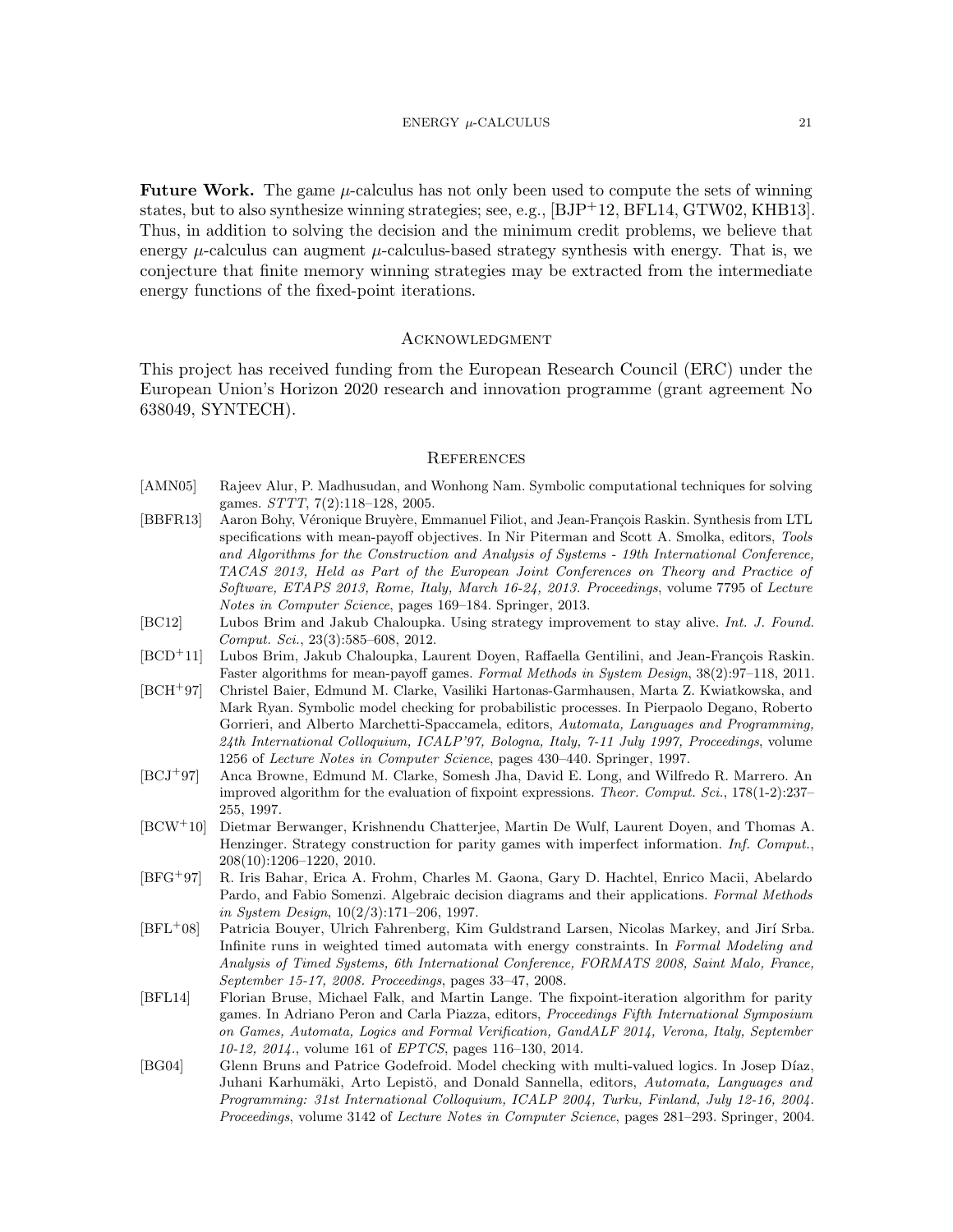- <span id="page-21-5"></span>[BJP<sup>+</sup>12] Roderick Bloem, Barbara Jobstmann, Nir Piterman, Amir Pnueli, and Yaniv Sa'ar. Synthesis of Reactive(1) Designs. J. Comput. Syst. Sci., 78(3):911–938, 2012.
- <span id="page-21-14"></span>[BKV04] Doron Bustan, Orna Kupferman, and Moshe Y. Vardi. A measured collapse of the modal  $\mu$ -calculus alternation hierarchy. In Volker Diekert and Michel Habib, editors,  $STACS$  2004, 21st Annual Symposium on Theoretical Aspects of Computer Science, Montpellier, France, March 25-27, 2004, Proceedings, volume 2996 of Lecture Notes in Computer Science, pages 522–533. Springer, 2004.
- <span id="page-21-12"></span>[Bry86] Randal E. Bryant. Graph-based algorithms for boolean function manipulation. IEEE Trans. Computers, 35(8):677–691, 1986.
- <span id="page-21-15"></span>[BS07] Julian Bradfield and Colin Stirling. 12 modal mu-calculi. In Johan Van Benthem Patrick Blackburn and Frank Wolter, editors, Handbook of Modal Logic, volume 3 of Studies in Logic and Practical Reasoning, pages 721 – 756. Elsevier, 2007.
- <span id="page-21-16"></span>[Büc60] J. Richard Büchi. Weak second-order arithmetic and finite automata. Mathematical Logic Quarterly, 6(1-6):66–92, 1960.
- <span id="page-21-10"></span>[BW18] Julian Bradfield and Igor Walukiewicz. The mu-calculus and Model Checking, pages 871–919. Springer International Publishing, 2018.
- <span id="page-21-1"></span>[CD12] Krishnendu Chatterjee and Laurent Doyen. Energy parity games. Theor. Comput. Sci., 458:49–60, 2012.
- <span id="page-21-0"></span>[CdAHS03] Arindam Chakrabarti, Luca de Alfaro, Thomas A. Henzinger, and Mariëlle Stoelinga. Resource interfaces. In Rajeev Alur and Insup Lee, editors, Embedded Software, Third International Conference, EMSOFT 2003, Philadelphia, PA, USA, October 13-15, 2003, Proceedings, volume 2855 of Lecture Notes in Computer Science, pages 117–133. Springer, 2003.
- <span id="page-21-3"></span>[CDHL17] Krishnendu Chatterjee, Wolfgang Dvořák, Monika Henzinger, and Veronika Loitzenbauer. Improved set-based symbolic algorithms for parity games. In Valentin Goranko and Mads Dam, editors, 26th EACSL Annual Conference on Computer Science Logic, CSL 2017, August  $20-24$ ,  $2017$ , Stockholm, Sweden, volume 82 of LIPIcs, pages 18:1-18:21. Schloss Dagstuhl -Leibniz-Zentrum fuer Informatik, 2017.
- <span id="page-21-4"></span>[CDHS18] Krishnendu Chatterjee, Wolfgang Dvořák, Monika Henzinger, and Alexander Svozil. Quasipolynomial set-based symbolic algorithms for parity games. In Gilles Barthe, Geoff Sutcliffe, and Margus Veanes, editors, LPAR-22. 22nd International Conference on Logic for Programming, Artificial Intelligence and Reasoning, volume 57 of EPiC Series in Computing, pages 233–253. EasyChair, 2018.
- <span id="page-21-9"></span>[CHJ05] Krishnendu Chatterjee, Thomas A. Henzinger, and Marcin Jurdzinski. Mean-payoff parity games. In 20th IEEE Symposium on Logic in Computer Science (LICS 2005), 26-29 June 2005, Chicago, IL, USA, Proceedings, pages 178–187. IEEE Computer Society, 2005.
- <span id="page-21-2"></span>[CRR14] Krishnendu Chatterjee, Mickael Randour, and Jean-François Raskin. Strategy synthesis for multi-dimensional quantitative objectives. Acta Inf., 51(3-4):129–163, 2014.
- <span id="page-21-7"></span>[dAFS09] Luca de Alfaro, Marco Faella, and Mariëlle Stoelinga. Linear and branching system metrics. IEEE Trans. Softw. Eng., 35(2):258–273, March 2009.
- <span id="page-21-6"></span>[dAHM01] Luca de Alfaro, Thomas A. Henzinger, and Rupak Majumdar. From verification to control: Dynamic programs for omega-regular objectives. In 16th Annual IEEE Symposium on Logic in Computer Science, Boston, Massachusetts, USA, June 16-19, 2001, Proceedings, pages 279–290. IEEE Computer Society, 2001.
- <span id="page-21-13"></span>[dAKN<sup>+</sup>00] Luca de Alfaro, Marta Z. Kwiatkowska, Gethin Norman, David Parker, and Roberto Segala. Symbolic model checking of probabilistic processes using mtbdds and the kronecker representation. In Susanne Graf and Michael I. Schwartzbach, editors, Tools and Algorithms for Construction and Analysis of Systems, 6th International Conference, TACAS 2000, Held as Part of the European Joint Conferences on the Theory and Practice of Software, ETAPS 2000, Berlin, Germany, March 25 - April 2, 2000, Proceedings, volume 1785 of Lecture Notes in Computer Science, pages 395–410. Springer, 2000.
- <span id="page-21-8"></span>[dAM04] Luca de Alfaro and Rupak Majumdar. Quantitative solution of omega-regular games. J. Comput. Syst. Sci., 68(2):374–397, 2004.
- <span id="page-21-11"></span>[DR10] Laurent Doyen and Jean-François Raskin. Antichain algorithms for finite automata. In Javier Esparza and Rupak Majumdar, editors, Tools and Algorithms for the Construction and Analysis of Systems, 16th International Conference, TACAS 2010, Held as Part of the Joint European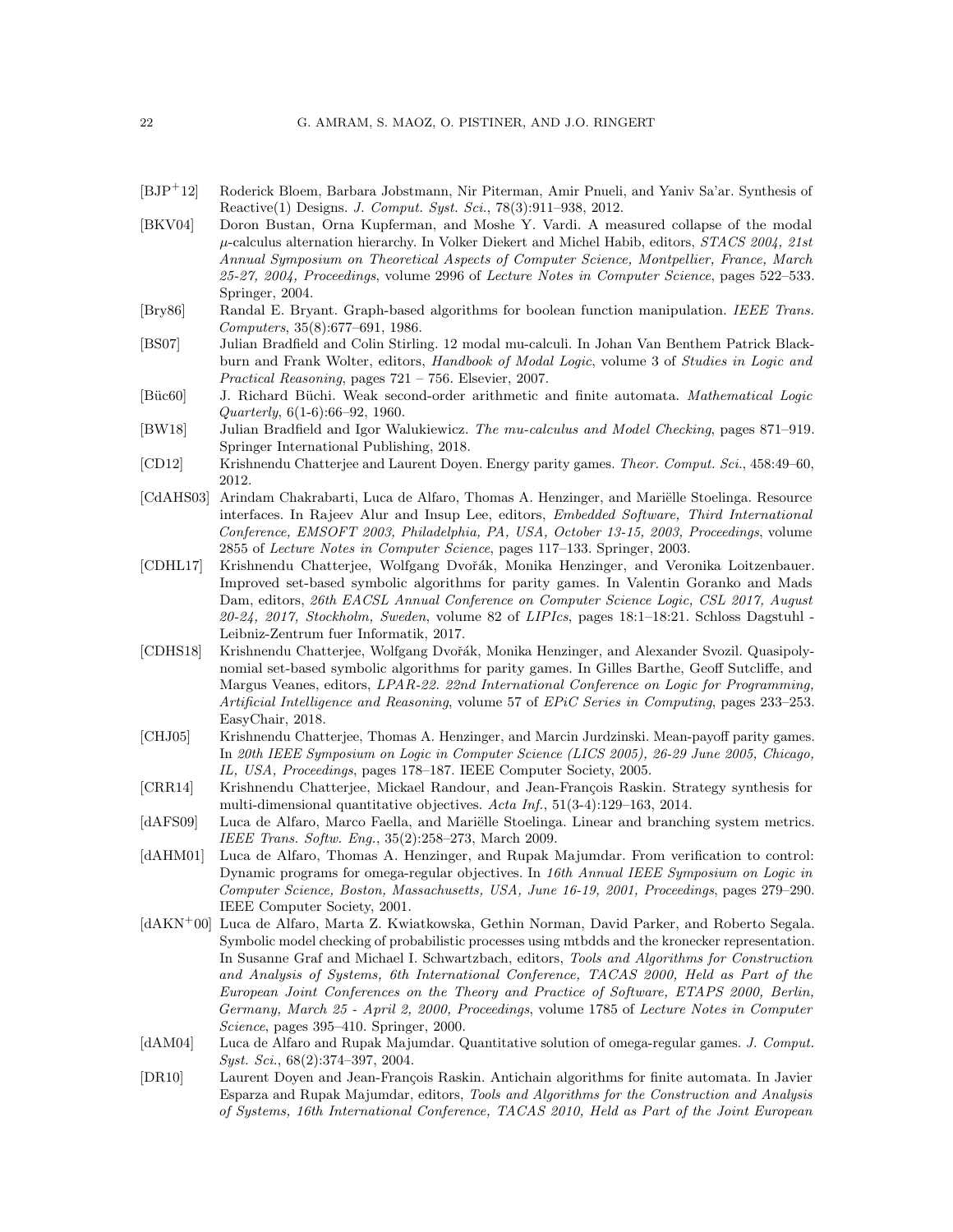#### $ENERGY$   $\mu$ -CALCULUS 23

Conferences on Theory and Practice of Software, ETAPS 2010, Paphos, Cyprus, March 20-28, 2010. Proceedings, volume 6015 of Lecture Notes in Computer Science, pages 2–22. Springer, 2010.

- <span id="page-22-1"></span>[EJ91] E. Allen Emerson and Charanjit S. Jutla. Tree automata, mu-calculus and determinacy (extended abstract). In 32nd Annual Symposium on Foundations of Computer Science, San Juan, Puerto Rico, 1-4 October 1991, pages 368–377. IEEE Computer Society, 1991.
- <span id="page-22-16"></span>[EJS01] E. Allen Emerson, Charanjit S. Jutla, and A. Prasad Sistla. On model checking for the  $\mu$ -calculus and its fragments. Theor. Comput. Sci., 258(1-2):491–522, 2001.
- <span id="page-22-15"></span>[EL86] E. Allen Emerson and Chin-Laung Lei. Efficient model checking in fragments of the propositional mu-calculus (extended abstract). In Proceedings of the Symposium on Logic in Computer Science (LICS '86), Cambridge, Massachusetts, USA, June 16-18, 1986, pages 267–278. IEEE Computer Society, 1986.
- <span id="page-22-7"></span>[EM79] A. Ehrenfeucht and J. Mycielski. Positional strategies for mean payoff games. International Journal of Game Theory, 8(2):109–113, 1979.
- <span id="page-22-3"></span>[FGK10] Diana Fischer, Erich Grädel, and Lukasz Kaiser. Model checking games for the quantitative  $\mu$ -calculus. Theory of Computing Systems, 47(3):696–719, 2010.
- <span id="page-22-8"></span>[FJLS11] Uli Fahrenberg, Line Juhl, Kim G. Larsen, and Jir´ı Srba. Energy games in multiweighted automata. In Antonio Cerone and Pekka Pihlajasaari, editors, Theoretical Aspects of Computing - ICTAC 2011 - 8th International Colloquium, Johannesburg, South Africa, August 31 - September 2, 2011. Proceedings, volume 6916 of Lecture Notes in Computer Science, pages 95-115. Springer, 2011.
- <span id="page-22-10"></span>[FJR11] Emmanuel Filiot, Naiyong Jin, and Jean-François Raskin. Antichains and compositional algorithms for LTL synthesis. Formal Methods in System Design, 39(3):261–296, 2011.
- <span id="page-22-5"></span>[FMY97] Masahiro Fujita, Patrick C. McGeer, and Jerry Chih-Yuan Yang. Multi-terminal binary decision diagrams: An efficient data structure for matrix representation. Formal Methods in System Design, 10(2/3):149–169, 1997.
- <span id="page-22-4"></span>[GLLS05] Orna Grumberg, Martin Lange, Martin Leucker, and Sharon Shoham. Don't Know in the  $\mu$ -calculus. In Radhia Cousot, editor, Verification, Model Checking, and Abstract Interpretation, 6th International Conference, VMCAI 2005, Paris, France, January 17-19, 2005, Proceedings, volume 3385 of Lecture Notes in Computer Science, pages 233–249. Springer, 2005.
- <span id="page-22-9"></span>[GLLS07] Orna Grumberg, Martin Lange, Martin Leucker, and Sharon Shoham. When not losing is better than winning: Abstraction and refinement for the full mu-calculus. Inf. Comput., 205(8):1130-1148, 2007.
- <span id="page-22-6"></span>[GTW02] Erich Grädel, Wolfgang Thomas, and Thomas Wilke, editors. Automata, Logics, and Infinite Games: A Guide to Current Research [outcome of a Dagstuhl seminar, February 2001], volume 2500 of Lecture Notes in Computer Science. Springer, 2002.
- <span id="page-22-11"></span>[HKN<sup>+</sup>03] Holger Hermanns, Marta Z. Kwiatkowska, Gethin Norman, David Parker, and Markus Siegle. On the use of mtbdds for performability analysis and verification of stochastic systems. J. Log. Algebr. Program., 56(1-2):23–67, 2003.
- <span id="page-22-0"></span>[JBB<sup>+</sup>17] Swen Jacobs, Roderick Bloem, Romain Brenguier, R¨udiger Ehlers, Timotheus Hell, Robert Könighofer, Guillermo A. Pérez, Jean-François Raskin, Leonid Ryzhyk, Ocan Sankur, Martina Seidl, Leander Tentrup, and Adam Walker. The first reactive synthesis competition (SYNTCOMP 2014). STTT, 19(3):367–390, 2017.
- <span id="page-22-14"></span>[Jur00] Marcin Jurdzinski. Small progress measures for solving parity games. In Horst Reichel and Sophie Tison, editors, STACS 2000, 17th Annual Symposium on Theoretical Aspects of Computer Science, Lille, France, February 2000, Proceedings, volume 1770 of Lecture Notes in Computer Science, pages 290–301. Springer, 2000.
- <span id="page-22-2"></span>[KHB13] Robert Könighofer, Georg Hofferek, and Roderick Bloem. Debugging formal specifications: a practical approach using model-based diagnosis and counterstrategies. STTT, 15(5-6):563–583, 2013.
- <span id="page-22-12"></span>[KNP04] Marta Z. Kwiatkowska, Gethin Norman, and David Parker. Probabilistic symbolic model checking with PRISM: a hybrid approach.  $STTT$ ,  $6(2):128-142$ ,  $2004$ .
- <span id="page-22-13"></span>[KNP11] Marta Z. Kwiatkowska, Gethin Norman, and David Parker. PRISM 4.0: Verification of probabilistic real-time systems. In Ganesh Gopalakrishnan and Shaz Qadeer, editors, Computer Aided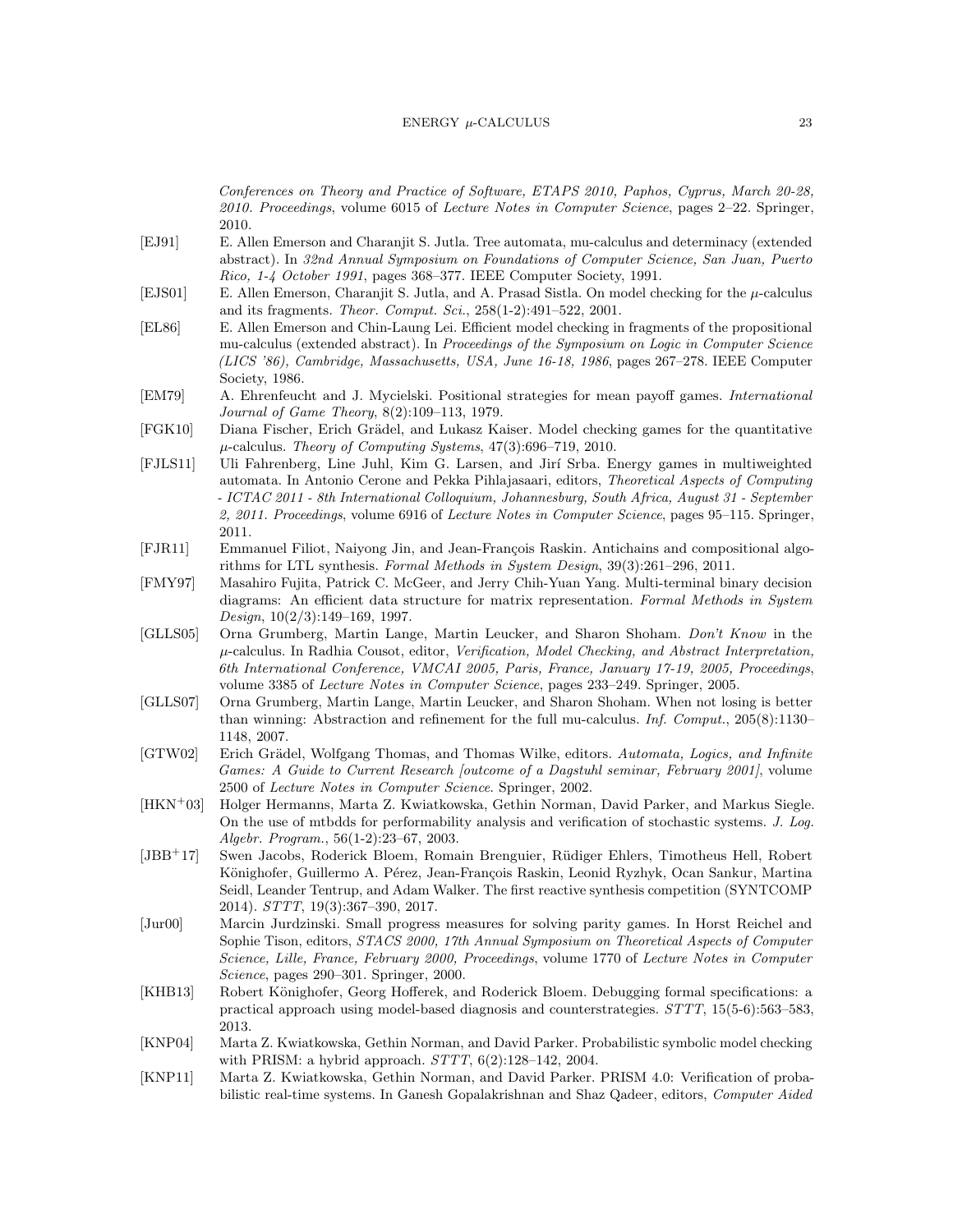<span id="page-23-17"></span><span id="page-23-16"></span><span id="page-23-15"></span><span id="page-23-14"></span><span id="page-23-13"></span><span id="page-23-12"></span><span id="page-23-11"></span><span id="page-23-10"></span><span id="page-23-9"></span><span id="page-23-8"></span><span id="page-23-7"></span><span id="page-23-6"></span><span id="page-23-5"></span><span id="page-23-4"></span><span id="page-23-3"></span><span id="page-23-2"></span><span id="page-23-1"></span><span id="page-23-0"></span>

|                               | Verification - 23rd International Conference, CAV 2011, Snowbird, UT, USA, July 14-20, 2011.<br>Proceedings, volume 6806 of Lecture Notes in Computer Science, pages 585-591. Springer, 2011.     |
|-------------------------------|---------------------------------------------------------------------------------------------------------------------------------------------------------------------------------------------------|
| [Koz82]                       | Dexter Kozen. Results on the propositional $\mu$ -calculus. In Proceedings of the 9th Colloquium on<br>Automata, Languages and Programming, pages 348–359, London, UK, UK, 1982. Springer-Verlag. |
| $\left[ \text{Mar75} \right]$ | Donald A Martin. Borel determinacy. Annals of Mathematics, 102(2):363-371, 1975.                                                                                                                  |
| $\left  {\rm Mos85}\right $   | A. W. Mostowski. Regular expressions for infinite trees and a standard form of automata. In                                                                                                       |
|                               | Andrzej Skowron, editor, <i>Computation Theory</i> , pages 157–168. Springer Berlin Heidelberg, 1985.                                                                                             |
| [MPR16]                       | Shahar Maoz, Or Pistiner, and Jan Oliver Ringert. Symbolic BDD and ADD algorithms for                                                                                                             |
|                               | energy games. In Ruzica Piskac and Rayna Dimitrova, editors, Proceedings Fifth Workshop on                                                                                                        |
|                               | Synthesis, SYNT@CAV 2016, Toronto, Canada, July 17-18, 2016., volume 229 of EPTCS, pages                                                                                                          |
|                               | $35 - 54$ , 2016.                                                                                                                                                                                 |
| [Niw86]                       | Damian Niwinski. On fixed-point clones (extended abstract). In Laurent Kott, editor, Automata,                                                                                                    |
|                               | Languages and Programming, 13th International Colloquium, ICALP86, Rennes, France, July                                                                                                           |
|                               | 15-19, 1986, Proceedings, volume 226 of Lecture Notes in Computer Science, pages 464-473.                                                                                                         |
|                               | Springer, 1986.                                                                                                                                                                                   |
| [Pit06]                       | Nir Piterman. From nondeterministic buchi and streett automata to deterministic parity au-                                                                                                        |
|                               | tomata. In Logic in Computer Science, 2006 21st Annual IEEE Symposium on, pages 255–264.                                                                                                          |
|                               | IEEE, 2006.                                                                                                                                                                                       |
| [PPS06]                       | Nir Piterman, Amir Pnueli, and Yaniv Sa'ar. Synthesis of reactive(1) designs. In VMCAI, volume                                                                                                    |
|                               | 3855 of <i>LNCS</i> , pages 364–380. Springer, 2006.                                                                                                                                              |
| [RCDH07]                      | Jean-François Raskin, Krishnendu Chatterjee, Laurent Doyen, and Thomas A. Henzinger.                                                                                                              |
|                               | Algorithms for omega-regular games with imperfect information. Logical Methods in Computer                                                                                                        |
|                               | <i>Science</i> , 3(3), 2007.                                                                                                                                                                      |
| [Saf88]                       | Shmuel Safra. On the complexity of omega-automata. In Foundations of Computer Science,                                                                                                            |
|                               | 1988., 29th Annual Symposium on, pages 319–327. IEEE, 1988.                                                                                                                                       |
| [Sch04]                       | Klaus Schneider. Verification of Reactive Systems - Formal Methods and Algorithms. Texts in                                                                                                       |
|                               | Theoretical Computer Science. An EATCS Series. Springer, 2004.                                                                                                                                    |
| $\left[\text{SMV18}\right]$   | Antonio Di Stasio, Aniello Murano, and Moshe Y. Vardi. Solving parity games: Explicit vs                                                                                                          |
|                               | symbolic. In Cezar Câmpeanu, editor, <i>Implementation and Application of Automata - 23rd</i>                                                                                                     |
|                               | International Conference, CIAA 2018, Charlottetown, PE, Canada, July 30 - August 2, 2018,                                                                                                         |
|                               | Proceedings, volume 10977 of Lecture Notes in Computer Science, pages 159–172. Springer, 2018.                                                                                                    |
| [SWW18]                       | Lisette Sanchez, Wieger Wesselink, and Tim A. C. Willemse. A comparison of bdd-based                                                                                                              |
|                               | parity game solvers. In Andrea Orlandini and Martin Zimmermann, editors, Proceedings Ninth                                                                                                        |
|                               | International Symposium on Games, Automata, Logics, and Formal Verification, GandALF                                                                                                              |
|                               | 2018, Saarbrücken, Germany, 26-28th September 2018., volume 277 of EPTCS, pages 103-117,                                                                                                          |
|                               | 2018.                                                                                                                                                                                             |
| $\left[\text{Tar}55\right]$   | Alfred Tarski. A lattice-theoretical fixpoint theorem and its applications. Pacific Journal of                                                                                                    |
|                               | <i>Mathematics</i> , 5(2):285-309, 1955.                                                                                                                                                          |
| [Tho95]<br>$[VCD+15]$         | Wolfgang Thomas. On the synthesis of strategies in infinite games. In <i>STACS</i> , pages 1–13, 1995.                                                                                            |
|                               | Yaron Velner, Krishnendu Chatterjee, Laurent Doyen, Thomas A. Henzinger, Alexander Moshe<br>Rabinovich, and Jean-François Raskin. The complexity of multi-mean-payoff and multi-energy            |
|                               | games. Inf. Comput., 241:177-196, 2015.                                                                                                                                                           |
| [Wal96]                       | Igor Walukiewicz. Monadic second order logic on tree-like structures, pages 399–413. Springer                                                                                                     |
|                               | Berlin Heidelberg, Berlin, Heidelberg, 1996.                                                                                                                                                      |
| [WDHR06]                      | Martin De Wulf, Laurent Doyen, Thomas A. Henzinger, and Jean-François Raskin. Antichains:                                                                                                         |
|                               | A new algorithm for checking universality of finite automata. In Thomas Ball and Robert B.                                                                                                        |
|                               | Jones, editors, Computer Aided Verification, 18th International Conference, CAV 2006, Seattle,                                                                                                    |
|                               | WA, USA, August 17-20, 2006, Proceedings, volume 4144 of Lecture Notes in Computer Science,                                                                                                       |
|                               | pages $17-30$ . Springer, 2006.                                                                                                                                                                   |
| [WDMR08]                      | Martin De Wulf, Laurent Doyen, Nicolas Maquet, and Jean-François Raskin. Antichains: Al-                                                                                                          |
|                               | ternative algorithms for LTL satisfiability and model-checking. In C. R. Ramakrishnan and                                                                                                         |
|                               | Jakob Rehof, editors, Tools and Algorithms for the Construction and Analysis of Systems, 14th                                                                                                     |
|                               | International Conference, TACAS 2008, Held as Part of the Joint European Conferences on                                                                                                           |
|                               | Theory and Practice of Software, ETAPS 2008, Budapest, Hungary, March 29-April 6, 2008.                                                                                                           |
|                               | Proceedings, volume 4963 of Lecture Notes in Computer Science, pages 63–77. Springer, 2008.                                                                                                       |
|                               |                                                                                                                                                                                                   |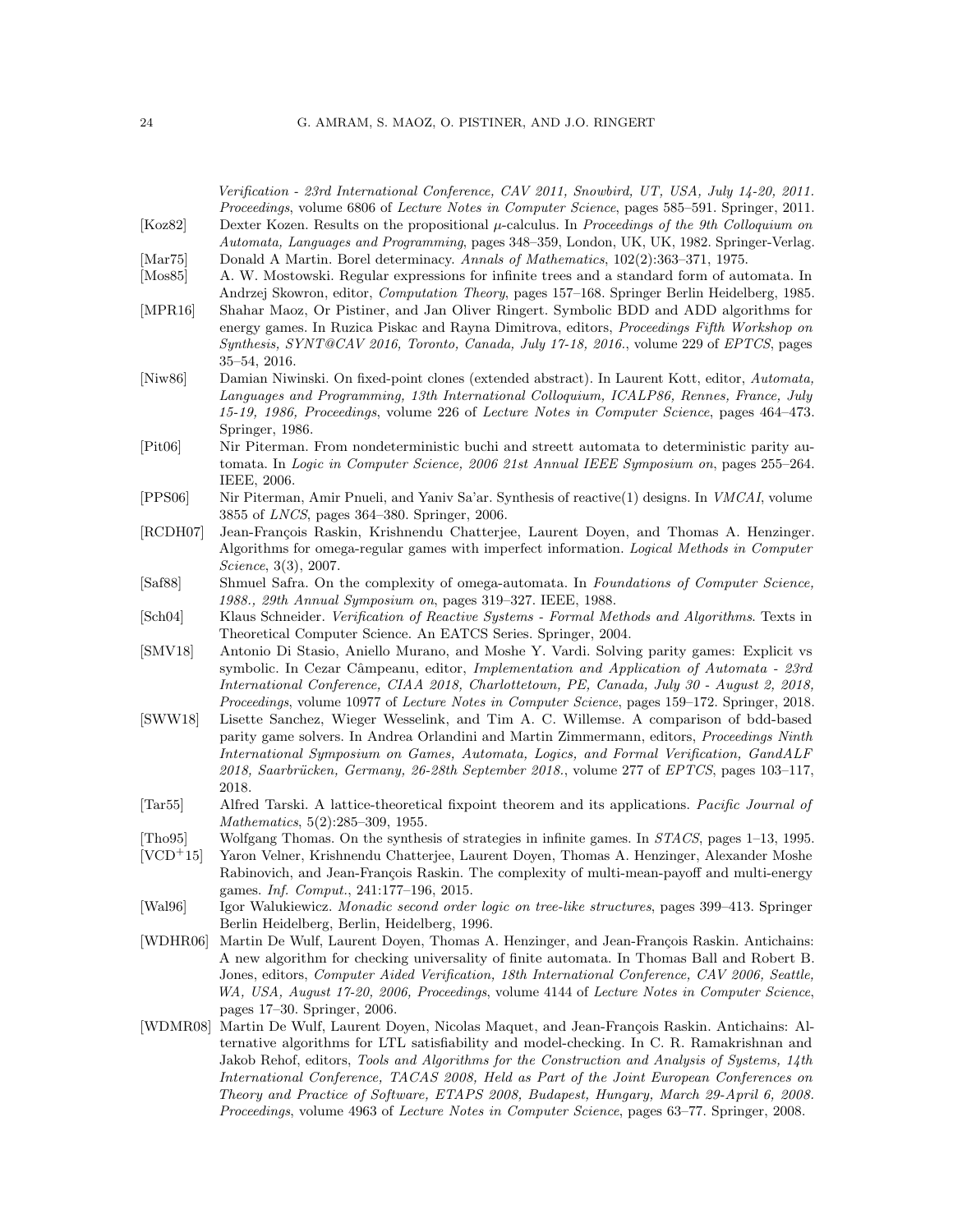<span id="page-24-1"></span>[Zie98] Wieslaw Zielonka. Infinite games on finitely coloured graphs with applications to automata on infinite trees. Theor. Comput. Sci., 200(1-2):135–183, 1998.

APPENDIX A. ENERGY  $\mu$ -Calculus Over Weighted Game Structures

<span id="page-24-0"></span>A.1. env-Energy  $\mu$ -Calculus: Full Definition. In this appendix, we provide the full definition of the semantics of env-energy  $\mu$ -calculus, as a supplementary to Sect. [3.1.2.](#page-11-0)

<span id="page-24-2"></span>**Definition A.1** (Dual energy controllable predecessor operator). For all WGSs  $\langle G, w^s \rangle$ , upper bounds  $c \in \mathbb{N}$ , energy functions  $f \in EF(c)$ , and states  $s \in 2^{\mathcal{V}}$ :

$$
ECpre_{env}(f)(s) := \min_{s_{\mathcal{X}} \in 2^{\mathcal{X}}} \left[ \max_{s_{\mathcal{Y}} \in 2^{\mathcal{Y}}} \overline{\mathsf{EC}}_{c}((s, p(s_{\mathcal{X}}, s_{\mathcal{Y}})), f(s_{\mathcal{X}}, s_{\mathcal{Y}})) \right]
$$

where  $\overline{\mathsf{EC}}_c: 2^{\mathcal{V} \cup \mathcal{V}'} \times E(c) \to E(c)$  and for all  $s \in 2^{\mathcal{V}}, s' \in 2^{\mathcal{V}'},$  and  $e \in E(c)$ ,

$$
\overline{\text{EC}}_{c}((s, s'), e) = \begin{cases}\n+\infty, & \text{if } (s, s') \not\models \rho^e \\
0, & \text{if } e = 0 \text{ or } (s, s') \models \rho^e \land \neg \rho^s \\
0, & \text{if } e = +\infty \text{ and } w^s(s, s') + c < 0 \\
+\infty, & \text{if } e = +\infty \text{ and } w^s(s, s') \ge 0 \\
c + 1 + w^s(s, s'), & \text{if } e = +\infty \\
0, & \text{if } e + w^s(s, s') \le 0 \\
+\infty, & \text{if } e + w^s(s, s') > c \\
e + w^s(s, s'), & \text{otherwise}\n\end{cases}
$$

**Definition A.2** (env-energy  $\mu$ -calculus: semantics). The semantics  $[\![\psi]\!]_D^{G^w(c)}$  $\mathcal{L}^{G^{w}(c)}_{\mathcal{D}}$  of  $\psi \in \mathcal{L}^{env}_{e\mu}$ w.r.t. a finite WGS  $G^w = \langle V, \mathcal{X}, \mathcal{Y}, \rho^e, \rho^s, \varphi, w^s \rangle$ , a finite upper bound  $c \in \mathbb{N}$ , and a valuation  $\mathcal{D}: Var \to EF(c)$  over  $EF(c)$ , is inductively defined for all states  $s \in 2^{\mathcal{V}}$ , as follows:

• For 
$$
v \in \mathcal{V}
$$
,  $[\![v]\!]_{\mathcal{D}}^{G^{w}(c)}(s) = \begin{cases} 0, & \text{if } s \models v \\ +\infty, & \text{if } s \not\vDash v \end{cases}$ ;  $[\![\neg v]\!]_{\mathcal{D}}^{G^{w}(c)}(s) = \begin{cases} +\infty, & \text{if } s \models v \\ 0, & \text{if } s \not\vDash v \end{cases}$ 

• For 
$$
X \in Var
$$
,  $[[X]]_D^{G^w(c)}(s) = \mathcal{D}(X)(s)$ .

• 
$$
\llbracket \phi_1 \vee \phi_2 \rrbracket_{\mathcal{D}}^{G^w(c)}(s) = \min(\llbracket \phi_1 \rrbracket_{\mathcal{D}}^{G^w(c)}, \llbracket \phi_2 \rrbracket_{\mathcal{D}}^{G^w(c)}(s).
$$

$$
\bullet \ [\![\phi_1 \wedge \phi_2]\!]_{\mathcal{D}}^{G^w(c)}(s) = \max([\![\phi_1]\!]_{\mathcal{D}}^{G^w(c)}, [\![\phi_2]\!]_{\mathcal{D}}^{G^w(c)}(s).
$$

•  $\left[\mathbb{Q}_{\mathsf{E}}\phi\right]_{\mathcal{D}}^{G^{w}(c)}$  $G^{w}(c)(s) = ECpre_{env}(\llbracket \phi \rrbracket^{G^{w}})$  $\mathcal{D}^{(c)}(s).$ 

$$
\begin{aligned}\n\bullet \quad & \mathbb{I}\left\{\begin{array}{c} \mu \\ \nu \end{array}\right\} X \phi \mathbb{I}_{\mathcal{D}}^{G^{w}(c)}(s) = \left\{\begin{array}{c} lfp \\ gfp \end{array}\right\} (\lambda f. \mathbb{I} \phi \mathbb{I}_{\mathcal{D}[X \mapsto f]}^{G^{w}(c)})(s) = \left\{\begin{array}{c} \min_{i} \\ \max_{i} \end{array}\right\} [h_{i}](s), \\
\text{where } \left\{\begin{array}{c} h_{0} = f_{+\infty} \\ h_{0} = f_{0} \end{array}\right\} \text{ and } h_{i+1} = \mathbb{I} \phi \mathbb{I}_{\mathcal{D}[X \mapsto h_{i}]}^{G^{w}(c)}.\n\end{aligned}
$$

The next lemma proves the correctness of the operator defined in Def. [A.1.](#page-24-2)

**Lemma A.3** (Correctness of Def. [A.1\)](#page-24-2). The operator  $ECpre_{env}$ :  $EF(c) \rightarrow EF(c)$  from Def. [A.1](#page-24-2) is the dual of  $E Cpre_{sus}$  from Def. [3.2.](#page-9-0) That is, for all  $f \in EF(c)$ ,  $\sim E Cpre_{sus}(f)$  =  $ECpre_{env} (\sim f)$  where  $\sim$  is the pointwise negation operation defined in Eq. [3.1.](#page-11-3)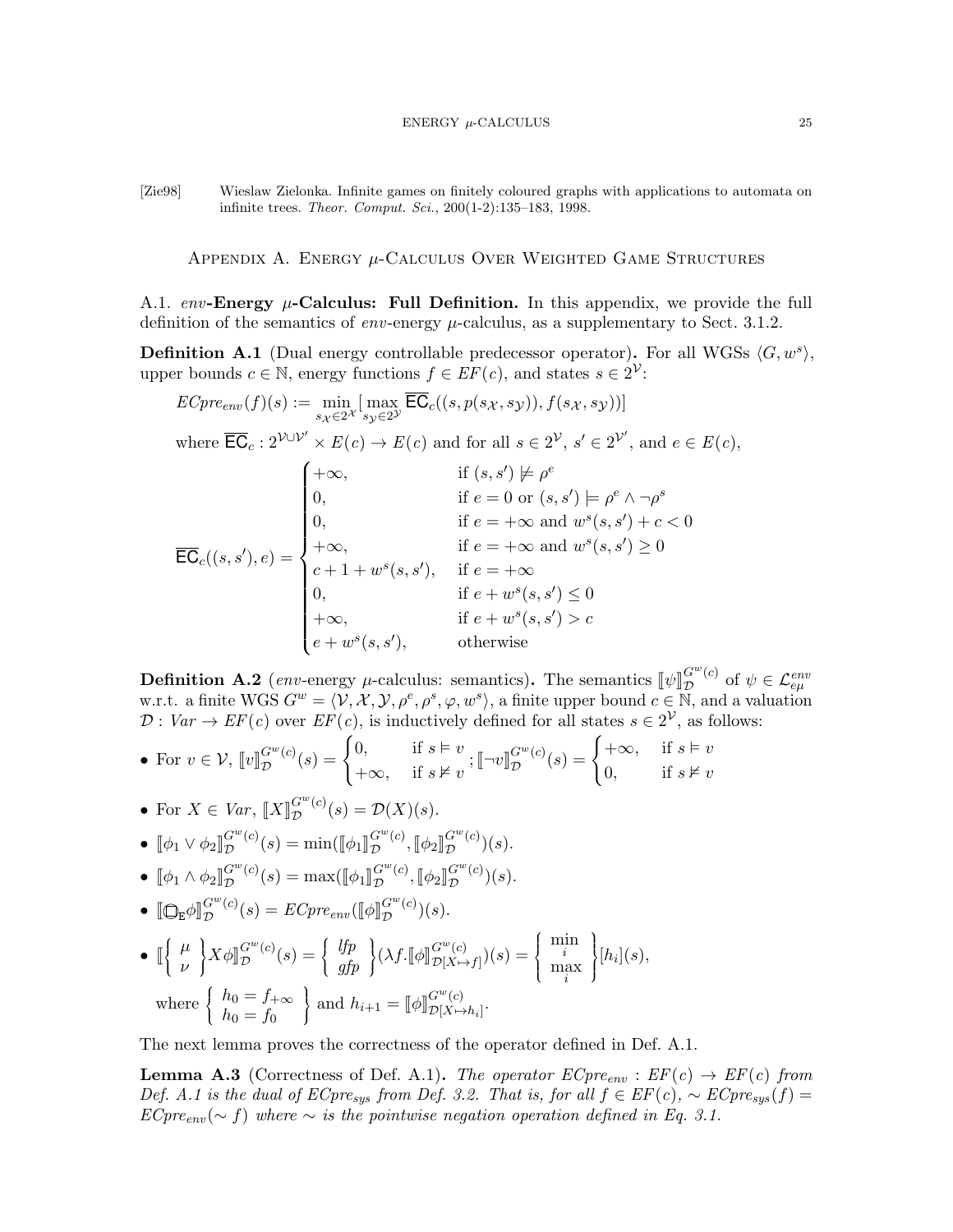Proof.

<span id="page-25-0"></span>(1) First, we show that for all WGSs  $G^w = \langle G, w^s \rangle$ , upper bounds  $c \in \mathbb{N}, s \in 2^{\mathcal{V}}, s_{\mathcal{X}} \in 2^{\mathcal{X}},$  $s_{\mathcal{Y}} \in 2^{\mathcal{Y}}$ , and  $f \in EF(c)$ :

$$
\mathsf{EC}_c((s,(s_{\mathcal{X}'},s_{\mathcal{Y}'})),f(s_{\mathcal{X}},s_{\mathcal{Y}}))=\sim \overline{\mathsf{EC}}_c((s,(s_{\mathcal{X}'},s_{\mathcal{Y}'})),\sim f(s_{\mathcal{X}},s_{\mathcal{Y}})),
$$

where  $s_{\mathcal{X}'}$  and  $s_{\mathcal{Y}'}$  denote  $p(s_{\mathcal{X}})$  and  $p(s_{\mathcal{Y}})$ , respectively. Also, let  $e := f(s_{\mathcal{X}}, s_{\mathcal{Y}})$  and  $w :=$  $w^s(s,(s_{\mathcal{X}'},s_{\mathcal{Y}'}))$  .

- If  $(s, (s_{\mathcal{X}}, s_{\mathcal{Y}})) \not\models \rho^e$ , then according to Def. [3.2](#page-9-0) and Def. [A.1,](#page-24-2) we have that  $\mathsf{EC}_c((s,(s_{\mathcal{X}'},s_{\mathcal{Y}'})),e) = 0$  and  $\sim \overline{\mathsf{EC}}_c((s,(s_{\mathcal{X}'},s_{\mathcal{Y}'})),\sim e) = \sim +\infty = 0.$
- Otherwise, if  $e = +\infty$  (iff  $\sim e = 0$ ) or  $(s, (s_{\mathcal{X}}, s_{\mathcal{Y}})) \models \rho^e \land \neg \rho^s$ , we have that  $\mathsf{EC}_c((s,(s_{\mathcal{X}'},s_{\mathcal{Y}'})),e) = +\infty = \sim \overline{\mathsf{EC}}_c((s,(s_{\mathcal{X}'},s_{\mathcal{Y}'})),\sim e) = \sim 0.$
- If  $(s,(s_{\mathcal{X}'},s_{\mathcal{Y}'})) \models \rho^e \wedge \rho^s$  and  $e = 0$  (iff  $\sim e = +\infty$ ), we have one of the following cases: (1) if  $0 - w > c$  (iff  $w + c < 0$ ), then  $EC_c((s, (s_{\mathcal{X}}, s_{\mathcal{Y}'})), 0) =$  $+\infty$  and  $\sim \mathsf{EC}_c((s,(s_{\mathcal{X}'},s_{\mathcal{Y}'})),+\infty) = \sim 0 = +\infty;$  (2) if  $0-w \leq 0$  (iff  $w \geq 0$ 0), then  $EC_c((s,(s_{\mathcal{X}'},s_{\mathcal{Y}'})),0) = 0 = \sim \overline{EC}_c((s,(s_{\mathcal{X}'},s_{\mathcal{Y}'})),+\infty) = \sim +\infty;$  (3) if  $0 < 0 - w \leq c$ , we have that  $1 \leq c + 1 + w \leq c$ , and thus, by the definition of ~, ~  $\mathsf{EC}_c((s,(s_{\mathcal{X}'},s_{\mathcal{Y}'})),+\infty) = \sim (c+1+w) = (c+1)-(c+1+w) = -w =$  $EC_c((s,(s_{\mathcal{X}'},s_{\mathcal{Y}'})),0).$
- In the remaining case we have that  $(s, (s_{\mathcal{X}}, s_{\mathcal{Y}})) \models \rho^e \land \rho^s, e \neq 0$ , and  $e \neq +\infty$ , thus  $\sim e = c + 1 - e$ ; (1) if  $e - w > c$ , then  $\sim e + w \leq 0$ , thus  $\sim \mathsf{EC}_c((s, (s_{\mathcal{X}'}, s_{\mathcal{Y}'})), \sim e) =$  $\sim 0 = +\infty = \mathsf{EC}_c((s, (s_{\mathcal{X}}, s_{\mathcal{Y}})), e);$  (2) if  $e - w \leq 0$ , then  $\sim e + w > c$ , thus  $\sim \overline{\textsf{EC}}_c((s,(s_{\mathcal{X}}, s_{\mathcal{Y}})),\sim e) = \sim +\infty = 0 = \textsf{EC}_c((s,(s_{\mathcal{X}}, s_{\mathcal{Y}})),e);$  (3) if  $0 < e - w \leq$ c, then  $0 < \sim e + w \leq c$ , and thus  $\sim \overline{\text{EC}}_c((s, (s_{\mathcal{X}}, s_{\mathcal{Y}})), \sim e) = \sim (\sim e + w)$  $(c+1) - (\sim e + w) = e - w = \mathsf{EC}_c((s, (s_{\mathcal{X}}, s_{\mathcal{Y}})), e).$
- (2) From [1](#page-25-0) together with Lem. [3.5,](#page-11-2) it follows that for all  $f \in EF(c)$  and  $s \in 2^{\mathcal{V}}$ :  $\sim ECpre_{sys}(f)(s) = \sim \max_{s_X \in 2^X}$ [ min  $\min_{s_{\mathcal{Y}} \in 2^{\mathcal{Y}}} \mathsf{EC}_c((s, p(s_{\mathcal{X}}, s_{\mathcal{Y}})), f(s_{\mathcal{X}}, s_{\mathcal{Y}}))]$

$$
= \sim \max_{s_{\mathcal{X}} \in 2^{\mathcal{X}}} [\min_{s_{\mathcal{Y}} \in 2^{\mathcal{Y}}} \sim \overline{\text{EC}}_{c}((s, p(s_{\mathcal{X}}, s_{\mathcal{Y}})), \sim f(s_{\mathcal{X}}, s_{\mathcal{Y}}))]
$$
  
\n
$$
= \sim \max_{s_{\mathcal{X}} \in 2^{\mathcal{X}}} [\sim \max_{s_{\mathcal{Y}} \in 2^{\mathcal{Y}}} \overline{\text{EC}}_{c}((s, p(s_{\mathcal{X}}, s_{\mathcal{Y}})), \sim f(s_{\mathcal{X}}, s_{\mathcal{Y}}))]
$$
  
\n
$$
= \sim \sim \min_{s_{\mathcal{X}} \in 2^{\mathcal{X}}} [\max_{s_{\mathcal{Y}} \in 2^{\mathcal{Y}}} \overline{\text{EC}}_{c}((s, p(s_{\mathcal{X}}, s_{\mathcal{Y}})), \sim f(s_{\mathcal{X}}, s_{\mathcal{Y}}))]
$$
  
\n
$$
= \min_{s_{\mathcal{X}} \in 2^{\mathcal{X}}} [\max_{s_{\mathcal{Y}} \in 2^{\mathcal{Y}}} \overline{\text{EC}}_{c}((s, p(s_{\mathcal{X}}, s_{\mathcal{Y}})), \sim f(s_{\mathcal{X}}, s_{\mathcal{Y}}))] = \text{ECpre}_{env}(\sim f)(s).
$$

 $\Box$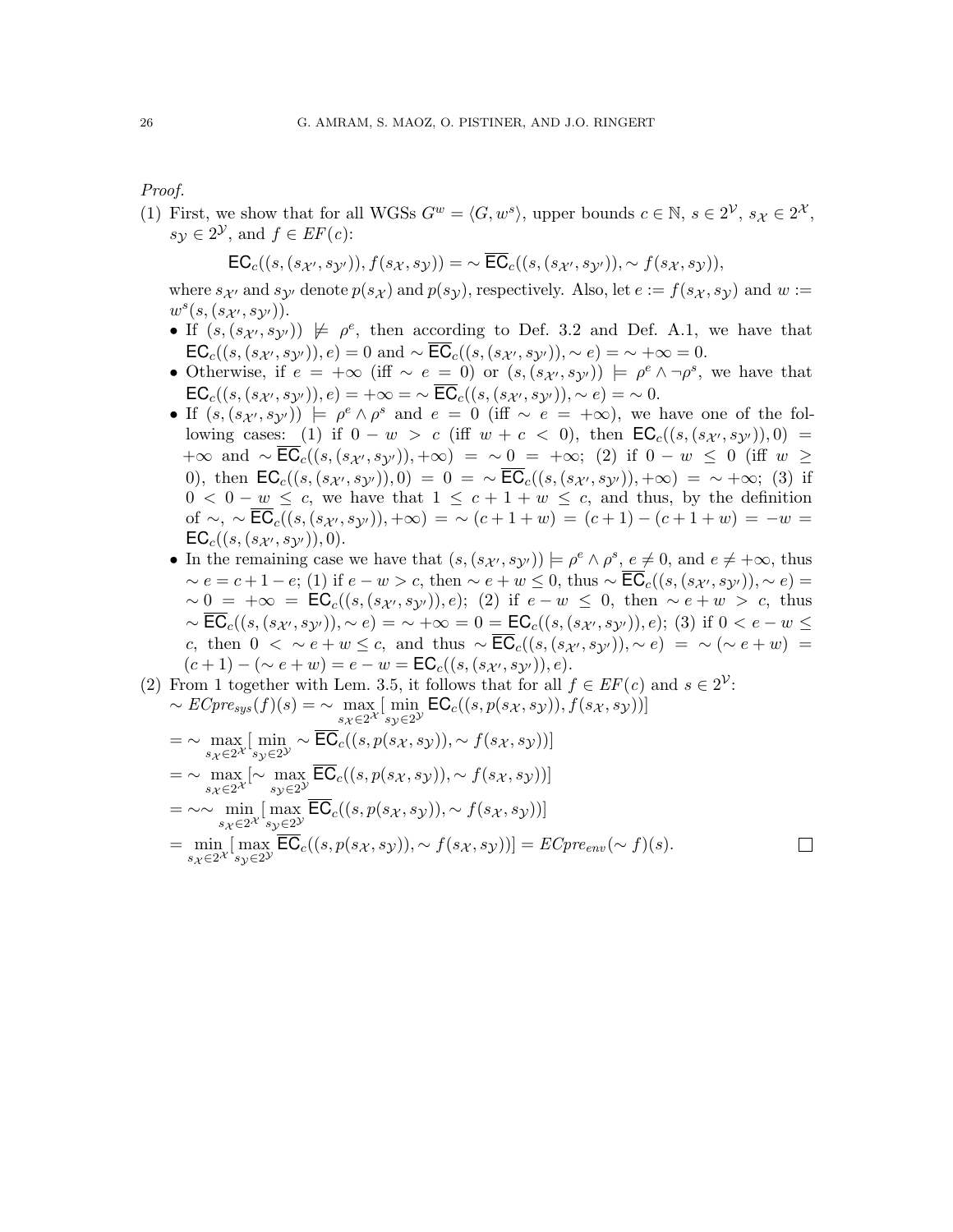## <span id="page-26-0"></span>A.2. Proofs.

A.2.1. Proofs of Sect. [3.1.](#page-8-3)

#### Proof of Prop. [3.4.](#page-11-1)

Let  $c \in \mathbb{N}$  be an upper bound, and let  $f, g \in EF(c)$  such that  $f \preceq g$ .

First, given  $s \in 2^{\mathcal{V}}, s_{\mathcal{X}} \in 2^{\mathcal{X}},$  and  $s_{\mathcal{Y}} \in 2^{\mathcal{Y}},$  we show that  $\mathsf{E}(f) \preceq \mathsf{E}(g)$  where for all  $h \in$  $EF(c)$ ,  $\mathsf{E}(h) := \mathsf{EC}_c((s, p(s_{\mathcal{X}}, s_{\mathcal{Y}})), h(s_{\mathcal{X}}, s_{\mathcal{Y}}))$ . If  $(s, p(s_{\mathcal{X}}, s_{\mathcal{Y}})) \not\models \rho^e$ , then  $\mathsf{E}(f) = \mathsf{E}(g) = 0$ . Otherwise, if  $f(s_X, s_Y) = +\infty$  or  $(s, p(s_X, s_Y)) \models \rho^e \land \neg \rho^s$ , it follows that  $\mathsf{E}(f) = +\infty \preceq \mathsf{E}(g)$ . Otherwise, we have that  $(s, p(s_X, sy)) \models \rho^e \land \rho^s$  and  $f(s_X, sy) \neq +\infty$ , thus  $g(s_X, sy) \neq +\infty$ and  $g(s_X, s_Y) \le f(s_X, s_Y)$ . In this case, (1) if  $f(s_X, s_Y) - w^s(s, p(s_X, s_Y)) > c$ , then  $\mathsf{E}(f) =$  $+\infty \preceq \mathsf{E}(g)$ ; and (2) if  $g(s_{\mathcal{X}}, s_{\mathcal{Y}}) - w^s(s, p(s_{\mathcal{X}}, s_{\mathcal{Y}})) \leq f(s_{\mathcal{X}}, s_{\mathcal{Y}}) - w^s(s, p(s_{\mathcal{X}}, s_{\mathcal{Y}})) \leq c$ , then  $\mathsf{E}(f) = \max[0, f(s_{\mathcal{X}}, s_{\mathcal{Y}}) - w^s(s, p(s_{\mathcal{X}}, s_{\mathcal{Y}}))] \preceq \max[0, g(s_{\mathcal{X}}, s_{\mathcal{Y}}) - w^s(s, p(s_{\mathcal{X}}, s_{\mathcal{Y}}))] = \mathsf{E}(g).$ 

Second, we show that  $ECpre_{sys}(f) \preceq ECpre_{sys}(g)$ . Let  $s \in 2^{\mathcal{V}}$  be a state, and let us show that  $ECpre_{sys}(f)(s) \preceq \overline{ECpre_{sys}(g)}(s)$ . Note that by the above, we have that for every  $s_{\mathcal{X}} \in 2^{\mathcal{X}}$  and  $s_{\mathcal{Y}} \in 2^{\mathcal{Y}}$ :  $\mathsf{EC}_c((s, p(s_{\mathcal{X}}, s_{\mathcal{Y}})), f(s_{\mathcal{X}}, s_{\mathcal{Y}})) \preceq \mathsf{EC}_c((s, p(s_{\mathcal{X}}, s_{\mathcal{Y}})), g(s_{\mathcal{X}}, s_{\mathcal{Y}})).$ Since min and max are monotone w.r.t.  $\preceq$  in all of their arguments, it follows that  $ECpre_{sys}(f)(s) \preceq ECpre_{sys}(g)(s).$  $\Box$ 

# Proof of Lem. [3.5.](#page-11-2)

It holds that  $EFL(c) = \langle EF(c), \min, \max, f_{+\infty}, f_0 \rangle$  is a bounded distributive lattice. Thus, it remains to show that the unary operator  $\sim$  satisfies the following axioms: (1) for all  $x \in E(c): \sim \sim x = x$  (involution), and (2) for all  $x, y \in E(c): \sim (\max(x, y)) = \min(\sim x, \sim y)$  $(De Morgan's laws).<sup>3</sup>$  $(De Morgan's laws).<sup>3</sup>$  $(De Morgan's laws).<sup>3</sup>$ 

- (1) For  $x = +\infty$ , we have that  $\sim \infty$   $x = \infty$  o =  $+\infty$  = x, and similarly for  $x = 0$ . For  $x \in E(c) \setminus \{+\infty, 0\}$ , it holds that  $\sim \sim x = c + 1 - \sim x = c + 1 - (c + 1 - x) = x$ .
- (2) Let  $x, y \in E(c)$ :
	- if  $x = +\infty$  or  $y = +\infty$ , then  $\sim$   $(\max(x, y)) = \sim +\infty = 0 = \min(\sim x, \sim y);$
	- if  $x = 0$  and  $y \neq +\infty$ , then  $\sim (\max(x, y)) = \sim y = \min(+\infty, \sim y) = \min(\sim x, \sim y)$ (and similarly if  $x \neq +\infty$  and  $y = 0$ );
	- if  $x, y \in E(c) \setminus {\{\infty, 0\}}$ , then it holds that  $\max(x, y) \in E(c) \setminus {\{\infty, 0\}}$ , and thus  $\sim$   $(\max(x, y)) = c + 1 - \max(x, y) = c + 1 + \min(-x, -y) = \min(c + 1 - x, c + 1 - y) =$  $\min(\sim x, \sim y)$ .  $\Box$

#### A.2.2. Proofs of Sect. [3.2.](#page-12-1)

#### Proof of Thm. [3.9.](#page-13-4)

First, we prove for the system player. Assume that  $g^*$  is a winning strategy for the system from  $(s, c_0)$  in  $G^*$ . We define a strategy g for the system in  $G^w$ , as follows. For  $k \geq 0$ , take a prefix  $s_0, \ldots, s_k, s_{\mathcal{X}} \in (2^{\mathcal{V}})^{+}2^{\mathcal{X}}$  such that  $s_0 = s$  and  $(s_k, p(s_{\mathcal{X}})) \models \rho^e$ . If there are  $c_1,\ldots,c_k \in ([0,c])^k$  such that  $(s,c_0),(s_1,c_1),\ldots,(s_k,c_k) \in (2^{\mathcal{V}^*})^+$  is consistent with  $g^*$ , choose such a prefix, let  $(s_y, c_{k+1}) = g^*((s, c_0), (s_1, c_1), \ldots, (s_k, c_k), s_{\mathcal{X}})$ , and define  $g(s, s_1, \ldots, s_k, s_{\mathcal{X}}) = s_{\mathcal{Y}}$ . By the construction of  $G^*$ , it is not difficult to prove by induction on  $k$  that

•  $(s_k, p(s_{\mathcal{X}}, s_{\mathcal{Y}})) \models \rho^s$ .

<span id="page-26-1"></span><sup>3</sup>Note that the axiom:  $\forall x, y \in E(c) : \sim (\min(x, y)) = \max(\sim x, \sim y)$  also holds, since (1) and (2) imply that  $\sim$   $(\min(x, y)) = \sim \min(\sim \infty, x, \sim \sim y) = \sim (\sim (\max(\sim x, \sim y))) = \max(\sim x, \sim y).$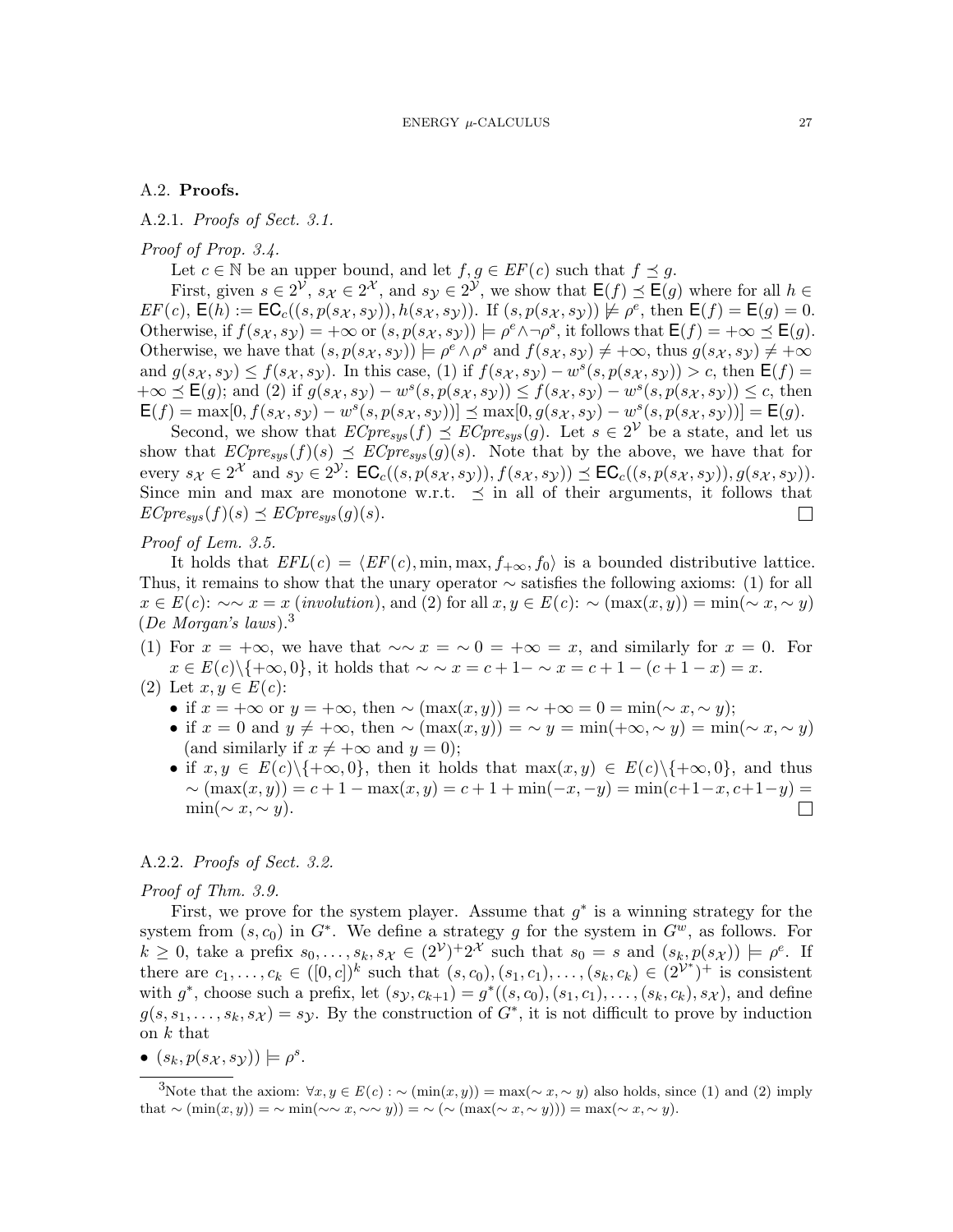- $s_0, \ldots, s_k, (s_{\mathcal{X}}, s_{\mathcal{Y}})$  is the projection to V of the unique prefix of a play in  $G^*, (s_0, c_0), \ldots$  $(s_k, c_k), (s_{\mathcal{X}}, s_{\mathcal{Y}}, c_{k+1}),$  consistent with  $g^*$ .
- $\mathsf{EL}_c(G^w, c_0, (s_0, \ldots, s_k, (s_{\mathcal{X}}, s_{\mathcal{Y}}))) \geq c_{k+1}.$

Hence, since  $g^*$  wins for the system from  $(s, c_0)$ , we get that g wins for the system from s w.r.t. c for the initial credit  $c_0$ .

For the other direction, assume that q is a winning strategy for the system from  $s$  w.r.t. c for an initial credit  $c_0$ , in  $G^w$ . We define a strategy  $g^*$  for the system in  $G^*$  from  $(s, c_0)$ , as follows:

- $g^* = \bigcup_{i=1}^{+\infty} g_i^*$  where  $g_i^* : (2^{\mathcal{V}^*})^i 2^{\mathcal{X}} \to 2^{\mathcal{Y}^*}.$
- For  $\sigma = s, s_{\mathcal{X}} \in 2^{\mathcal{V}} 2^{\mathcal{X}}$  such that  $(s, p(s_{\mathcal{X}})) \models \rho^e$ , let  $g(\sigma) = s_{\mathcal{Y}}$ . Then, we set  $g_1^*((s, c_0), s_{\mathcal{X}}) = (s_{\mathcal{Y}}, \min\{c, c_0 + w^s(s, p(s_{\mathcal{X}}, s_{\mathcal{Y}}))\}).$
- Assume that  $g_i^*$  has been defined. Take  $\sigma = (s, c_0), (s_1, c_1), \ldots, (s_i, c_i), s_{\mathcal{X}} \in (2^{\mathcal{V}^*})^{i+1}2^{\mathcal{X}}$ such that  $(s, c_0), (s_1, c_1), \ldots, (s_i, c_i)$  is consistent with  $g_i^*$  and  $(s_i, p(s_{\mathcal{X}})) \models \rho^e$ . Let  $g(s, s_1, \ldots, s_i, s_{\mathcal{X}}) = s_{\mathcal{Y}}$ . Then, we set  $g_{i+1}^*(\sigma) = (s_{\mathcal{Y}}, \min\{c, c_i + w^s(s_i, p(s_{\mathcal{X}}, s_{\mathcal{Y}}))\})$ .

By applying an induction on i, we get that if  $(s, c_0), (s_1, c_1), \ldots, (s_i, c_i)$  is consistent with  $g_i^*$ and  $s_{\mathcal{X}} \in 2^{\mathcal{X}}$ , the following holds:

- (1)  $(s, s_1, \ldots, s_i)$  is consistent with g.
- (2) If  $(s_i, p(s_{\mathcal{X}})) \models \rho^e$ , then for  $s_{\mathcal{Y}} = g(s, s_1, \dots s_i, s_{\mathcal{X}})$ ,

 $g_{i+1}^*((s, c_0), (s_1, c_1), \ldots, (s_i, c_i), s_{\mathcal{X}}) = (s_{\mathcal{Y}}, \mathsf{EL}_c(G^w, c_0, (s, s_1, \ldots, s_i, (s_{\mathcal{X}}, s_{\mathcal{Y}}))).$ 

Since g is winning for the system, it follows that  $g_{i+1}^*$  is well-defined (and hence  $g^*$  is well-defined), and  $g^*$  is winning for the system from  $(s, c_0)$ .

We turn now to prove the claim for the environment. First, assume that  $g$  is a winning strategy for the environment from s in  $G^w$  w.r.t. c for an initial credit  $c_0$ . Then, the system cannot win from  $(s, c_0)$  in  $G^*$ . Since  $\omega$ -regular games are determined, the environment has a winning strategy from  $(s, c_0)$  in  $G^*$ .

For the other direction, assume that  $g^*$  is a winning strategy for the environment in  $G^*$ from  $(s, c_0)$ , and we construct a winning strategy g for the environment in  $G^w$  from s w.r.t. c for an initial credit c<sub>0</sub>. We define  $g = \bigcup_{i=1}^{+\infty} g_i$  where  $g_i : (2^{\mathcal{V}})^i \to 2^{\mathcal{X}}$ , such that for  $i > 1$ , the following holds:

 $g_i(s, s_1, \dots, s_{i-1})$  is defined iff  $(s, c_0), (s_1, c_1), \dots, (s_{i-1}, c_{i-1})$  is consistent with  $g^*$  where, for  $l \in \{1, ..., i-1\}$ ,  $c_l = \mathsf{EL}_c(G^w, c_0, (s, s_1, ..., s_l))$ . Furthermore, in this case,  $g_i(s, s_1, \ldots, s_{i-1}) = g^*((s, c_0), (s_1, c_1), \ldots, (s_{i-1}, c_{i-1})).$ 

The construction of  $q$  is by induction on  $i$  as follows:

- $g_1(s) = g^*(s, c_0)$ .
- Assume that  $g_i$  has been defined, and we aim to define  $g_{i+1}$ . Let  $g_i(s, s_1, \ldots, s_{i-1}) = s_{\mathcal{X}}$ . Take  $s_{\mathcal{Y}} \in 2^{\mathcal{Y}}$  such that  $(s_{i-1}, p(s_{\mathcal{X}}, s_{\mathcal{Y}})) \models \rho^s$ .
	- First, if  $\mathsf{EL}_c(G^w, c_0, (s, s_1, \ldots, s_{i-1}, (s_{\mathcal{X}}, s_{\mathcal{Y}})))$  < 0, the environment wins in this particular choice of the system and there is no need to define  $q_{i+1}(s, s_1, \ldots, s_{i-1}, (s_{\mathcal{X}}, s_{\mathcal{Y}}))$ .
	- Otherwise, for  $l \in \{1, \ldots, i-1\}$ , let  $c_l = \mathsf{EL}_c(G^w, c_0, (s, s_1, \ldots, s_l))$ . Therefore, by the induction hypothesis, we have that  $(s, c_0), (s_1, c_1), \ldots, (s_{i-1}, c_{i-1})$  is consistent with  $g^*$  and  $g^*((s, c_0), (s_1, c_1), \ldots, (s_{i-1}, c_{i-1})) = s_{\mathcal{X}}$ . Let  $s_i = (s_{\mathcal{X}}, s_{\mathcal{Y}})$  and  $c_i =$  $\mathsf{EL}_c(G^w, c_0, (s, s_1, \ldots, s_i)) = \min\{c, c_{i-1} + w^s(s_{i-1}, p(s_i))\} \geq 0$ . By the construction of  $G^*$  (Def. [3.8\)](#page-12-3),  $((s_{i-1}, c_{i-1}), p(s_i, c_i)) \models \rho^{s*}$ ; we define  $g_{i+1}(s, s_1, \ldots, s_i) = s'_{\mathcal{X}}$  where  $s'_{\mathcal{X}} = g^*((s, c_0), (s_1, c_1), \ldots, (s_i, c_i)).$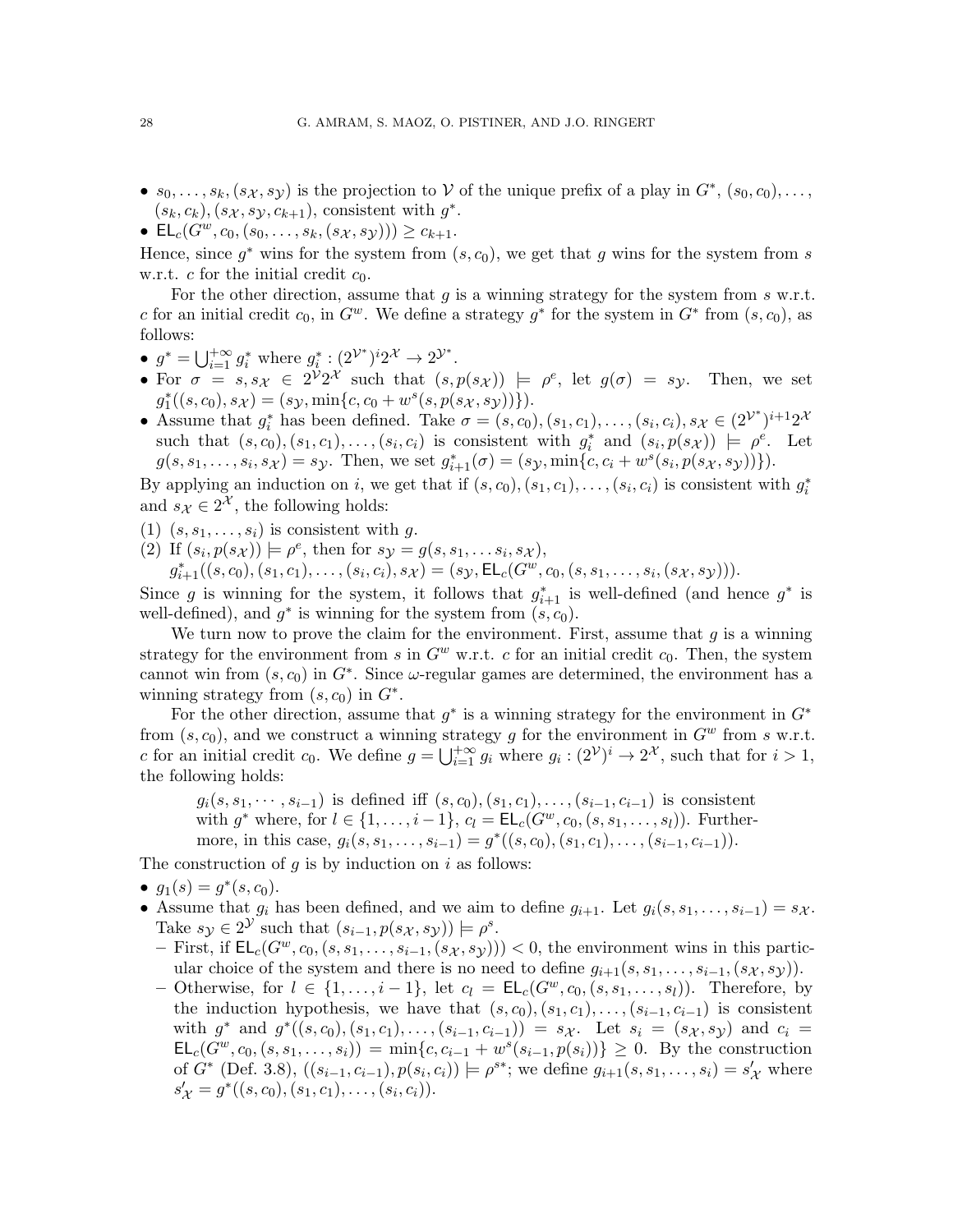Now, we prove that g indeed wins for the environment. Consider a play  $\sigma$  from s, consistent with g. If  $\sigma$  ends in a deadlock for the system, or the energy level decreases in  $\sigma$  to a negative value, the environment wins. If  $\sigma$  is infinite and the energy level remains non-negative along  $\sigma$ , write  $\sigma = s, s_1, s_2, \ldots$  and observe that  $\sigma^* = (s, c_0), (s_1, c_1), (s_2, c_2), \ldots$  is consistent with g<sup>\*</sup> where  $c_l = \mathsf{EL}_c(G^w, c_0, (s, s_1, \ldots, s_l))$ . Hence, by assumption,  $\sigma^*$  does not satisfy  $\varphi$ . This implies that  $\sigma$  does not satisfy  $\varphi$ , and consequently, wins for the environment.

It is left to show that  $\sigma$  does not end in a deadlock for the environment. Assume otherwise, and take a prefix,  $\sigma = s, s_1, \ldots, s_k$ , that is consistent with g and reaches such a deadlock. Hence,  $(s, c_0), (s_1, c_1), \ldots, (s_k, c_k)$  is consistent with  $g^*$ , where  $c_0, \ldots, c_k$  are defined as before. Since there is no  $s_{\mathcal{X}} \in 2^{\mathcal{X}}$  such that  $(s_k, p(s_{\mathcal{X}})) \models \rho^e, (s_k, c_k)$  is a deadlock for the environment in  $G^*$ . This, of course, contradicts the assumption that  $g^*$  is a strategy that wins for the environment in  $G^*$ .  $\Box$ 

## Proof of Lem. [3.10.](#page-13-2)

The proof is by induction on the structure of  $\psi \in \mathcal{L}_{\mu}^{sys}$ .

- $\psi = v$  for  $v \in \mathcal{V}$ :  $val \preceq [v]_{\mathcal{D}}^{G^w(c)}$  $G^{w}(c)(s)$  iff  $[v]_{\mathcal{D}}^{G^{w}(c)}$  $\mathcal{D}^{G^{-}(c)}(s) = 0$  iff  $s \models v$  iff  $(s, val) \models v$  iff  $(s, val) \in [v]_{\mathcal{E}}^G$  $\mathcal{G}^*$ .
- $\psi = \neg v$  for  $v \in \mathcal{V}$ :  $val \preceq [\neg v]_{\mathcal{D}}^{G^w(c)}$  $\mathcal{L}^{G^w(c)}(s)$  iff  $[\neg v]_{\mathcal{D}}^{G^w(c)}$  $G^w(c)(s) = 0$  iff  $(s, val) \in [\neg v]_{\mathcal{E}}^{G^*}.$
- $\psi = X: val \preceq [X]_{\mathcal{D}}^{G^w(c)}$  $\mathcal{L}^{G^w(c)}(s)$  iff val  $\preceq \mathcal{D}(X)(s)$  iff<sub>(premise)</sub>  $(s, val) \in \mathcal{E}(X)$  iff  $(s, val) \in [X]_{\mathcal{E}}^{G^*}.$
- $\phi \phi = \phi_1 \vee \phi_2$ :  $val \preceq [\![ \phi_1^{\mathbf{E}} \vee \phi_2^{\mathbf{E}} ]\!]$  $\mathbb{E}[Y \times \mathbb{E}[X \times \mathbb{E}[X \times \mathbb{E}[X \times \mathbb{E}[X \times \mathbb{E}[X \times \mathbb{E}[X \times \mathbb{E}[X \times \mathbb{E}[X \times \mathbb{E}[X \times \mathbb{E}[X \times \mathbb{E}[X \times \mathbb{E}[X \times \mathbb{E}[X \times \mathbb{E}[X \times \mathbb{E}[X \times \mathbb{E}[X \times \mathbb{E}[X \times \mathbb{E}[X \times \mathbb{E}[X \times \mathbb{E}[X \times \mathbb{E}[X \times \mathbb{E}[X \times \mathbb{E}[X \times \mathbb{$  $G^w(c)$  $\mathcal{D}^{G^{\omega}(c)}(s)$  iff  $val \preceq \min(\llbracket \phi_1^{\mathbf{E}} \rrbracket)$  $G^w(c)$  $\mathcal{D}^{G^w(c)}(s), \llbracket \phi_2^{\mathsf{E}} \rbrace$  $G^w(c)$  $\mathcal{D}^{G^{(c)}(s)}$  iff val  $\preceq$  $\llbracket \phi_1^{\text{E}} \rrbracket$  $G^w(c)$  $\mathcal{D}^{G^{\omega}(c)}(s)$  or  $val \preceq [\![\phi_2^{\mathbf{E}}]\!]$  $G^w(c)$  $G^w(c)(s)$  iff<sub>(i.h.)</sub>  $(s, val) \in [\![\phi_1]\!]_{\mathcal{E}}^{G^*}$  or  $(s, val) \in [\![\phi_2]\!]_{\mathcal{E}}^{G^*}$  iff  $(s, val) \in$  $[\![\phi_1\vee\phi_2]\!]^{G^*}_{{\mathcal E}}.$ E
- $\psi = \phi_1 \wedge \phi_2$ :  $val \preceq [\![\phi_1^E \wedge \phi_2^E]\!]$  $G^w(c)$  $\mathcal{D}^{G^{(c)}(s)}(s)$ iff  $val \preceq \max(\llbracket \phi_1^{\mathbf{E}} \rrbracket)$  $\mathbb{P}$  $\bar{G^w}(c)$  $\mathcal{D}^{G^w(c)}(s),\llbracket \phi_2^{\mathsf{E}}\rrbracket$  $G^w(c)$  $\mathcal{D}^{G^{(c)}(s)}(s)$ iff  $val \preceq [\![\phi^E_1]\!]$ iff  $(s, val) \in [\![\phi_1 \wedge \phi_2]\!]_{\mathcal{E}}^{\mathcal{E}^*}.$ <br>  $\psi = \{\psi \}$  $\bar{G^{w}}(c)$  $\mathcal{D}^{G^w(c)}(s) \text{ and } val \preceq [\![\phi_2^{\mathbf{E}}]\!]$  $G^w(c)$  $\mathcal{L}^{G^w(c)}(s)$  iff<sub>(i.h.)</sub>  $(s, val) \in [\![\phi_1]\!]_{\mathcal{E}}^{G^*}$  and  $(s, val) \in [\![\phi_2]\!]_{\mathcal{E}}^{G^*}$

$$
\bullet \ \psi = \bigotimes \! \phi \colon
$$

$$
val \preceq [\![ \bigotimes_{\mathsf{E}} \phi^{\mathsf{E}} ]\!]_{\mathcal{D}}^{G^w(c)}(s)
$$

iff

$$
val \preceq \max_{s_{\mathcal{X}} \in 2^{\mathcal{X}}} [\min_{s_{\mathcal{Y}} \in 2^{\mathcal{Y}}} \mathsf{EC}_c((s, p(s_{\mathcal{X}}, s_{\mathcal{Y}})), [\![\phi^{\mathbf{E}}]\!]_{\mathcal{D}}^{G^w(c)}(s_{\mathcal{X}}, s_{\mathcal{Y}}))]
$$

iff

$$
\forall s_{\mathcal{X}} \in 2^{\mathcal{X}} \exists s_{\mathcal{Y}} \in 2^{\mathcal{Y}} : val \preceq \mathsf{EC}_c((s, p(s_{\mathcal{X}}, s_{\mathcal{Y}})), [\![\phi^{\mathsf{E}}]\!]_{\mathcal{D}}^{G^{w}(c)}(s_{\mathcal{X}}, s_{\mathcal{Y}}))
$$

 $iff<sub>Def. 3.2</sub>$  $iff<sub>Def. 3.2</sub>$  $iff<sub>Def. 3.2</sub>$ 

$$
\forall s_{\mathcal{X}} \in 2^{\mathcal{X}} \exists s_{\mathcal{Y}} \in 2^{\mathcal{Y}} : (s, p(s_{\mathcal{X}})) \models \rho^e \Rightarrow [(s, p(s_{\mathcal{X}}, s_{\mathcal{Y}})) \models \rho^s \text{ and } \mathbb{I}_{\mathcal{D}}^{\mathcal{E}} \mathbb{I}_{\mathcal{D}}^{G^{w}(c)}(s_{\mathcal{X}}, s_{\mathcal{Y}}) \neq +\infty \text{ and }
$$

$$
val \preceq \max[0, [\![\phi^{\mathbb{E}}]\!]_{\mathcal{D}}^{G^{w}(c)}(s_{\mathcal{X}}, s_{\mathcal{Y}}) - w^{s}(s, p(s_{\mathcal{X}}, s_{\mathcal{Y}}))]]
$$

iff

$$
\forall s_{\mathcal{X}} \in 2^{\mathcal{X}} \exists s_{\mathcal{Y}} \in 2^{\mathcal{Y}} : (s, p(s_{\mathcal{X}})) \models \rho^e \Rightarrow [(s, p(s_{\mathcal{X}}, s_{\mathcal{Y}})) \models \rho^s \text{ and } \\ \min[c, val + w^s(s, p(s_{\mathcal{X}}, s_{\mathcal{Y}}))] \preceq [\![\phi^{\mathbf{E}}]\!]_{\mathcal{D}}^{G^w(c)}(s_{\mathcal{X}}, s_{\mathcal{Y}})]
$$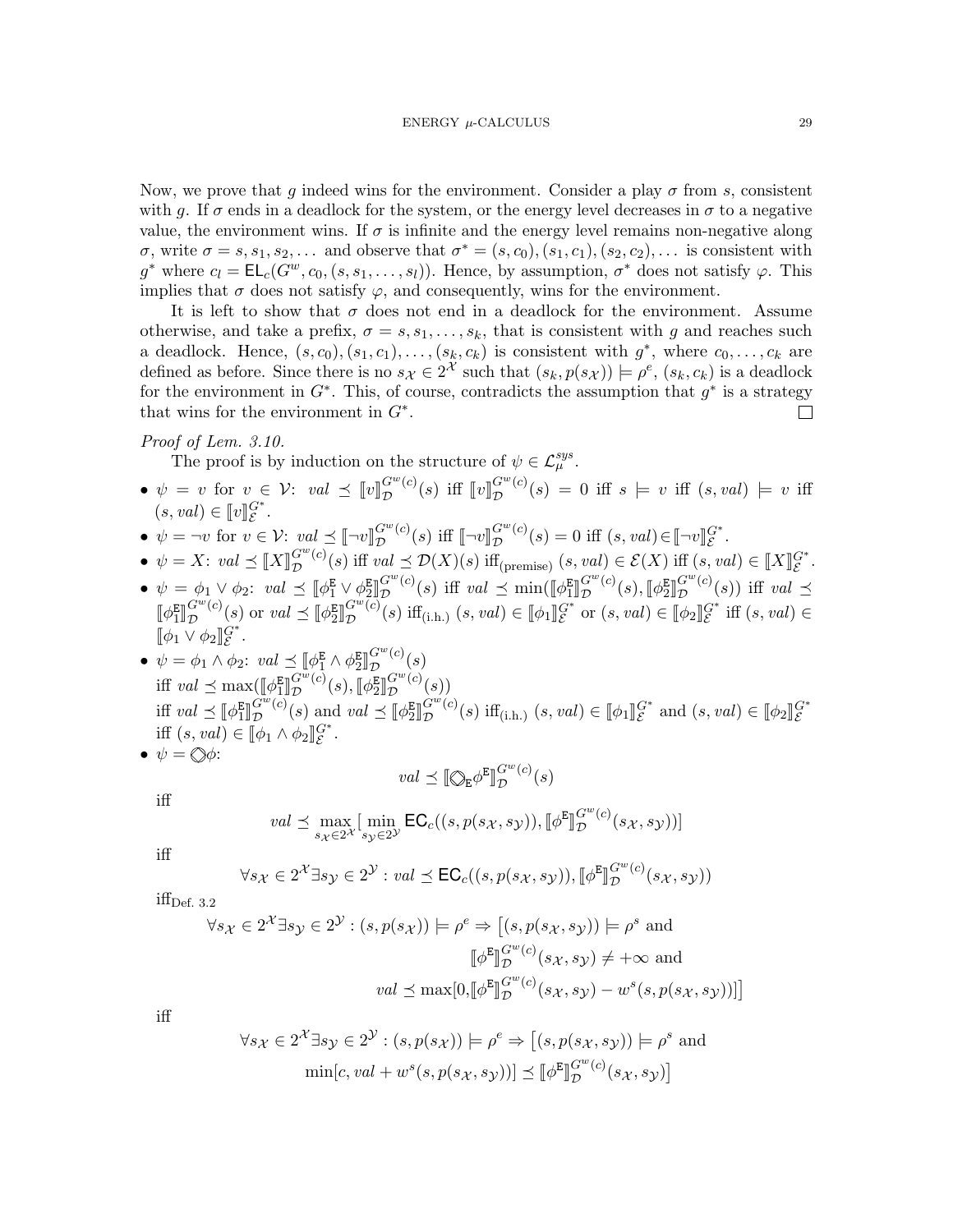$\mathrm{iff}(\star)$ 

$$
\forall s_{\mathcal{X}} \in 2^{\mathcal{X}} \exists s_{\mathcal{Y}^*} \in 2^{\mathcal{Y}^*} : (s, val, p(s_{\mathcal{X}})) \models \rho^e \Rightarrow
$$
  

$$
[(s, val, p(s_{\mathcal{X}}, s_{\mathcal{Y}^*})) \models \rho^{s*} \text{ and } (s_{\mathcal{X}}, s_{\mathcal{Y}^*}) \in [\![\phi]\!]_{\mathcal{E}}^{G^*}]
$$
  

$$
(s, val) \in [\![\Diamond\phi]\!]_{\mathcal{E}}^{G^*}.
$$

iff

 $(\bigstar)$ :

- $-$  "if": Assume that for all  $s_{\mathcal{X}} \in 2^{\mathcal{X}}$  such that  $(s, val, p(s_{\mathcal{X}})) \models \rho^e$ , there exists  $s_{\mathcal{Y}^*} \in 2^{\mathcal{Y}^*}$ such that  $(s, val, p(s_X, sy^*)) \models \rho^{s*}$  and  $(s_X, sy^*) \in [\![\phi]\!]_E^{G^*}$ . Let  $s_X \in 2^{\mathcal{X}}$  such that  $(s, p(s_{\mathcal{X}})) \models \rho^e$ . As  $(s, val, p(s_{\mathcal{X}})) \models \rho^e$ , the premise implies that there exists  $s_{\mathcal{Y}^*} \in 2^{\mathcal{Y}^*}$ such that  $(s, p(s_X, sy)) \models \rho^s$ ,  $val+w^s(s, p(s_X, sy)) \geq val'$ , and  $(s_X, sy^*) \in [\![\phi]\!]_E^{\tilde{G}^*}$ , where  $s_{\mathcal{Y}} = s_{\mathcal{Y}^*}|_{\mathcal{Y}}, \text{val}' \in [0, c],$  and  $\text{val}' = s_{\mathcal{Y}^*}|_{yDom}$ . Therefore,  $\min[c, \text{val} + w^s(s, p(s_X, s_Y))] \preceq$ val', and it follows from the induction hypothesis that  $val' \preceq [\![\phi^E]\!]_D^{G^w(c)}$ ll<br>L  $\mathcal{D}^{G^{(c)}(s_{\mathcal{X}}, s_{\mathcal{Y}})}$ . This implies that  $\min[c, val + w^s(s, p(s_X, s_Y))] \preceq [\![\phi^E]\!]$ <br>"sonly if". Assume that for all  $s \in \mathbb{R}^K$  such the الا<br>م  $G^w(c)$  $\mathcal{D}^{G^{(n)}(c)}(s_{\mathcal{X}},s_{\mathcal{Y}}),$  as required.
- "only if": Assume that for all  $s_{\mathcal{X}} \in 2^{\mathcal{X}}$  such that  $(s, p(s_{\mathcal{X}})) \models \rho^e$ , there exists  $s_{\mathcal{Y}} \in 2^{\mathcal{Y}}$ such that  $(s, p(s_X, s_Y)) \models \rho^s$  and  $\min[c, val + w^s(s, p(s_X, s_Y))] \preceq [\![\phi^E]\!]_D^{G^w(c)}$  $\mathcal{D}^{G^{-}(c)}(s_{\mathcal{X}},s_{\mathcal{Y}}).$
- Let  $s_{\mathcal{X}} \in 2^{\mathcal{X}}$  such that  $(s, val, p(s_{\mathcal{X}})) \models \rho^e$ . As it also holds that  $(s, p(s_{\mathcal{X}})) \models \rho^e$ , it follows from the premise and the induction hypothesis that there exists  $s_y \in 2^y$ such that  $(s, p(s_X, sy)) \models \rho^s$  and  $(s_X, sy^*) \in [\![\phi]\!]_E^{G^*}$  where  $sy^* = (sy, \min[c, val + \frac{as(a, p(s_X, sy))}{s})$ . Since  $sval + \frac{as(b, p(s_X, sy))}{s}$  $w^{s}(s, p(s_{\mathcal{X}}, s_{\mathcal{Y}}))]$ . Since  $val + w^{s}(s, p(s_{\mathcal{X}}, s_{\mathcal{Y}})) \geq \min[c, val + w^{s}(s, p(s_{\mathcal{X}}, s_{\mathcal{Y}}))]$ , it also holds that  $(s, val, p(s_{\mathcal{X}}, s_{\mathcal{Y}^*})) \models \rho^{s*}$ , as required.
- $\psi = \mu X \phi$  (We only show the proof for  $\mu$  as the proof for  $\nu$  is similar):

Note that (1)  $val \preceq [\![\mu X \phi^{\mathbf{E}}]\!]_{\mathcal{D}}^{G^w(c)}$  $\mathbb{P}$  (b)  $\mathbf{m}$ (Der. 3.3)  $\mathbf{m}$  =  $\mathbf{m}$  $\mathcal{D}^{G^-(c)}(s)$  iff<sub>(Def. [3.3\)](#page-10-0)</sub> val  $\preceq \min_i[h_i](s)$  where  $h_0 = f_{+\infty}$  and  $h_{i+1} = \llbracket \phi^{\text{E}}$ ll<br>L  $G^w(c)$  $G^w(c)$ <br>  $\mathcal{D}[X \mapsto h_i]$ ; and (2)  $(s, val) \in [\![\mu X \phi]\!]_c^{G^*}$  iff<sub>(Def. [2.2\)](#page-8-0)</sub>  $(s, val) \in \bigcup_i$ i  $S_i$  where  $S_0 = \emptyset$ 

and  $S_{i+1} = [\![\phi]\!]_{\mathcal{E}[X]}^{G^*}$  $\begin{array}{l} G^* \ {\mathcal E} [X \mathop{\mapsto} S_i] \end{array}$ 

We show by induction that for all  $i \in \mathbb{N}$ ,  $val \preceq h_i(s)$  iff  $(s, val) \in S_i$ :

- Basis: It holds that val  $\not\preceq +\infty = h_0(s)$  and  $(s, val) \not\in \emptyset = S_0$ .
- Step: It follows from the premise and the induction hypothesis (over  $h_i$  and  $S_i$ ) that for all  $Y \in Var$ , for all states  $s'' \in 2^{\mathcal{V}}$ , and for all  $val'' \in [0, c]$ :  $val'' \preceq \mathcal{D}[X \mapsto h_i](Y)(s'')$ iff  $(s'', val'') \in \mathcal{E}[X \mapsto S_i](Y)$ . Thus, the structural induction hypothesis ensures that  $val \preceq h_{i+1}(s) = [\![\phi^{\mathsf{E}}\!]$ l<br>I  $G^w(c)$  $G^w(c)$ <br>  $\mathcal{D}[X \mapsto h_i](s)$  iff  $(s, val) \in S_{i+1} = [\![\phi]\!]^G_{\mathcal{E}[X]}$  $\begin{array}{c} G^* \ {\mathcal E} [X \!\mapsto\! S_i] \end{array}$ This implies that  $val \preceq \min_i[h_i](s)$  iff  $(s, val) \in \bigcup_i$  $S_i$ , as required.

i

Proof of Lem. [3.11.](#page-13-3)

This lemma can be proved by structural induction as the former lemma, but it is simpler (and shorter) to obtain this result from Lem. [3.10,](#page-13-2) using the semantics of negation. As it is omitted from Def. [2.1](#page-7-1) and Def. [2.2,](#page-8-0) we mention that for a  $\mu$ -calculus formula  $\phi$ , the semantics of its negation is defined by  $[\![\neg \phi]\!]_S^C := 2^{\mathcal{V}} \setminus [\![\phi]\!]_S^C$ . We further require that if  $\phi = \mu Y \phi(X)$  and  $\phi = \mu Y \phi(X)$  then  $\phi$  is syntactically monotone in X i.e., all from if  $\phi = \mu X \phi_1(X)$  or  $\phi = \nu X \phi_1(X)$ , then  $\phi_1$  is syntactically monotone in X, i.e., all free occurrences of X in  $\phi_1$  fall under an even number of negations. Recall that we defined the semantics of negation of energy  $\mu$ -calculus formulas in Sect. [3.1.2](#page-11-0) and required the same syntactic restrictions. Moreover, notice that the following well-known equations hold for all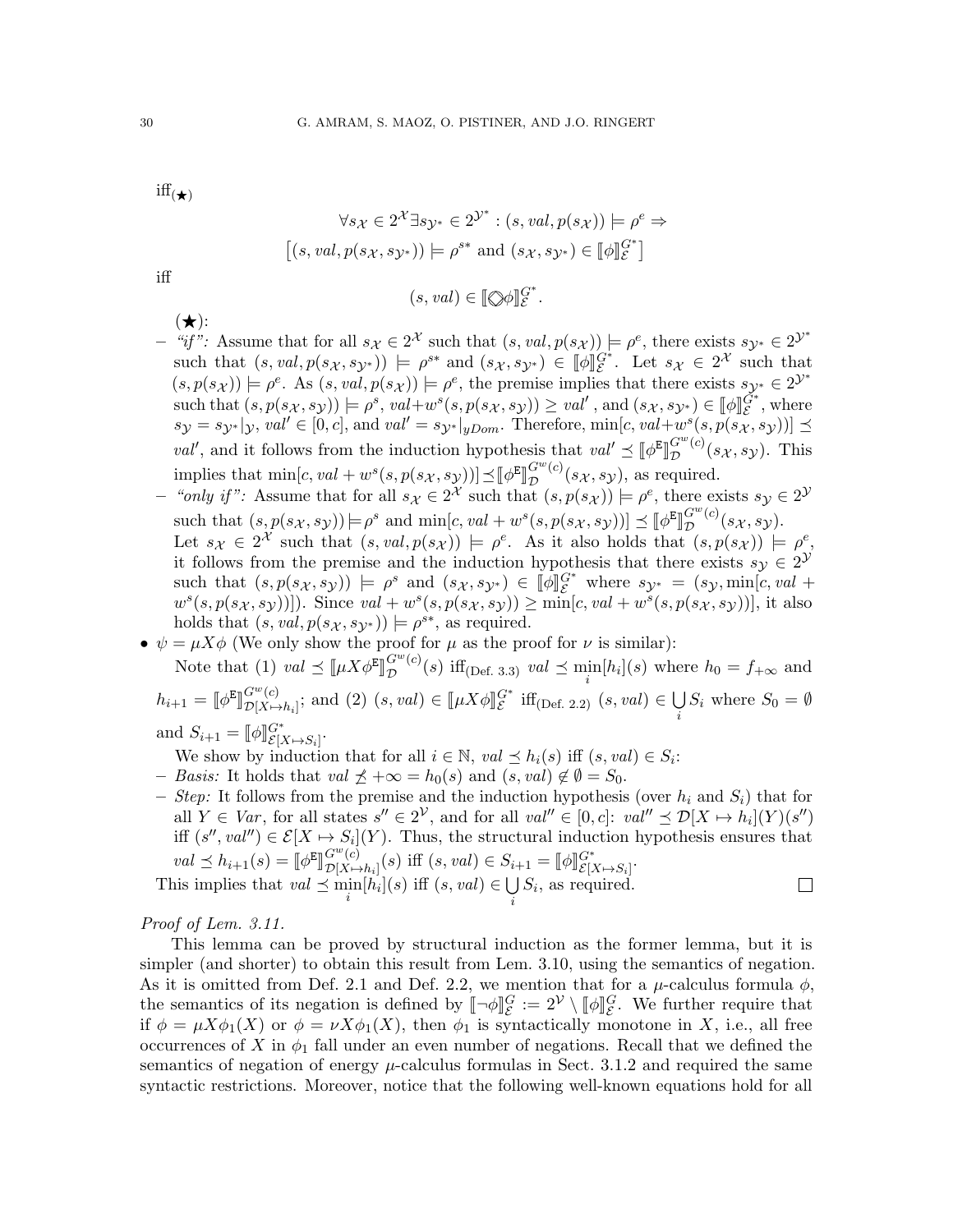$\mu$ -calculus formulas [\[BW18,](#page-21-10) [Sch04\]](#page-23-12):

$$
[\![\neg\neg\phi]\!]_{\mathcal{E}}^G = [\![\phi]\!]_{\mathcal{E}}^G. \tag{A.1}
$$

$$
\[\neg(\phi \land (\text{resp. } \vee)\xi)\]_{\mathcal{E}}^{G} = \[(\neg\phi \lor (\text{resp. } \wedge)\neg\xi)\]_{\mathcal{E}}^{G}.\tag{A.2}
$$

$$
[\![\neg \bigcirc(\text{resp. }\bigcirc\rangle\phi]\!]_{\mathcal{E}}^G = [\![\bigcirc(\text{resp. }\bigcirc\rangle(\neg\phi)]\!]_{\mathcal{E}}^G. \tag{A.3}
$$

$$
\[\neg \mu(\text{resp. } \nu) X \phi(X)\]_{\mathcal{E}}^G = [\![\nu(\text{resp. } \mu) X \neg \phi(\neg X)]\]_{\mathcal{E}}^G. \tag{A.4}
$$

By Lem. [3.5,](#page-11-2) we have that the same equations analogously hold for energy  $\mu$ -calculus formulas (see Eq. [3.2-](#page-12-4)[3.5\)](#page-12-5). We will refer to these equations as the negation laws.

Let  $\mathcal{G}_{sys}$  and  $\mathcal{G}_{env}$  (resp.  $\mathcal{G}_{sys}^{\text{E}}$  and  $\mathcal{G}_{env}^{\text{E}}$ ) respectively denote the grammars that generate the formulas  $\mathcal{L}_{\mu}^{sys}$  and  $\mathcal{L}_{\mu}^{env}$  as defined Sect. [2.3](#page-7-0) (resp.  $\mathcal{L}_{e\mu}^{sys}$  and  $\mathcal{L}_{e\mu}^{env}$  as defined in Sect. [3.1\)](#page-8-3).

Let  $\mathcal{L}_{\mu}^{sys}$  and  $\mathcal{L}_{\mu}^{env}$  (resp.  $\mathcal{L}_{e\mu}^{sys}$  and  $\mathcal{L}_{e\mu}^{env}$ ) be the sets of all formulas generated by  $\mathcal{G}_{sys}$  and  $\mathcal{G}_{env}$  (resp.  $\mathcal{G}_{sys}^{\mathbb{E}}$  and  $\mathcal{G}_{env}^{\mathbb{E}}$ ), respectively, together with the new rule of  $\neg X$ for  $X \in Var$ , and in which all sub-formulas of the form  $\mu X\phi$  or  $\nu X\phi$  satisfy that all free occurrences of X in  $\phi$  are un-negated<sup>[4](#page-30-0)</sup>. Note that  $\mathcal{L}_{\mu}^{sys} \setminus \mathcal{L}_{\mu}^{sys}$ ,  $\mathcal{L}_{\mu}^{env} \setminus \mathcal{L}_{e\mu}^{env}$ ,  $\mathcal{L}_{e\mu}^{sys} \setminus \mathcal{L}_{e\mu}^{sys}$ and  $\mathcal{L}_{e\mu}^{env} \setminus \mathcal{L}_{e\mu}^{env}$ , each consists of formulas in which negated free variables,  $\neg X$ , occur.

We will make use of the following claim which can be proved by a standard structural induction on  $\phi$ .

<span id="page-30-1"></span>**Claim A.4.** Let  $\phi \in \mathcal{L}_{\mu}^{env}$  (resp.  $\phi \in \mathcal{L}_{e\mu}^{env}$ ) and let  $\eta$  be final result of the application of the negation laws to  $\neg \phi$ . Then,  $\eta \in \mathcal{L}_{\mu}^{sys \rightarrow}$  (resp.  $\eta \in \mathcal{L}_{e\mu}^{sys \rightarrow}$ ) and for all variables  $X \in Var$ : (1) X occurs free in  $\phi$  iff X occurs free in  $\eta$ .

- (2) if X occurs free in  $\phi$ , then
	- if all free occurrences of X in  $\phi$  are un-negated, then all free occurrences of X in  $\eta$ are negated.
	- if all free occurrences of X in  $\phi$  are negated, then all free occurrences of X in  $\eta$  are un-negated.

For  $\phi \in \mathcal{L}_{\mu}^{sys}$  (resp.  $\phi \in \mathcal{L}_{e\mu}^{sys}$ ) we denote by  $\phi_+ \in \mathcal{L}_{\mu}^{sys}$  ( $\phi_+ \in \mathcal{L}_{e\mu}^{sys}$ ) the formula obtained from  $\phi$  by replacing all occurrences of negated relational variables,  $\neg X$ , with their un-negated form,  $X$ . We will use the following claim, which states a relation between the semantics of  $\phi \in \mathcal{L}_{\mu}^{sys}$  and  $\phi_+ \in \mathcal{L}_{\mu}^{sys}$ . As in the case of the former claim, this claim can also be proved by standard structural induction thus we leave the details to the reader.

<span id="page-30-2"></span>**Claim A.5.** Let  $\eta \in \mathcal{L}_{\mu}^{sys}$  (resp.  $\eta \in \mathcal{L}_{e\mu}^{sys}$ ) where each variable that occurs free in  $\eta$ either only has negated occurrences or only has un-negated occurrences. Let  $\mathcal{E}: Var \rightarrow$  $(2^{\mathcal{V}} \rightarrow \{0,1\})$  (resp.  $\mathcal{D}: Var \rightarrow EF(c)$ ) be a valuation, and let  $\overline{\mathcal{E}}$  (resp.  $\overline{\mathcal{D}}$ ) denote the valuation such that for all free variables X that occur negated in  $\eta$ ,  $\overline{\mathcal{E}}(X) = 2^{\mathcal{V}} \setminus \mathcal{E}(X)$  $(\overline{\mathcal{D}}(X) = \sim \mathcal{D}(X))$ , and for all free variables X that occur un-negated in  $\eta$ ,  $\overline{\mathcal{E}}(X) = \mathcal{E}(X)$  $(\overline{\mathcal{D}}(X) = \mathcal{D}(X))$ . Then,  $[\![\eta]\!]_{\mathcal{E}}^G = [\![\eta_+]\!]_{\mathcal{E}}^G$  $\frac{G}{\mathcal{E}}$  (resp.  $[\![\eta]\!]_D^{G^w(c)} = [\![\eta_+]\!]_D^{G^w(c)}$  $\frac{G^{(c)}}{\overline{D}}$  (c).

Now, let  $\psi \in \mathcal{L}^{env}_{\mu} \subseteq \mathcal{L}^{env}_{\mu}$  that satisfies the premise. Let  $\eta$  be the formula obtained by applying the negation laws to  $\neg \psi$ , and consequently, we have that  $[\psi^E]$ ll<br>A  $G^w(c) =$  $\llbracket \neg \neg \psi^{\texttt{E}}$ ll.<br>L  $G^w(c) = \sim [\![\eta^{\rm E}]\!]$ ll.<br>L  $G^w(c)$  $\mathcal{L}^{G^w(c)}$  and  $[\![\psi]\!]_{\mathcal{E}}^{G^*} = 2^{\mathcal{V}^*} \setminus [\![\eta]\!]_{\mathcal{E}}^{G^*}$ . Since it follows from Claim [A.4](#page-30-1) that

<span id="page-30-0"></span><sup>&</sup>lt;sup>4</sup>This guarantees that the extremal fixed-points exist, and thus the semantics is well-defined [\[Sch04,](#page-23-12) Chapter 3].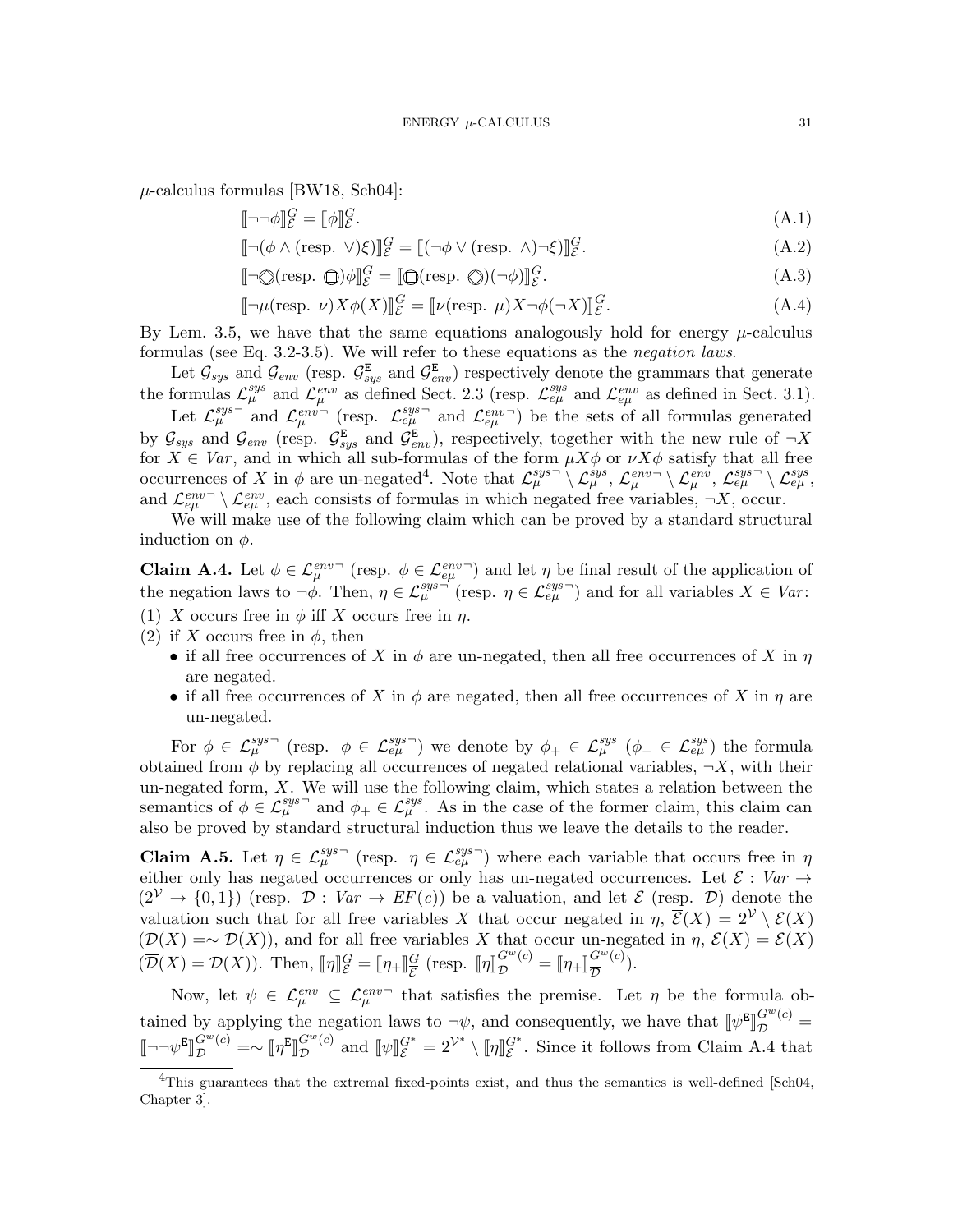$\eta \in \mathcal{L}_{\mu}^{sys}$  and all free variables in  $\eta$  occur negated (as all free variables in  $\psi$  occur un-negated), by Claim [A.5,](#page-30-2) we have that  $[\![\eta^E]\!]$ ll.<br>L  $G^w(c) = \llbracket \eta_+^{\mathbf{E}} \rrbracket$  $\overset{.}{G}^{w}(c)$  $\frac{G^w(c)}{\mathcal{D}}$  and  $[\![\eta]\!]_{\mathcal{E}}^{G^*} = [\![\eta_+\!]_{\mathcal{E}}^{G^*}$  $\frac{G^*}{\mathcal{E}}$ . Therefore, we obtain the following two equations:

<span id="page-31-2"></span>
$$
\llbracket \psi^{\mathbf{E}} \rrbracket_{\mathcal{D}}^{G^w(c)} = \sim \llbracket \eta_+^{\mathbf{E}} \rrbracket_{\overline{\mathcal{D}}}^{G^w(c)}.
$$
\n(A.5)

<span id="page-31-3"></span>For all states,  $s \in 2^{\mathcal{V}}$ , and  $c_0 \in [0, c]$ :  $(s, c_0) \in [\![\psi]\!]_{{\mathcal{E}}}^{G^*} \Leftrightarrow (s, c_0) \notin [\![\eta_+]\!]_{{\mathcal{E}}}^{G^*}$ E  $(A.6)$ It further follows that for all free variables X that occur in  $\eta_+$  (resp.  $\eta_+^{\mathbb{E}}$ ),  $\overline{\mathcal{E}}(X) = 2^{\mathcal{V}^*} \setminus \mathcal{E}(X)$ (resp.  $\overline{\mathcal{D}}(X) = \sim \mathcal{D}(X)$ ). We claim that the following equation holds for all free variables X that occur in  $\eta_+$ , states  $s \in 2^{\mathcal{V}}$ , and  $val \in [0, c]$ :

<span id="page-31-1"></span>
$$
val \preceq \overline{\mathcal{D}}(X)(s) \Leftrightarrow (s, val) \in \overline{\mathcal{E}}(X). \tag{A.7}
$$

The proof of Eq. [A.7](#page-31-1) is as follows. Take a free variable X that occurs in  $\eta_+$ , and a state  $s \in 2^{\mathcal{V}}$ . First, assume that  $\mathcal{D}(X)(s) = +\infty$ . Thus, by the premise, for all  $val \in [0, c]$ :  $(s, c - val) \notin \mathcal{E}(X)$ . This implies that for all  $val \in [0, c]$ :  $(s, val) \in \overline{\mathcal{E}}(X)$ . By the assumption,  $\overline{\mathcal{D}}(X)(s) = 0$ , and hence,  $\forall val \in [0, c] : (val \leq \overline{\mathcal{D}}(X)(s) \wedge (s, val) \in \overline{\mathcal{E}}(X))$ , which implies Eq. [A.7.](#page-31-1) Second, assume that  $\mathcal{D}(X)(s) = 0$ . Then, analogously to the first case, we obtain that  $\forall val \in [0, c] : (val \not\preceq \overline{\mathcal{D}}(X)(s) \wedge (s, val) \notin \overline{\mathcal{E}}(X)$  Third, we consider the remaining case where  $\mathcal{D}(X)(s) = m \in [1, c]$ . Thus,  $\overline{\mathcal{D}}(X)(s) = c + 1 - m$ , and by the premise, for all  $val \in [0, c]$ :  $val \in [m, c] \Leftrightarrow (s, c - val) \in \mathcal{E}(X)$ . This implies that for all  $val \in [0, c]$ :  $val \in [0, m-1] \Leftrightarrow (s, c-val) \in \overline{\mathcal{E}}(X)$ , iff for all  $val \in [0, c] : val \in [c+1-m, c] \Leftrightarrow (s, val) \in$  $\overline{\mathcal{E}}(X)$ , iff for all  $val \in [0, c] : val \preceq \overline{\mathcal{D}}(X)(s) \Leftrightarrow (s, val) \in \overline{\mathcal{E}}(X)$ , which concludes the proof of Eq. [A.7.](#page-31-1)

Note that  $\eta^{\mathbf{E}}_{+} \in \mathcal{L}^{sys}_{e\mu}$  and  $\eta_{+} \in \mathcal{L}^{sys}_{\mu}$ , and by Eq. [A.7,](#page-31-1) the valuations  $\overline{\mathcal{D}}$  and  $\overline{\mathcal{E}}$  satisfy the premise of Lem. [3.10.](#page-13-2) Take  $s \in 2^{\mathcal{V}}$  and, first, assume that  $[\![\eta^{\mathbb{E}}_{+}]\!]_{\overline{D}}^{G^w(c)}(s) = +\infty$ . Thus,  $+\mathbb{I}$ by Eq. [A.5,](#page-31-2)  $\psi^E$ ll<br>L  $G^w(c)$  $G^w(c)(s) = 0$ , and by Lem. [3.10](#page-13-2) and Eq. [A.6,](#page-31-3)  $\forall c_0 \in [0, c] ((s, c_0) \in [\![\psi]\!]_E^{G^*}).$ Therefore,  $\forall val \in [0, c] (val \preceq [\![\psi^{\mathbf{E}}]\!]_{\mathcal{D}}^{G^w(c)}$ ll<br>L  $G^w(c)(s) \wedge (s, c-val) \in [\![\psi]\!]_{\mathcal{E}}^{G^*}$ , which implies the claim. In the case where  $[\![\eta_+^{\mathtt{E}}]\!]$  $G^w(c)$  $\overline{\mathcal{D}}^{G^w(c)}(s) = 0$ , analogous arguments reveal that  $\forall val \in [0, c] (val \nleq$  $\label{eq:3.1} \begin{split} \llbracket \psi^{\texttt{E}} \rrbracket_{\mathcal{D}}^{G^w(c)} \end{split}$  $\mathbb{R}^{\mathbb{R}^{\mathbb{Z}} \times \mathbb{R}^{\mathbb{Z}}}$  (c)  $\mathbb{R}^{\mathbb{R} \times \mathbb{R}}$  (c)  $m \in [1, c]$ . In this case, by Lem. [3.10](#page-13-2) and Eq. [A.6,](#page-31-3)  $\forall val \in [0, c] (val < m \Leftrightarrow (s, val) \in [\![\psi]\!]_e^{G^*}.$ <br>Therefore, for all val  $\subseteq [0, c]$  $\mathcal{L}^{G^w(c)}(s) \wedge (s, c - val) \notin [\![\psi]\!]_{\mathcal{E}}^{G^*}.$  It is left to deal with the case where  $[\![\eta_+^E]\!]$  $G^w(c)$  $\frac{G^{(c)}(c)}{D}(s) =$ Therefore, for all  $val \in [0, c]$ ,

$$
val \preceq [\![\psi^{\mathsf{E}}]\!]_{\mathcal{D}}^{G^w(c)} \Leftrightarrow_{\text{Eq. A.5}} val \preceq \sim [\![\eta^{\mathsf{E}}_+]\!]_{\overline{\mathcal{D}}}^{G^w(c)} \Leftrightarrow val \preceq c + 1 - m
$$
  

$$
\Leftrightarrow c - val < m \Leftrightarrow (s, c - val) \in [\![\psi]\!]_{\mathcal{E}}^{G^*}.
$$

#### Appendix B. Proof of Lem. [4.3](#page-16-1)

<span id="page-31-0"></span>In this appendix, we present a full proof for Lem. [4.3:](#page-16-1)

**Lemma. [4.3.](#page-16-1)** Let G be an energy parity game (as defined in Def. [4.2\)](#page-15-1) with  $n$  states,  $d$  different priorities and maximal absolute value of the weights, K. If player<sub>0</sub> has a winning strategy from a state s w.r.t.  $+\infty$  for an initial credit c<sub>0</sub>, then she has a winning strategy w.r.t.  $d(n-1)K$  for an initial credit min $\{c_0,(n-1)K\}.$ 

We divide the proof into two parts: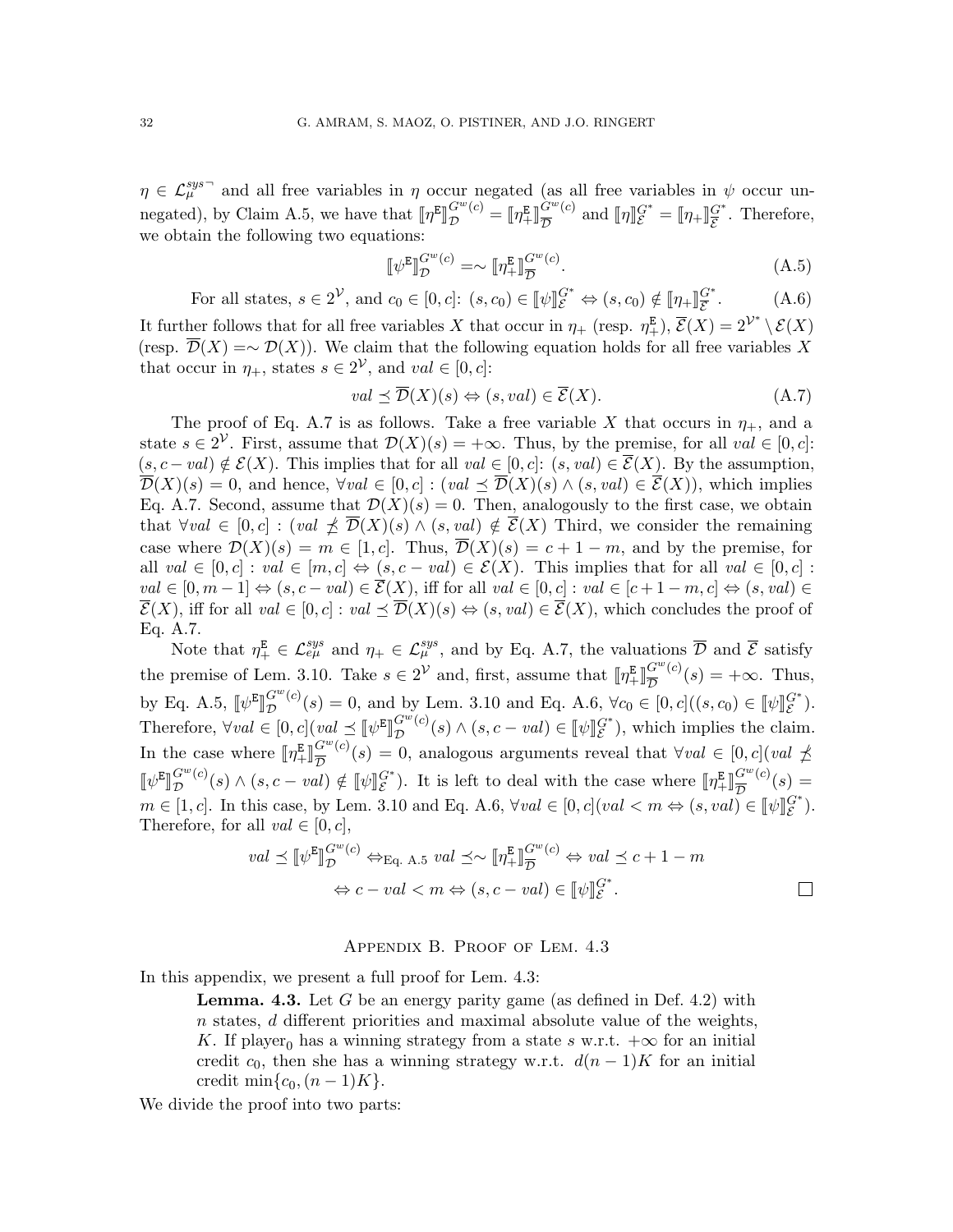<span id="page-32-0"></span>**Part 1.** Inspired by the proof of Lem. 6 in [\[CD12\]](#page-21-1), we show that player<sub>0</sub> has a strategy in G that wins from  $W_0(+\infty)$  w.r.t.  $d(n-1)K$  for  $(n-1)K$ .

<span id="page-32-3"></span>**Part 2.** We show that if  $c_0 < (n-1)K$ , a small modification to the strategy constructed in [Part 1](#page-32-0) allows player<sub>0</sub> to win for the initial credit  $c_0$ .

We start by stating five claims which will be useful for proving [Part 1.](#page-32-0)

<span id="page-32-1"></span>Claim B.1. Energy parity games are determined. That is, for an energy parity game,  $G^{ep} = \langle (V^{ep} = V_0^{ep} \cup V_1^{ep} \rangle$  $\mathcal{L}^{ep}_1, \mathcal{E}^{ep}$ , prio<sup>ep</sup>,  $w^{ep}$ , and  $c \in \mathbb{N} \cup \{+\infty\}$ , it holds that  $W_0^{Gep}(c) \cup$  $W_1^{G^{ep}}(c) = V^{ep}.$ 

In sketch, Claim [B.1](#page-32-1) is argued as follows. Given an energy parity game,

$$
G^{ep} = \langle (V^{ep} = V_0^{ep} \cup V_1^{ep}, E^{ep}), prio^{ep}, w^{ep} \rangle,
$$

and an upper bound  $c \in \mathbb{N} \cup \{+\infty\}$ , we construct a parity game,

$$
G^{p} = \langle (V^{p} = V^{p}_{0} \cup V^{p}_{1}, E^{p}), prio^{p} \rangle,
$$

in a way similar to Def. [3.8.](#page-12-3) However, the construction takes into account that, in contrast to WGSs, the players do not necessarily take steps in an alternating manner and each state is controlled solely by one of the players. The states of  $G^p$  have the form  $(s, c'_0)$  where s is a state of  $G^{ep}$  and  $c'_0 \in [0, c] \cup \{+\infty\}$  is the accumulated energy level under c. States of the form  $(s, +\infty)$  are deadlocks for player<sub>0</sub> and correspond to violation of the energy objective. The edges of  $G^p$  are taken from the original game  $G^{ep}$ , and update the energy component accordingly. Formally,

- $V_0^p = A_0 \cup \{(s, +\infty) \mid s \in V^{ep}\}\$ and  $V_1^p = A_1$  where  $A_i = \{(s, c'_0) \mid s \in V_i^{ep}\}\$  $i$ <sup>ep</sup> and  $c'_0 \in$  $[0, c] \cap \mathbb{N}$ .
- For  $(s_1, c_1) \in V^p$  and  $(s_2, c_2) \in V^p$ ,  $((s_1, c_1), (s_2, c_2)) \in E^p$  if  $(s_1, s_2) \in E^{ep}$ ,  $c_1 \neq +\infty$ , and either  $(\min\{c, c_1 + w^{ep}(s_1, s_2)\} = c_2 \ge 0)$  or  $(c_1 + w^{ep}(s_1, s_2) < 0$  and  $c_2 = +\infty)$ .
- For  $(s, c'_0) \in V^p$ ,  $\text{prio}^p(s, c'_0) = \text{prio}^{ep}(s)$ .

Note that  $G^p$  has the same number of different priorities as  $G^{ep}$  has, and in case  $c = +\infty$ , it has an infinite state space. It is not difficult to see that the winning region of player<sub>i</sub> in  $G^p$ indicates which states win for her in  $G^{ep}$  and annotates these states with the winning initial credits. That is, for  $s \in V^{ep}$ ,  $c'_0 \in [0, c] \cap \mathbb{N}$ , and  $i \in \{0, 1\}$ :  $(s, c'_0) \in W_i^{G^p}$  iff s wins in  $G^{ep}$ for player<sub>i</sub> w.r.t. c for the initial credit  $c'_0$ . By determinacy of parity games [\[Mar75,](#page-23-17) [Zie98\]](#page-24-1), it holds that  $W_0^{G^p} \cup W_1^{G^p} = V^p$ . This implies that  $W_0^{G^{ep}}(c) \cup W_1^{G^{ep}}(c) = V^{ep}$ , as required.

The second claim is an immediate consequence of Lem. 4 in [\[CD12\]](#page-21-1).

<span id="page-32-4"></span>**Claim B.2.** There is a strategy  $g_{gfe}$  for player<sub>0</sub> from  $W_0(+\infty)$  such that every play  $\sigma$ , consistent with  $g_{qfe}$ , wins the energy objective w.r.t.  $d(n-1)K$  for the initial credit  $(n-1)K$ , and either of the following occurs:

•  $\sigma$  also wins the parity objective in G. Hence,  $\sigma$  wins for player<sub>0</sub>.

• The sum of the edges' weights traversed along  $\sigma$  is unbounded above.

The strategy  $g_{qfe}$  is called good-for-energy.

The third claim is the following simple observation:

<span id="page-32-2"></span>**Claim B.3.** Let  $c \in \mathbb{N}$  be a finite upper bound, let  $c_0 \in [0, c]$  be an initial credit, and let  $\sigma$  be a play in G. Take  $l, m \in \mathbb{N}$  such that  $c_0 + m \leq c + l$ . Then, for every prefix of  $\sigma$ ,  $\sigma[0...k],$  we have that  $\mathsf{EL}_{c+l}(G, c_0+m, \sigma[0...k]) \geq \mathsf{EL}_c(G, c_0, \sigma[0...k]) + \min\{l, m\}.$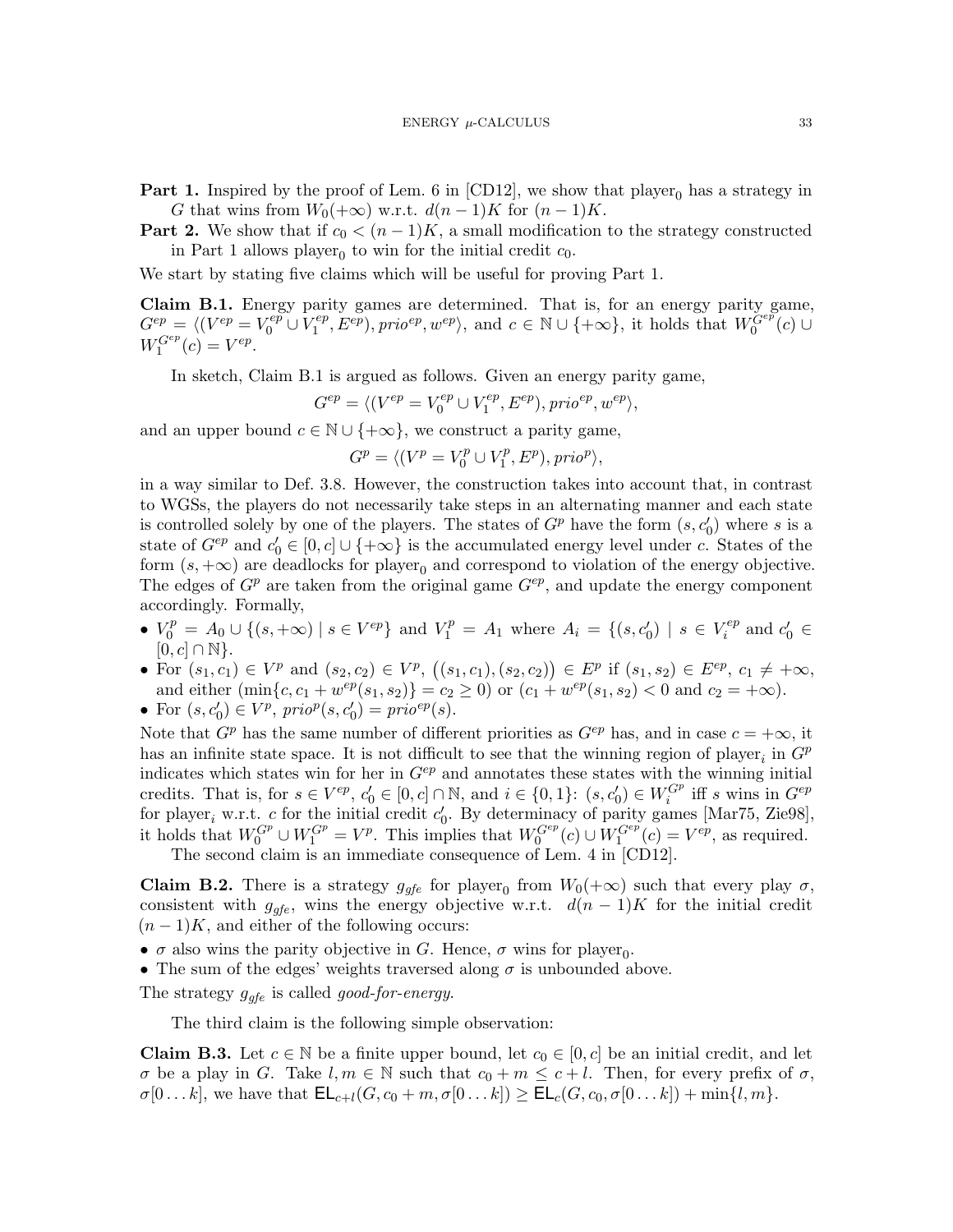Claim [B.3](#page-32-2) can be proved by standard induction on  $k$ , hence we leave the details to the reader. The fourth claim is an immediate corollary of Claim [B.3:](#page-32-2)

<span id="page-33-2"></span>**Claim B.4.** Assume that g is a strategy for player<sub>0</sub> in G that wins from a set of states,  $A \subseteq V$ , w.r.t.  $c \in \mathbb{N}$  for an initial credit  $c_0 \in [0, c]$ . Take  $l, m \in \mathbb{N}$  such that  $c_0 + m \leq c + l$ , and let  $\sigma$  be a play from A, consistent with g. Then, for the initial credit  $c_0 + m$ , the energy level under the upper bound  $c + l$  never drops below min $\{l, m\}$  along  $\sigma$ .

The proof of [Part 1](#page-32-0) relies on the well-known notions of *attractors*, *traps*, and *subgames*. Below, we repeat their definitions from [\[GTW02,](#page-22-6) Chapter 6].

**Definition B.5** (Attractors). The player<sub>i</sub>-attractor  $Attr_i(X) \subseteq V$  of a set of states  $X \subseteq V$ , is the set of all states from which  $\mathrm{player}_i$  has a strategy to force  $\mathrm{player}_{1-i}$  to reach either a state in X or a deadlock for player<sub>1-i</sub> in a finite number of steps. Formally,  $Attr_i(X) = \bigcup_{j=0}^{+\infty} A_j$ where  $A_0 = X$  and  $A_{j+1} = A_j \cup \{s \in V_i \mid \exists t \in V((s,t) \in E \land t \in A_j)\} \cup \{s \in V_{1-i} \mid \forall t \in E \land t \in A_j\}$  $V((s,t)\in E\Rightarrow t\in A_j)$ .

**Definition B.6** (Traps). A player<sub>i</sub>-trap is a set of states,  $U \subseteq V$ , in which player<sub>1-i</sub> can trap player<sub>i</sub> in the sense that all successors of  $V_i$ -states in U belong to U and every  $V_{1-i}$ -state in  $U$  has a successor in  $U$ .

**Definition B.7** (Subgames). Let  $U \subseteq V$ . The *subgame* of G induced by U is  $G[U] = \langle (V | U |$  $= (V_0 \cap U) \cup (V_1 \cap U), E[U] = E \cap (U \times U)$ ,  $\text{prio}|_U, w|_{E[U]}$  where  $\text{prio}|_U$  and  $w|_{E[U]}$  are the restrictions of *prio* and w to U and  $E[U]$ , respectively.

Note that the complement of the player<sub>i</sub>-attractor of a set  $X \subseteq V$ ,  $U = V \setminus \text{Attr}_i(X)$ , is a player<sub>i</sub>-trap. Also, since  $Attr_i(W_i(+\infty)) = W_i(+\infty)$  [\[CD12\]](#page-21-1), it follows from Claim [B.1](#page-32-1) that  $W_i(+\infty)$  is a player<sub>1-i</sub>-trap. Lastly, we consider the following claim:

<span id="page-33-1"></span>**Claim B.8.** Let  $G[W_0(+\infty) \setminus \text{Attr}_0(X)]$  be a subgame of G where  $\text{Attr}_0(X) \subseteq W_0(+\infty)$ is the player<sub>0</sub>-attractor in  $G[W_0(+\infty)]$  of some set,  $X \subseteq W_0(+\infty)$ . Then, player<sub>0</sub> wins in  $G[W_0(+\infty) \setminus \text{Attr}_0(X)]$  from all the states of this subgame w.r.t.  $+\infty$ .

Indeed,  $W_0(+\infty)\setminus Attr_0(X)$  is a player<sub>0</sub>-trap in  $G[W_0(+\infty)]$  thus playing in  $G[W_0(+\infty)\setminus$  $Attr_0(X)$  according to a strategy g that wins for player<sub>0</sub> in G from  $W_0(+\infty)$ , is the same as playing in G from  $W_0(+\infty) \setminus \text{Attr}_0(X)$  according to g while player<sub>1</sub> always chooses to stay in  $W_0(+\infty) \setminus \text{Attr}_0(X)$ .

Relying on what we have established thus far, we can finally prove [Part 1](#page-32-0) and [Part 2,](#page-32-3) which clearly imply the correctness of Lem. [4.3.](#page-16-1)

# Proof of Lem.  $4.3$ .

**Proof of [Part 1.](#page-32-0)** The proof is by induction on  $n+d$ . Note that if  $d=1$ , then for all  $n>0$ , a good-for-energy strategy (which exists by Claim [B.2\)](#page-32-4) wins from  $W_0(+\infty)$  w.r.t.  $(n-1)K$ for  $(n-1)K$ , as required. This proves the base case where  $n = d = 1$ . Also, this allows us to assume that  $d > 1$  from now on.

For the induction step, we distinguish between two cases. The case where the minimal priority is even  $(say, 0)$  and the case where it is odd  $(say, 1)$ . We assume w.l.o.g. that  $V = W_0(+\infty)$ . This assumption can be made since, otherwise,  $|W_0(+\infty)| < n$ , and we can simply apply the induction hypothesis over the subgame induced by  $W_0(+\infty)$  and obtain a strategy as required in  $G$ <sup>[5](#page-33-0)</sup>

<span id="page-33-0"></span><sup>5</sup>Notice that a strategy that wins for player<sub>0</sub> from  $V[W_0(+\infty)] = W_0(+\infty)$  in the subgame  $G[W_0(+\infty)]$ does the same in G because  $W_0(+\infty)$  is a player<sub>1</sub>-trap.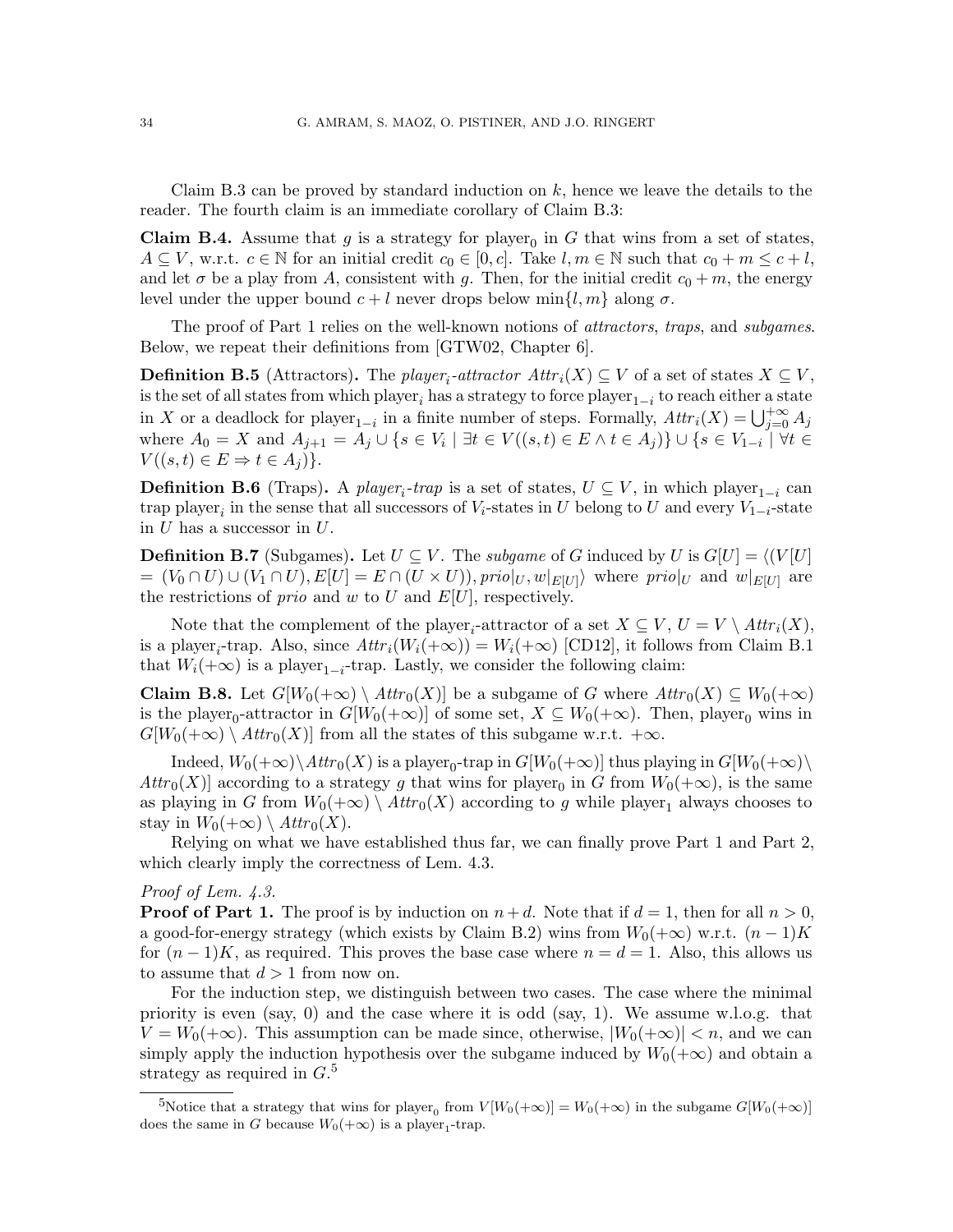**Case 1: The minimal priority is 0.** Let  $g_{qfe}$  be a good-for-energy strategy in G, which exists due to Claim [B.2.](#page-32-4) Let  $\Omega_0 \subseteq W_0(+\infty) = V$  be the player<sub>0</sub>-attractor of all 0-priority states in G. Write  $|\Omega_0| = k$  and note that  $\Omega_0 \neq \emptyset$  because  $\Omega_0$  includes all 0-priority states in V. Consider the subgame  $G' = G[W_0(+\infty) \setminus \Omega_0]$ , which has at most  $d-1$  different priorities. By Claim [B.8,](#page-33-1) all the states of G' win for player<sub>0</sub> in this subgame w.r.t.  $+\infty$ . Therefore, by the induction hypothesis, player<sub>0</sub> has a strategy g' in G' that wins from  $W_0(+\infty) \setminus \Omega_0$  w.r.t.  $c' = (d-1)(n-k-1)K$  for the initial credit  $c'_0 = (n-k-1)K$ . We argue that the next strategy satisfies the requirements.

<span id="page-34-0"></span>**Strategy B.9.** We define a strategy for player<sub>0</sub> in G from  $W_0(+\infty)$ , as follows:

- <span id="page-34-3"></span>**Phase [B.9.](#page-34-0)1.** Play according to  $g_{qfe}$  until the sum of the edges' weights traversed is at least  $d(n-1)K - (n-1)K$ . If you reached a state in  $\Omega_0$ , go to [Phase B.9.2.](#page-34-1) Otherwise, go to [Phase B.9.3.](#page-34-2)
- <span id="page-34-1"></span>Phase [B.9.](#page-34-0)2. Play a strategy to reach a 0-priority state, and go to [Phase B.9.1.](#page-34-3)
- <span id="page-34-2"></span>**Phase [B.9.](#page-34-0)3.** Play according to g' as long as the play stays in  $W_0(+\infty) \setminus \Omega_0$ . If the play reaches  $\Omega_0$ , go to [Phase B.9.2.](#page-34-1)

Note that for a play consistent with Strategy [B.9,](#page-34-0) either of the following holds: (a) the play reaches a deadlock for  $player_1$ ; (b) eventually, the play stays in [Phase B.9.1](#page-34-3) forever; (c) eventually, the play stays in [Phase B.9.3](#page-34-2) forever; (d) the play reaches [Phase B.9.2](#page-34-1) infinitely many times. In all of these cases, player<sub>0</sub> wins the parity objective, either by definition (case a), by the choice of the strategies (cases b, c), or by visiting a 0-priority state infinitely often (case d). Thus, it is left to show that  $player_0$  also wins the energy objective.

Consider a play  $\sigma$  consistent with Strategy [B.9](#page-34-0) and played w.r.t. the upper bound  $c = d(n-1)K$  and for the initial credit  $(n-1)K$ . We shall prove that the energy level always remains non-negative along  $\sigma$ . Let  $\sigma[k_0 = 0], \sigma[k_1], \sigma[k_2], \ldots$  be the states along  $\sigma$  in which Strategy [B.9](#page-34-0) turns to [Phase B.9.1.](#page-34-3) We prove the next properties by induction on j:

<span id="page-34-4"></span>(1) The energy level never decreases below 0 in the interval  $\sigma[0 \dots k_i]$ .

<span id="page-34-5"></span>(2)  $\mathsf{EL}_c(G,(n-1)K,\sigma[0...k_i]) \geq (n-1)K$ .

Note that both properties [1](#page-34-4) and [2](#page-34-5) trivially hold for  $k_0$ . For the induction step, consider the interval  $\sigma[k_j \dots k_{j+1}]$ . From  $\sigma[k_j]$ , player<sub>0</sub> plays according to  $g_{qfe}$ . By the induction hypothesis over j, player<sub>0</sub> reaches the state  $\sigma[k_j]$  while having at least  $(n-1)K$  energy units, and, consequently, by Claim [B.2,](#page-32-4) the energy level remains non-negative until  $\mu$ layer<sub>0</sub> proceeds with  $d(n-1)K$  energy units to either [Phase B.9.2](#page-34-1) or [Phase B.9.3.](#page-34-2) If player<sub>0</sub> goes to [Phase B.9.2,](#page-34-1) as  $|\Omega_0| = k$ , she spends at most  $(k-1)K$  energy units to reach a 0-priority state and returns to [Phase B.9.1](#page-34-3) at step  $k_{j+1}$  with at least  $d(n-1)K - (k-1)K$  energy units. Since  $d > 1$  $d > 1$  and  $n \geq k$ , it follows that both properties 1 and [2](#page-34-5) hold in this scenario.

Otherwise, we have that player<sub>0</sub> goes to [Phase B.9.3.](#page-34-2) Hence,  $W_0(+\infty) \setminus \Omega_0 \neq \emptyset$ ,  $|W_0(+\infty)| = n > |\Omega_0| = k$ , and player<sub>0</sub> plays according to the strategy g' with an upper bound and an initial credit both equal to  $d(n-1)K$ . However, the induction hypothesis ensures that  $g'$  wins for player<sub>0</sub> in the subgame  $G'$  w.r.t.  $c'$  for  $c'_0$ . Thus, it follows from Claim [B.4](#page-33-2) that the energy level never drops below  $\min\{d(n-1)K - c', d(n-1)K - c'_0\}$  $(n-1)K + (d-1)kK$  as long as the play stays in  $W_0(+\infty) \setminus \Omega_0$ . Note that the play can leave  $W_0(+\infty) \setminus \Omega_0$  only by traversing through an edge  $e'$  that is chosen by player<sub>1</sub>. When that occurs, player<sub>0</sub> loses at most K energy units (as  $w(e') \geq -K$ ) and switches to [Phase B.9.2.](#page-34-1) As in the previous scenario, player<sub>0</sub> spends in [Phase B.9.2](#page-34-1) at most  $(k-1)K$  energy units to reach a 0-priority state and returns to [Phase B.9.1](#page-34-3) at step  $k_{j+1}$ . Therefore, we have that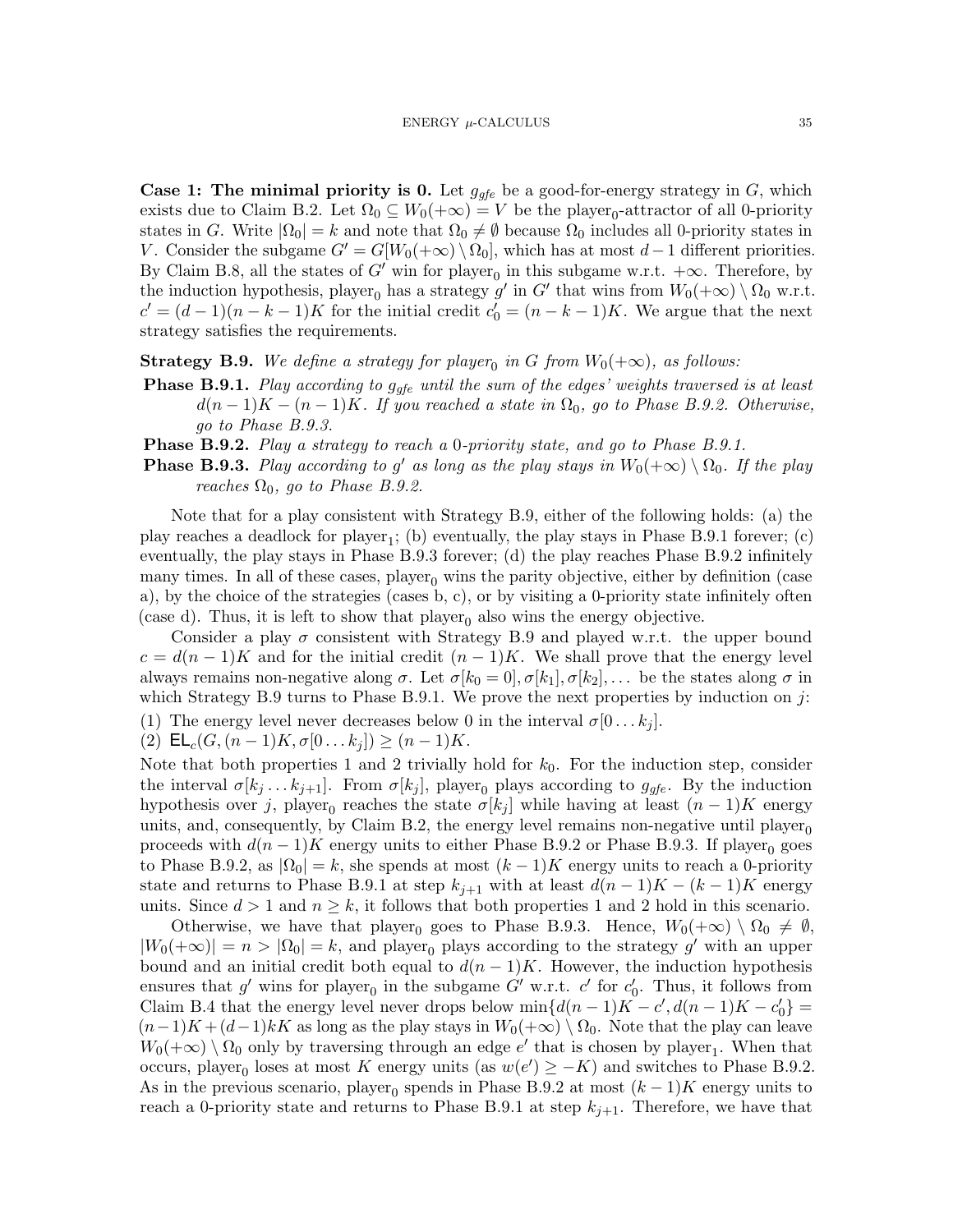$\mathsf{EL}_c(G,(n-1)K,\sigma[0...k_{j+1}]) \ge (n-1)K + (d-1)kK - K - (k-1)K \ge (n-1)K$ . This implies that properties [1](#page-34-4) and [2](#page-34-5) hold in this scenario as well.

Consequently, if Strategy [B.9](#page-34-0) turns to [Phase B.9.1](#page-34-3) infinitely many times,  $\sigma$  wins the energy objective. Otherwise, there is some step  $k_l$ , such that:

- The strategy turns to [Phase B.9.1](#page-34-3) for the last time in  $\sigma[k_l]$ .
- The energy level never drops below 0 in  $\sigma[0...k_l]$ .
- The energy level of  $\sigma[0...k_l]$  is at least  $(n-1)K$ .

From  $\sigma[k_l]$ , player<sub>0</sub> plays according to  $g_{gfe}$  in  $W_0(+\infty)$ . By Claim [B.2,](#page-32-4) as long as player<sub>0</sub> plays according to  $g_{qfe}$ , the energy level remains non-negative. Thus, if that lasts forever, the energy objective is achieved. Otherwise, there is some step  $l' > k_l$  in which the strategy turns to [Phase B.9.3](#page-34-2) with the initial credit  $\mathsf{EL}_c(G,(n-1)K,\sigma[0\ldots l'])=d(n-1)K$ , and stays in this phase forever. Hence, from  $\sigma[l'] \in W_0(+\infty) \setminus \Omega_0$ , the play remains in  $W_0(+\infty) \setminus \Omega_0$  and played according to  $g'$ . Consequently, it follows from induction hypothesis on  $g'$  that the energy objective is achieved in this case as well.

**Case 2: The minimal priority is 1.** Let  $D_1 \subseteq V_1$  be the set of all states in G which are deadlocks for  $player_1$ .

First, consider the case where  $D_1 \neq \emptyset$ . Let  $\Omega_0^{D_1}$  be the player<sub>0</sub>-attractor of  $D_1$  in G. Note that  $D_1 \subseteq \Omega_0^{D_1} \neq \emptyset$ , write  $|\Omega_0^{D_1}| = k_{D_1}$ , and consider the subgame  $G'' = G[W_0(+\infty) \setminus \Omega_0^{D_1}]$ induced by  $V \setminus \Omega_0^{D_1} = W_0(+\infty) \setminus \Omega_0^{D_1}$ . By Claim [B.8,](#page-33-1) player<sub>0</sub> wins in G'' from all the states of this subgame w.r.t.  $+\infty$ . Hence, the induction hypothesis yields a strategy  $g''$  for player<sub>0</sub> in G'' that wins from  $W_0(+\infty) \setminus \Omega_0^{D_1}$  w.r.t.  $c'' = d(n - k_{D_1} - 1)K$  for the initial credit  $c''_0 = (n - k_{D_1} - 1)K$ . We claim that the next strategy satisfies the requirements.

<span id="page-35-0"></span>**Strategy B.10.** We define a strategy for player<sub>0</sub> in G from  $W_0(+\infty)$ , as follows:

<span id="page-35-1"></span>**Phase [B.10.](#page-35-0)1.** If the play is in  $\Omega_0^{D_1}$ , go to [Phase B.10.2.](#page-35-1) Otherwise, go to [Phase B.10.3.](#page-35-2) **Phase [B.10.](#page-35-0)2.** Play a strategy to reach a deadlock for player<sub>1</sub> (i.e., a state in  $D_1$ ).

<span id="page-35-2"></span>**Phase [B.10.](#page-35-0)3.** Play according to g'' as long as the play stays in  $W_0(+\infty) \setminus \Omega_0^{D_1}$ . If the play reaches  $\Omega_0^{D_1}$ , go to [Phase B.10.2.](#page-35-1)

Consider a play  $\sigma$  consistent with Strategy [B.10](#page-35-0) and played w.r.t.  $c = d(n-1)K$ and for the initial credit  $(n-1)K$ . Then,  $\sigma$  either (1) stays in [Phase B.10.3](#page-35-2) forever, or  $(2)$  eventually reaches [Phase B.10.2](#page-35-1) and subsequently ends in a deadlock for player<sub>1</sub>. In case (1),  $\sigma$  is infinite and consistent with  $g''$ , and as a result, it wins for player<sub>0</sub> in G. In case (2),  $\sigma$  is finite and wins the parity objective by definition. Moreover, we argue that  $\sigma$  wins the energy objective in case (2) as well. If  $\sigma$  starts from  $\Omega_0^{D_1}$ , then, as  $|\Omega_0^{D_1}| = k_{D_1}$ , player<sub>0</sub> spends at most  $(k_{D_1} - 1)K$  energy units in [Phase B.10.2](#page-35-1) to enforce reaching a deadlock state for player<sub>1</sub>. Thus, since  $n \geq k_{D_1}$ ,  $\sigma$  wins the energy objective. Otherwise,  $\sigma$  starts from  $W_0(+\infty) \setminus \Omega_0^{D_1}$ . As long as  $\sigma$  stays in  $W_0(+\infty) \setminus \Omega_0^{D_1}$ , player<sub>0</sub> plays according to g'' [\(Phase B.10.3\)](#page-35-2) with the upper bound c and the initial credit  $(n-1)K$ . However, recall that the induction hypothesis ensures that  $g''$  wins w.r.t.  $c''$  for  $c''_0$ . Thus, it follows from Claim [B.4](#page-33-2) that the energy level during [Phase B.10.3](#page-35-2) never drops below  $\min\{c - c'', (n-1)K - c''_0\} = \min\{dk_{D_1}K, k_{D_1}K\} = k_{D_1}K$ . As  $\sigma$  leaves  $W_0(+\infty) \setminus \Omega_0^{D_1}$  by traversing through an edge that costs at most K energy units, player<sub>0</sub> reaches  $\Omega_0^{D_1}$  with an initial credit at least  $(k_{D_1} - 1)K$ . This initial credit is sufficient for winning in [Phase B.10.2.](#page-35-1)

Second, consider the remaining case where  $D_1 = \emptyset$ . Let  $\Omega_1$  be the player<sub>1</sub>-attractor of all 1-priority states in G, let  $G' = G[W_0(+\infty) \setminus \Omega_1]$  be the subgame induced by  $W_0(+\infty) \setminus \Omega_1$ ,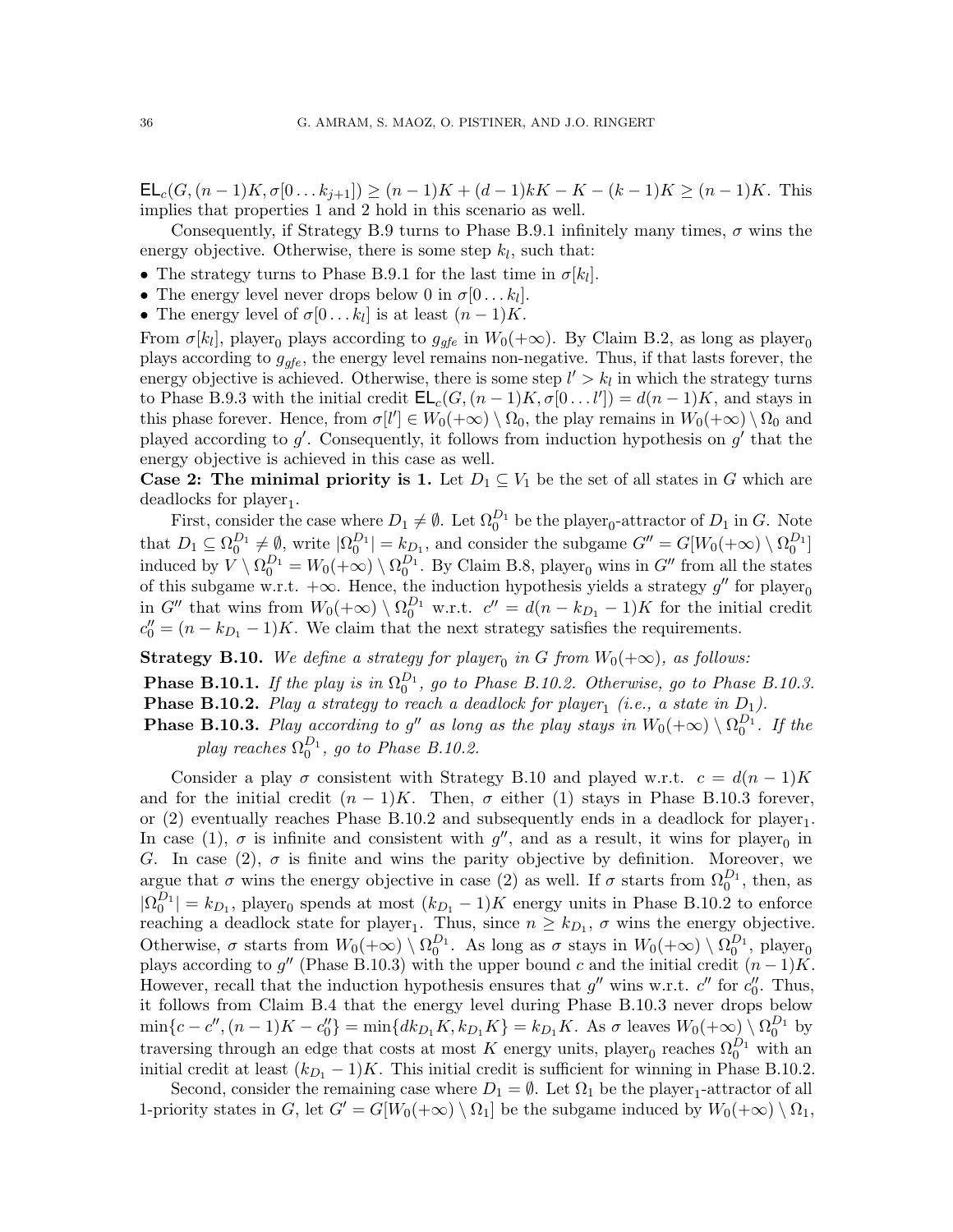and let W' be the winning region of player<sub>0</sub> w.r.t.  $+\infty$  in G', i.e.,  $W' = W_0^{G'}(+\infty)$ . We claim that  $W' \neq \emptyset$ . Suppose, towards contradiction, that this claim is false. Then, it follows from Claim [B.1](#page-32-1) that player<sub>1</sub> has a strategy  $h'$  in  $G'$  that wins for him from all the states of this subgame w.r.t.  $+\infty$ .

# <span id="page-36-0"></span>**Strategy B.11.** Consider the following strategy for player<sub>1</sub> in G from  $W_0(+\infty)$ :

<span id="page-36-3"></span>**Phase [B.11.](#page-36-0)1.** If the play is in  $\Omega_1$ , go to [Phase B.11.2.](#page-36-1) Otherwise, go to [Phase B.11.3.](#page-36-2)

- <span id="page-36-1"></span>Phase [B.11.](#page-36-0)2. If the current state is a 1-priority state, choose any successor; otherwise, play a strategy to reach a 1-priority state. Go to [Phase B.11.1.](#page-36-3)
- <span id="page-36-2"></span>**Phase [B.11.](#page-36-0)3.** As long as the play stays in  $W_0(+\infty) \setminus \Omega_1$ , play according to h'. If the play reaches  $\Omega_1$ , go to [Phase B.11.2.](#page-36-1)

Note that Strategy [B.11](#page-36-0) is well-defined. That is, since  $D_1 = \emptyset$ , there are no deadlock states in  $V = W_0(+\infty)$ , and consequently, there always exists a successor state that player<sub>1</sub> can choose in [Phase B.11.2.](#page-36-1) Every play  $\sigma$  consistent with this strategy, either visits [Phase B.11.2](#page-36-1) infinitely often or eventually stays in [Phase B.11.3.](#page-36-2) In the former case,  $\sigma$ visits 1-priority states infinitely often and thus violates the parity objective, while in the latter case,  $\sigma$  wins for player<sub>1</sub> due to the strategy h'. This contradicts that player<sub>0</sub> wins in G from  $W_0(+\infty)$ .

Let  $|W'| = k$ . Notice that the subgame  $G[W'] = G'[W']$  has at most  $d-1$  different priorities,  $\Omega_1 \neq \emptyset$ , and  $k < n$ . It is not difficult to see that player<sub>0</sub> wins in  $G[W']$  from all the states of this subgame w.r.t.  $+\infty$ . As a result, the induction hypothesis yields a strategy  $g^{W'}$  in  $G[W']$  that wins for player<sub>0</sub> from W' w.r.t.  $(d-1)(k-1)K$  for the initial credit  $(k-1)K$ . Moreover, the facts that W' is a player<sub>1</sub>-trap in G' and  $W_0(+\infty) \setminus \Omega_1$  is a player<sub>1</sub>-trap in G, imply that W' is also a player<sub>1</sub>-trap in G. Therefore,  $g^{W'}$  is also a strategy that wins for player<sub>0</sub> from  $W'$  in  $G$ .

Let  $\Omega_0^{W'} = \text{Attr}_0(W')$  be the player<sub>0</sub>-attractor of W' in G, and let  $|\Omega_0^{W'}| = k + m$ . Consider the subgame  $H = G[W_0(+\infty) \setminus \Omega_0^{W'}]$ . By Claim [B.8,](#page-33-1) player<sub>0</sub> wins in H from all the states of this subgame w.r.t.  $+\infty$ . Thus, the induction hypothesis yields a strategy h in H that wins for player<sub>0</sub> from  $W_0(+\infty) \setminus \Omega_0^{W'}$  w.r.t.  $c^H = d(n - k - m - 1)K$  for  $c_0^H = (n - k - m - 1)K$ . We claim that the next strategy satisfies the requirements.

<span id="page-36-4"></span>**Strategy B.12.** We define a strategy for player<sub>0</sub> in G from  $W_0(+\infty)$ , as follows:

<span id="page-36-6"></span>**Phase [B.12.](#page-36-4)1.** As long as the play stays in  $W_0(+\infty) \setminus \Omega_0^{W'}$ , play according to h. If the play reaches  $\Omega_0^{W'}$ , go to [Phase B.12.2.](#page-36-5)

<span id="page-36-5"></span>**Phase [B.12.](#page-36-4)2.** Play a strategy to reach W', and then play according to  $g^{W'}$ .

Let us show that Strategy [B.12](#page-36-4) wins w.r.t.  $c = d(n-1)K$  for the initial credit  $(n-1)K$ . Consider a play  $\sigma$  consistent with Strategy [B.12.](#page-36-4) If  $\sigma$  stays in [Phase B.12.1](#page-36-6) forever, then it is consistent with h, and as a result, it wins by the induction hypothesis on h. Otherwise,  $\sigma$ eventually reaches [Phase B.12.2.](#page-36-5) The induction hypothesis on  $h$  and Claim [B.4](#page-33-2) imply that the energy level never drops below  $\min\{c - c^H, (n-1)K - c_0^H\} = (k+m)K$  as long as the play stays in  $W_0(+\infty)\backslash\Omega_0^{W'}$  (i.e., [Phase B.12.1\)](#page-36-6). Hence, when Strategy [B.12](#page-36-4) turns to [Phase B.12.2,](#page-36-5) the energy level is at least  $(k+m-1)K$ . This holds as  $\sigma$  leaves  $W_0(+\infty)\setminus\Omega_0^{W'}$  by traversing through an edge that costs at most  $K$  energy units. In [Phase B.12.2,](#page-36-5) player<sub>0</sub> spends at most  $mK$  energy units to reach W' and subsequently starts playing according to  $g^{W'}$  with an initial credit at least  $(k + m - 1)K - mK = (k - 1)K$ . Therefore, the induction hypothesis on  $g^{W'}$  guarantees that  $\sigma$  wins as required.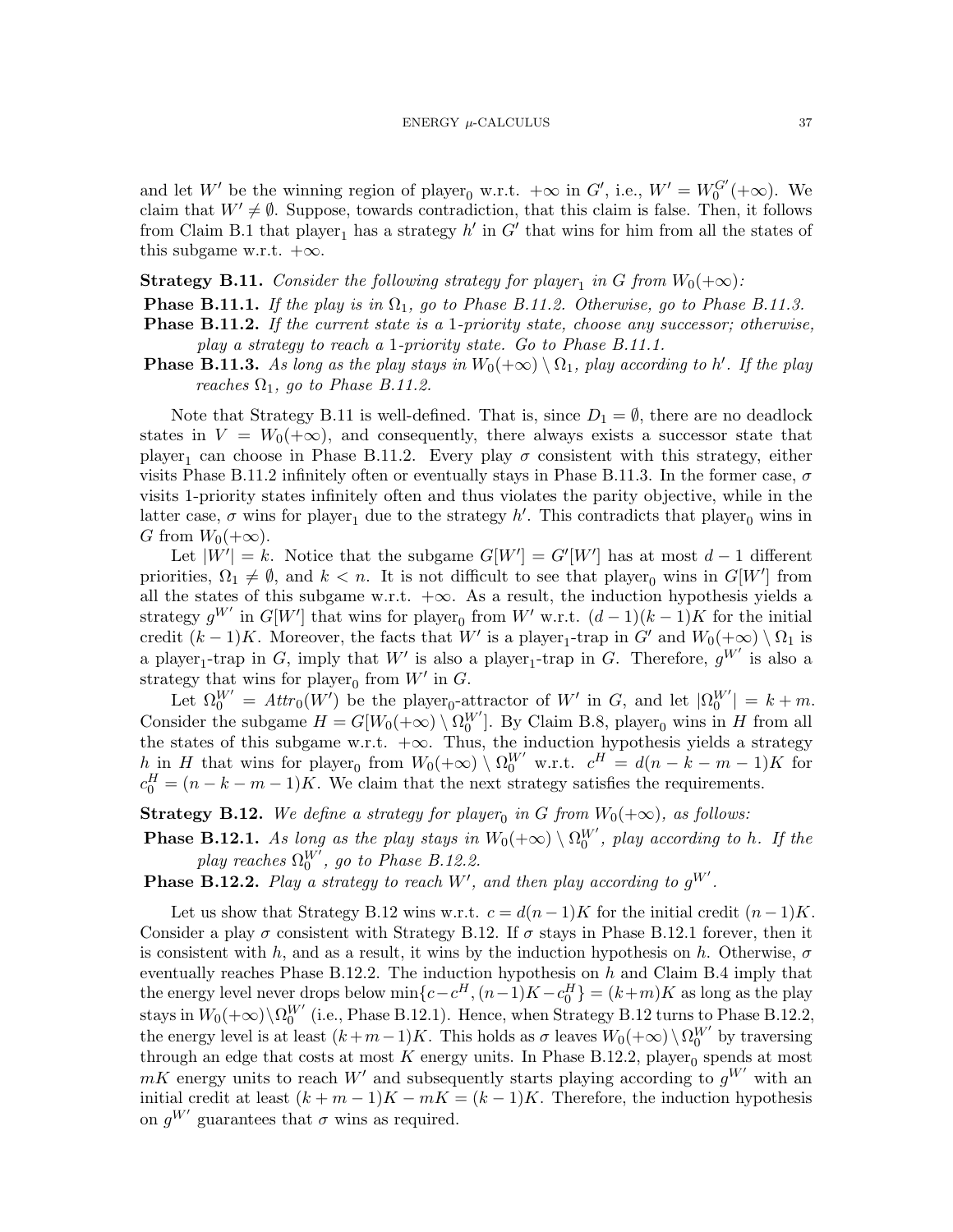**Proof of [Part 2.](#page-32-3)** Assume that player<sub>0</sub> wins from a state  $s \in V$  w.r.t.  $+\infty$  for an initial credit of c<sub>0</sub>. We show that player<sub>0</sub> also wins from s w.r.t.  $c = d(n-1)K$  for the initial credit min $\{c_0,(n-1)K\}$ . If  $(n-1)K \leq c_0$ , the claim follows from [Part 1.](#page-32-0) Otherwise,  $c_0 < (n-1)K$ , and we set the following strategy that wins from s w.r.t. c for  $c_0$ . Let  $g_{+\infty}$  be a strategy for player<sub>0</sub> that wins from s w.r.t.  $+\infty$  for the initial credit  $c_0$ . Initially, player<sub>0</sub> plays according to  $g_{+\infty}$  and keeps playing according to this strategy as long as  $\mathsf{EL}_{+\infty}(G, c_0, \sigma[0 \dots t]) < (n-1)K$ , where  $\sigma[0 \dots t]$  is the sequence of states traversed so far. If, at some point,  $\mathsf{EL}_{+\infty}(G, c_0, \sigma[0...t]) \geq (n-1)K$ , player<sub>0</sub> switches to a strategy that satisfies the requirements of [Part 1.](#page-32-0) Clearly, all the states traversed while playing according to  $g_{+\infty}$  belong to  $W_0(+\infty)$ , and thus, if necessary, player<sub>0</sub> can always switch to a strategy that exists due to [Part 1.](#page-32-0) It is not difficult to see that the strategy we have described wins for player<sub>0</sub> as required.  $\Box$ 

### Appendix C. Extended Version of Sect. [4.2.1](#page-17-0)

<span id="page-37-0"></span>In this appendix, we present the full proof for the main result of Sect. [4.2:](#page-14-0)

**Theorem. [4.1.](#page-15-0)** Let  $G^w = \langle V, \mathcal{X}, \mathcal{Y}, \rho^e, \rho^s, \varphi, w^s \rangle$  be a WGS,  $N = |2^{\mathcal{V}}|$ , and let K be the maximal transition weight in  $G^w$ , in absolute value. Take  $\psi \in \mathcal{L}_{\mu}^{sys}$ , a closed sys- $\mu$  formula that matches  $\varphi$ , and let m be its length and d its alternation depth. Then, if the system wins from a state s w.r.t.  $+\infty$  for an initial credit  $c_0$ , then it also wins from s w.r.t.  $(d+1)((N^2+N)m-1)K$ for an initial credit min $\{c_0, ((N^2 + N)m - 1)K\}.$ 

We fix a WGS  $G^w = \langle \mathcal{V}, \mathcal{X}, \mathcal{Y}, \rho^e, \rho^s, \varphi, w^s \rangle$  and a closed sys- $\mu$  formula  $\psi \in \mathcal{L}^{sys}_{\mu}$  that matches the winning condition of  $G^w$ ,  $\varphi$ , as in Thm. [4.1.](#page-15-0) Recall that the reduction to energy parity games, outlined in Sect. [4.2.1,](#page-17-0) involved the construction of several game graphs. Throughout this appendix, whenever we define a game graph  $H$  (i.e., component (1) in Def. [4.2\)](#page-15-1), the terms  $V(H)$  and  $E(H)$  denote the set of states and edges of H, respectively.

Take a finite upper bound  $c \in \mathbb{N}$  and construct the (symbolic) GS  $G^* = \langle V^*, \mathcal{X}, \mathcal{Y}^*, \rho^e, \rho^{s*}, \mathcal{Y}^*, \mathcal{Y}^*, \rho^e, \rho^{s*}, \mathcal{Y}^*, \mathcal{Y}^*, \rho^{s*} \rangle$  $\varphi$  from  $G^w$  and c, as defined in Def. [3.8.](#page-12-3) We transform  $G^*$  into an (explicit, bipartite) game graph  $G_c$  by adding intermediate states to distinguish between steps performed by the environment and the system players.

<span id="page-37-1"></span>**Definition C.1** (The game graph  $G_c$ ). Let  $G_c = (V = V_0 \cup V_1, E)$  where

- $V_0 = 2^{\mathcal{V}} \times 2^{\mathcal{X}} \times \{0, ..., c\}$  and  $V_1 = 2^{\mathcal{V}} \times \{0, ..., c\}$ .
- For  $(s, c_1) \in V_1$  and  $(s, u, c_1) \in V_0$ ,  $((s, c_1), (s, u, c_1)) \in E$  if  $(s, p(u)) \models \rho^e$ .
- For  $(s, u, c_1) \in V_0$  and  $(t, c_2) \in V_1$ ,  $((s, u, c_1), (t, c_2)) \in E$  if  $u = t | x, (s, p(t)) | \in \rho^s$ , and  $\min\{c, c_1 + w^s(s, p(t))\} \ge c_2.$

The game graph  $G_c$ , defined in Def. [C.1,](#page-37-1) simulates the GS  $G^*$ . That is, edges of the form  $((s, c_1), (s, u, c_1))$ , chosen by player<sub>1</sub>, correspond to environment's transitions,  $((s, c_1), p(u)) \models \rho^e$ , while edges of the form  $((s, u, c_1), (t, c_2))$ , chosen by player<sub>0</sub>, correspond to system's transitions,  $((s, c_1), p(t, c_2)) \models \rho^{s*}$  where  $u = t |_{\mathcal{X}}$ .<sup>[6](#page-37-2)</sup> Thus, each play in  $G^*$ corresponds to a play in  $G_c$  during which the players take steps in an alternating manner, and vice versa.

<span id="page-37-2"></span><sup>&</sup>lt;sup>6</sup>Note that, throughout this appendix, we use the state  $(s, c_0) \in 2^{\mathcal{V}} \times \{0, \ldots, c\}$  in  $G_c$  interchangeably with the corresponding state in  $G^*$ ,  $(s, c_0) \in 2^{\mathcal{V}^*}$ .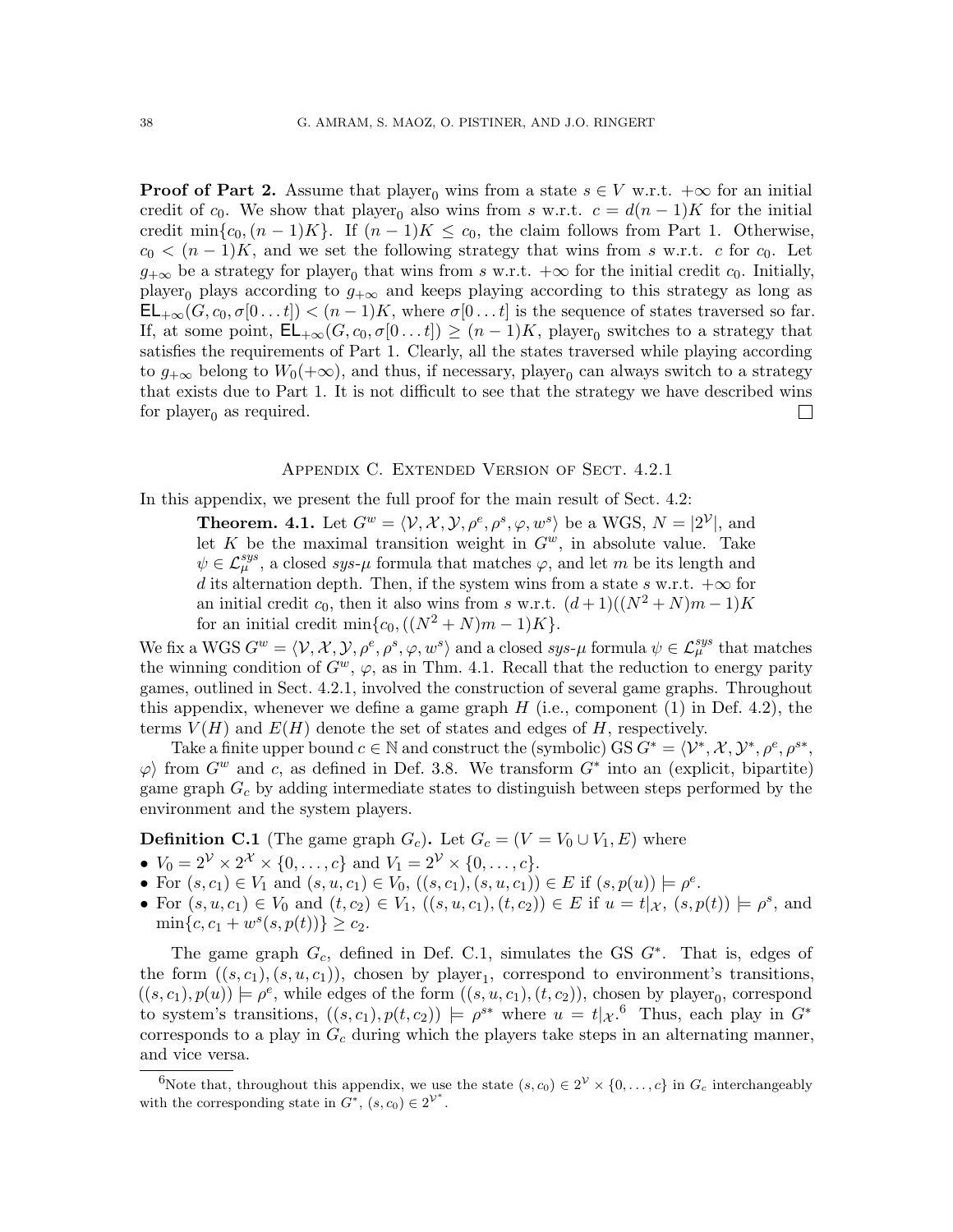In order to interpret the closed  $sys-\mu$  formula  $\psi$  over the graph  $G_c$ , rather than  $G^*$ , we *split* the controllable predecessor operator  $\Diamond$  by replacing every sub-formula of the form  $\Diamond \beta$  in  $\psi$  with  $\Box \Diamond \beta$ . The symbols  $\Box$  and  $\Diamond$  denote the *classical*  $\mu$ -calculus predecessor operators [\[GTW02,](#page-22-6) [Koz82\]](#page-23-3). Their semantics is defined w.r.t. a graph  $H = (V, E)$  and a valuation  $\mathcal{E}: Var \to (V \to \{0,1\})$ , as follows:

- $\bullet \quad \Box \beta \parallel^H_{\mathcal{E}} = \{v \in V \mid \forall u \in V((v, u) \in E \Rightarrow u \in [\beta]E^H\})\}.$
- $\bullet \quad \llbracket \diamond \beta \rrbracket_{\mathcal{E}}^H = \{ v \in V \mid \exists u \in V((v, u) \in E \land u \in \llbracket \beta \rrbracket_{\mathcal{E}}^H \}.$

For simplicity, although we obtain a formula with a different syntax, we use  $\psi$  to denote the translated formula as well. We argue that the graph  $G_c$ , like the GS  $G^*$ , simulates the WGS  $G^w$ . The next lemma formally captures this claim.

<span id="page-38-0"></span>**Lemma C.2.** The system wins in  $G^w$  from  $s \in 2^{\mathcal{V}}$  w.r.t. c for an initial credit  $c_0 \leq c$ , if and only if  $(s, c_0) \in [\![\psi]\!]^{G_c}$ .

*Proof.* Relying on Thm. [3.9,](#page-13-4) it is sufficient to show that  $(s, c_0) \in [\![\psi]\!]^{G^*} \Leftrightarrow (s, c_0) \in [\![\psi]\!]^{G_c}$ .<br>This claim is implied by the following generalized statement. We say that a valuation  $S'$ . This claim is implied by the following generalized statement. We say that a valuation  $\mathcal{E}'$ over  $G_c$  extends a valuation  $\mathcal E$  over  $G^*$  if for every relational variable,  $X \in Var$ , and every state,  $(s, c_0) \in 2^{\mathcal{V}} \times \{0, \ldots, c\}$ , it holds that  $(s, c_0) \in \mathcal{E}(X) \Leftrightarrow (s, c_0) \in \mathcal{E}'(X)$ .

**Claim C.3.** For  $\beta \in \mathcal{L}_{\mu}^{sys}$ ,  $(s, c_0) \in 2^{\mathcal{V}} \times \{0, \ldots, c\}$ , a valuation  $\mathcal{E}$  over  $G^*$ , and a valuation  $\mathcal{E}'$  over  $G_c$  that extends  $\mathcal{E}, (s, c_0) \in [\![\beta]\!]_{\mathcal{E}}^{G^*} \Leftrightarrow (s, c_0) \in [\![\beta]\!]_{\mathcal{E}'}^{G_c}.$ 

Before proving the above claim, we clarify that  $\beta$  is used here to denote two similar yet slightly different formulae. That is, in  $[\![\beta]\!]_{\mathcal{E}'}^{G_c}$ , the operators  $\square \Diamond$  replace every occurrence of  $\bigcirc$  in  $\left[\beta\right]_{\mathcal{E}}^{G^*}$ . The statement is proved by structural induction on  $\beta$ , where the cases  $\beta = v, \neg v, X, \beta_1 \wedge \beta_2, \beta_1 \vee \beta_2$  are simple. Thus, we focus on the cases where  $\beta = \bigcirc \beta'$  and  $\beta = \eta X(\beta')$  for  $\eta \in {\{\mu, \nu\}}$ .  $\beta = \mathbb{Q}\beta'$ : We have that

$$
(s, c_0) \in [\![\infty\beta']\!]_c^{G^*} \Leftrightarrow \text{ (by Def. 3.8)}
$$
  
\n
$$
\forall t_x \in 2^{\mathcal{X}}[(s, p(t_x))] \models \rho^e \Rightarrow \exists t_y \in 2^{\mathcal{Y}}\exists c_1 \le c : [((s, p(t = t_x \cup t_y)) \models \rho^s) \land
$$
  
\n
$$
(c_0 + w^s(s, p(t)) \ge c_1) \land (t, c_1) \in [\![\beta']\!]_c^{G^*}] \Rightarrow \text{ (by the induction hypothesis)}
$$
  
\n
$$
\forall t_x \in 2^{\mathcal{X}}[(s, p(t_x)) \models \rho^e \Rightarrow \exists t_y \in 2^{\mathcal{Y}}\exists c_1 \le c : [((s, p(t = t_x \cup t_y)) \models \rho^s) \land
$$
  
\n
$$
(c_0 + w^s(s, p(t)) \ge c_1) \land (t, c_1) \in [\![\beta']\!]_{c'}^{G^c}] \Rightarrow \text{ (by Def. C.1)}
$$
  
\n
$$
\forall t_x \in 2^{\mathcal{X}}[(s, p(t_x)) \models \rho^e \Rightarrow \exists t_y \in 2^{\mathcal{Y}}\exists c_1 \le c : [((s, t_x, c_0), (t = t_x \cup t_y, c_1)) \in E(G_c) \land
$$
  
\n
$$
(t, c_1) \in [\![\beta']\!]_{c'}^{G^c}] \Rightarrow \text{ (by Def. C.1)}
$$
  
\n
$$
\forall t_x \in 2^{\mathcal{X}}[(s, c_0), (s, t_x, c_0)) \in E(G_c) \Rightarrow (s, t_x, c_0) \in [\![\infty\beta']\!]_{c'}^{G^c}] \Leftrightarrow (s, c_0) \in [\![\infty\beta']\!]_{c'}^{G^c}.
$$

 $\beta = \eta X(\beta')$ : We prove only for the case where  $\eta = \mu$  as the case of the greatest fixed point (i.e.,  $\eta = \nu$ ) is dealt similarly. Write  $[\mu X(\beta')]_g^{G^*} = \bigcup_{i=0}^{+\infty} S_i$  and  $[\mu X(\beta')]_{g'}^{G_c} = \bigcup_{i=0}^{+\infty} S'_i$ , as in Def. [2.2.](#page-8-0) We show by induction that for every  $i, (s, c_0) \in \overline{S}_i \Leftrightarrow (s, c_0) \in \overline{S}'_i$ . This holds trivially for  $i = 0$  as  $S_0 = S'_0 = \emptyset$ .

For the induction step, consider the sets  $S_{i+1} = [\beta'$ لا<br>ر G<sup>∗</sup>  $E[X \mapsto S_i]$  and  $S'_{i+1} = [\beta']$ ll<br>I  $G_c$  $G_c$ <br> $\mathcal{E}'[X \mapsto S_i']$ By applying the induction hypothesis over  $S_i$ , since  $\mathcal{E}'$  extends  $\mathcal{E}$ , we conclude that  $\mathcal{E}'[X \mapsto S_i']$  extends  $\mathcal{E}[X \mapsto S_i]$ . Therefore, the structural induction hypothesis ensures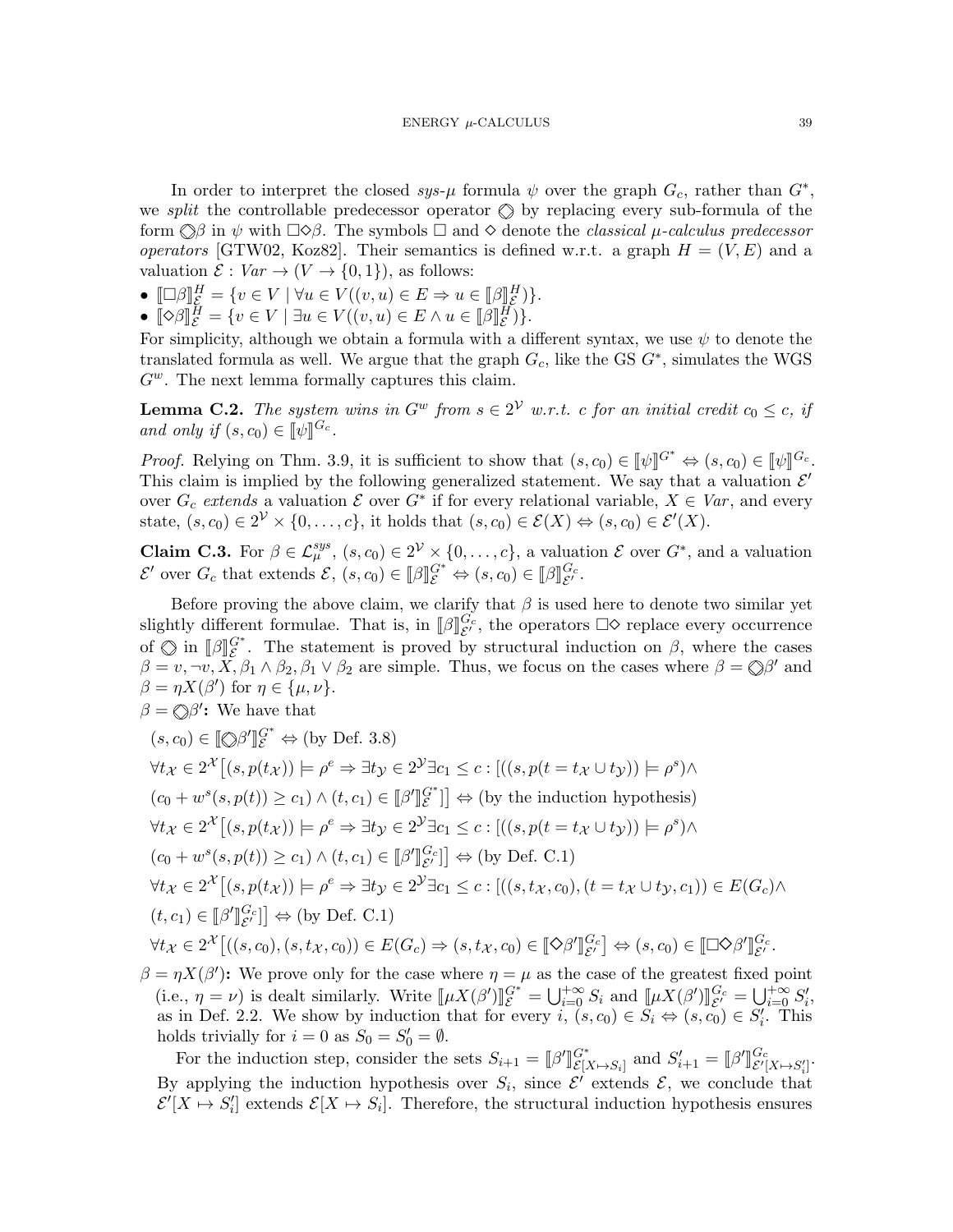that  $(s, c_0) \in S_{i+1} \Leftrightarrow (s, c_0) \in S'_{i+1}$ . Consequently,  $(s, c_0) \in \bigcup_{i=0}^{+\infty} S_i \Leftrightarrow (s, c_0) \in \bigcup_{i=0}^{+\infty} S'_i$ , as required.

Equipped with the (explicit) game graph  $G_c$ , which we defined in Def. [C.1](#page-37-1) and showed in Lem. [C.2](#page-38-0) to simulate the WGS  $G^w$ , we can now invoke the seminal reduction from model-checking of  $\mu$ -calculus formulae to parity games [\[EJ91\]](#page-22-1). Below, Def. [C.4](#page-39-0) applies this reduction to  $G_c$  and the formula  $\psi$ . We also refer the reader to [\[GTW02,](#page-22-6) Chapter 10] on which the reduction we present is based<sup>[7](#page-39-1)</sup>. Def. [C.4](#page-39-0) assumes that all relational variables in  $\psi$ are quantified by fixed-point operators exactly once. If that is not the case, the variables can be renamed to fulfil this requirement, without affecting the formula's semantics.

<span id="page-39-0"></span>**Definition C.4** (The parity game  $G_c \times \psi$ ). Let  $G_c \times \psi = \langle (V = V_0 \cup V_1, E), \text{prio} \rangle$  be the parity game (cf. Def. [4.2\)](#page-15-1) defined by:

- $V = \{ (S, \psi') \mid S \in V(G_c), \psi' \text{ is a sub-formula of } \psi \}.$
- $V_0 \subseteq V$  consists of all states
	- $(S, v)$  where  $S \notin [v]^{G_c}$ .<br> $(S v)$  where  $S \subseteq [v]^{G_c}$ .
	- $-(S, \neg v)$  where  $S \in [v]^{G_c}$ .<br>  $-(S, X)$  where  $X \subseteq Var$  is
	- $(S, X)$  where  $X \in Var$  is a relational variable.
	- $(S, \eta X(\psi_1))$  for  $\eta \in {\{\mu, \nu\}}$ .
	- $(S, \psi_1 \vee \psi_2)$ .
	- $(S, \diamond \psi_1)$ .
- $V_1 = V \setminus V_0$ .
- A pair,  $P \in V \times V$ , belongs to E if either of the following holds:
	- $-P = ((S, \psi_1 \wedge \psi_2), (S, \psi'))$  where  $\psi' \in {\psi_1, \psi_2}.$
	- $-P = ((S, \psi_1 \vee \psi_2), (S, \psi'))$  where  $\psi' \in {\psi_1, \psi_2}.$
	- $-P = ((S, \eta X(\psi')), (S, \psi'))$  for  $\eta \in {\{\mu, \nu\}}$ .
	- $-P = ((S, X), (S, \eta X(\psi')))$  where  $\eta X(\psi')$  is the (unique) sub-formula of  $\psi$  that binds X.
	- $-P = ((S, \Diamond \psi'), (T, \psi'))$  where  $(S, T) \in E(G_c)$ .
	- $-P = ((S, \Box \psi'), (T, \psi'))$  where  $(S, T) \in E(G_c)$ .
- For defining the priorities, take some even number  $M \geq ad(\psi)$ , where  $ad(\psi)$  denotes the alternation depth of  $\psi$ .
	- $-$  For  $Q = (S, \psi' = \nu X(\xi)), \, \text{prio}(Q) = M 2\lceil (ad(\psi') 1)/2 \rceil$ .
	- $-$  For  $Q = (S, \psi' = \mu X(\xi)), \, \text{prio}(Q) = M 2 \lfloor (ad(\psi') 1)/2 \rfloor 1.$
	- Otherwise,  $prio(Q) = M$ .

By [\[EJ91\]](#page-22-1), a strategy that wins for player<sub>0</sub> in the parity game  $G_c \times \psi$ , defined in Def. [C.4,](#page-39-0) corresponds to the value of the formula  $\psi$  w.r.t.  $G_c$ :

<span id="page-39-2"></span>**Corollary C.5.** For  $S \in V(G_c)$ ,  $S \in [\![\psi]\!]^{G_c} \Leftrightarrow \text{player}_0$  has a winning strategy from  $(S, \psi)$ <br>in the parity game  $C \times \psi$ in the parity game  $G_c \times \psi$ .

The next step in our reduction is to add weights to the edges of  $G_c \times \psi$ , namely to transform  $G_c \times \psi$  into an energy parity game (as defined in Def. [4.2\)](#page-15-1). We are interested in edges whose source states are of the form  $(S, \Box \psi')$  or  $(S, \Diamond \psi')$  because their states' first components change according to transitions in the WGS  $G^w$  (see Def. [C.4](#page-39-0) and Def. [C.1\)](#page-37-1). As we formally define below in Def. [C.6,](#page-40-0) such edges inherit their weights from the corresponding transitions in  $G^w$ .

<span id="page-39-1"></span><sup>&</sup>lt;sup>7</sup>Note that we consider min-even parity winning conditions while  $\left[ \text{GTW02}, \text{Chapter 10} \right]$  considers max-even ones. Accordingly, the priority function defined in Def. [C.4](#page-39-0) is obtained from that in [\[GTW02,](#page-22-6) Chapter 10] by inverting the order on the priorities.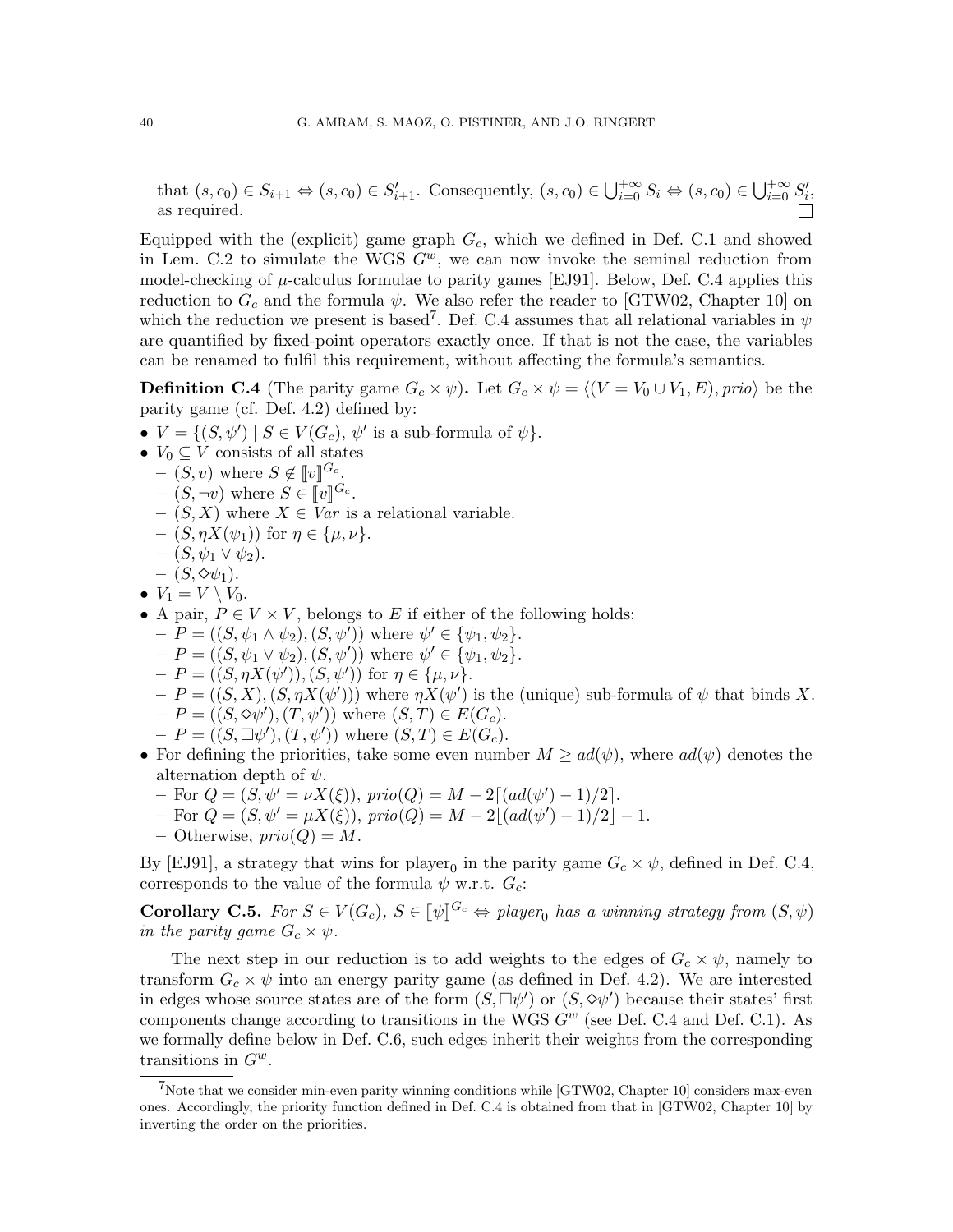<span id="page-40-0"></span>**Definition C.6** (The weight function w). We define the weight function,  $w : E(G_c \times \psi) \to \mathbb{Z}$ , as follows. For edges of the form  $e = ((s, u, c_0), \Box \psi'), ((t, c_1), \psi')$  or  $e = ((s, u, c_0), \Diamond \psi'),$  $((t, c_1), \psi')$ ,  $w(e) = w^s(s, p(t))$ . For every other edge,  $e \in E(G_c \times \psi)$ ,  $w(e) = 0$ .

<span id="page-40-3"></span>**Lemma C.7.** Let  $S = (s, c_0)$  or  $S = (s, u, c_0)$  be a state of  $G_c$ . Then, player<sub>0</sub> has a winning strategy from  $(S, \psi')$  in the parity game  $G_c \times \psi$  iff player<sub>0</sub> has a winning strategy from  $(S, \psi')$ in the energy parity game  $\langle G_c \times \psi, w \rangle$  w.r.t. c for the initial credit  $c_0$ .

Proof. The "if" direction is trivial thus we focus on the "only if" direction. We claim that if g is a strategy that wins for player<sub>0</sub> from  $(S, \psi')$  in  $G_c \times \psi$ , then it also wins for player<sub>0</sub> from  $(S, \psi')$  in  $\langle G_c \times \psi, w \rangle$  w.r.t. c for the initial credit  $c_0$ .

Consider a play,  $(S_0 = S, \psi_0 = \psi')$ ,  $(S_1, \psi_1)$ ,  $(S_2, \psi_2)$ , ..., consistent with g. Since g wins from  $(s, \psi')$ , the play satisfies the parity objective and it is left to show that the energy objective is achieved as well. Each  $S_i$  is of the form  $S_i = (s_i, c_i)$  or  $S_i = (s_i, u_i, c_i)$ . To show that the energy level is always non-negative, we prove by induction on  $i$  that  $\mathsf{EL}_c(\langle G_c \times \psi, w \rangle, c_0, (S_0, \psi_0), \ldots, (S_i, \psi_i) )\geq c_i$ . Note that the statement holds for  $i=0$ and, for the induction step, assume that it holds for some  $i \geq 0$ . By the induction hypothesis,  $c'' \geq c_i$  where  $c'' := \mathsf{EL}_c(\langle G_c \times \psi, w \rangle, c_0, (S_0, \psi_0), \dots, (S_i, \psi_i) \rangle$ . The interesting case is when  $S_i = (s_i, u_i, c_i)$ ,  $S_{i+1} = (s_{i+1}, c_{i+1})$  and  $\psi_i \in \{\Box \xi, \Diamond \xi\}$  for some  $\xi$ , since in all other cases,  $w((S_i, \psi_i), (S_{i+1}, \psi_{i+1})) = 0$  and  $c_{i+1} = c_i$ . In this case,  $\mathsf{EL}_c(\langle G_c \times$  $\langle \psi, w \rangle, c_0, (S_0, \psi_0), \ldots, (S_{i+1}, \psi_{i+1}) \rangle = \min\{c, c'' + w^s(s_i, p(s_{i+1}))\}.$  Since  $(S_i, S_{i+1})$  is an edge of  $G_c$ ,  $\min\{c, c_i + w^s(s_i, p(s_{i+1}))\} \ge c_{i+1}$ . Therefore, as  $c'' \ge c_i$ ,  $\min\{c, c'' + w^s(s_i, p(s_{i+1}))\}$  $\min\{c, c_i + w^s(s_i, p(s_{i+1}))\} \ge c_{i+1}$ , as required.

Our next goal is to eliminate the energy component from the states of  $G_c \times \psi$ , so that the number of states will be independent of the choice of the upper bound. Formally, for a state S of  $G_c$ , let  $\mathcal{S}_{\mathcal{L}}$  denote its *reduced version*, defined as follows:

$$
S_{\angle C} := \begin{cases} (s), & \text{if } S = (s, c_0) \\ (s, u), & \text{if } S = (s, u, c_0) \end{cases}
$$
 (C.1)

Accordingly, we construct the reduced parity game  $G_c \times \psi_{\text{c}}$  and its reduced weight function  $\mathbf{w}_{\mathcal{L}}$ .

<span id="page-40-2"></span>**Definition C.8** (The reduced game  $\langle G_c \times \psi_{\ell}, w_{\ell} \rangle$ ). Let  $\langle G_c \times \psi_{\ell}, w_{\ell} \rangle = \langle ((V_{\ell} W_{\mathcal{V}_c} \cup V_{\mathcal{V}_c}, E_{\mathcal{L}}$ ,  $\text{proj}_{c}$ ,  $\text{proj}_{c}$  be the energy parity game defined by:

- $V_0C = \{ (S_{C}, \psi') | (S, \psi') \in V_0(G_c \times \psi) \}.$
- $V_1$ <sub>C</sub> = { $(S'_c, \psi') | (S, \psi') \in V_1(G_c \times \psi)$  }.
- $E_{\angle C} = \{ ((S_1_{\angle C}, \psi_1), (S_2_{\angle C}, \psi_2)) \mid ((S_1, \psi_1), (S_2, \psi_2)) \in E(G_c \times \psi) \}.$
- $\frac{prio}{c}(S_{\ell}, \psi') = \frac{prio(S, \psi')}{c}$ . Note that  $\frac{prio}{c}$  is well-defined as the priority  $\frac{prio(S, \psi')}{c}$  is solely determined by  $\psi'$ .
- If  $e = ((S_1, \psi_1), (S_2, \psi_2)) \in E(G_c \times \psi)$ , then  $\psi_C((S_1 \mathcal{C}, \psi_1), (S_2 \mathcal{C}, \psi_2)) = w(e)$ . Note that  $w_{\mathcal{C}}$  is well-defined as the weight of the edge e is independent of the energy components of  $S_1$  and  $S_2$ .

<span id="page-40-1"></span>**Lemma C.9.** Let  $c_0 \leq c$ . Then, player<sub>0</sub> has a wining strategy in  $\langle G_c \times \psi, w \rangle$  from  $((s_0, c_0), \psi)$ w.r.t. c for the initial credit  $c_0$  iff player<sub>0</sub> has a winning strategy in  $\langle G_c \times \psi_{\ell}, w_{\ell} \rangle$  from  $((s_0), \psi)$  w.r.t. c for the initial credit  $c_0$ .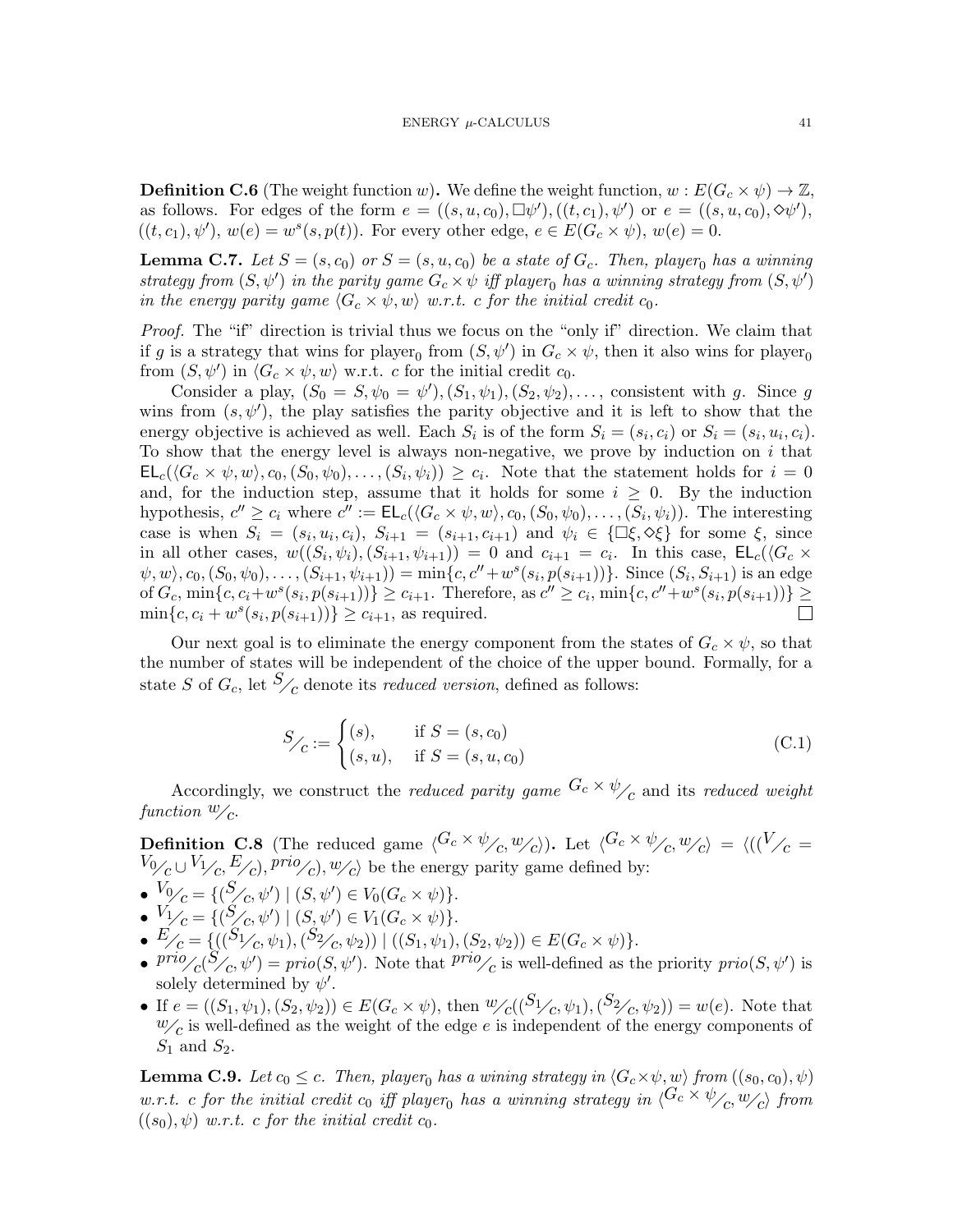As a step towards proving Lem. [C.9,](#page-40-1) we first prove Lem. [C.10.](#page-41-0)

<span id="page-41-0"></span>**Lemma C.10.** For  $i \geq 1$ , let  $((S_0, \psi_0) = ((s_0, c_0), \psi), \ldots, (S_{i-1}, \psi_{i-1}))$  be a path in  $\langle G_c \times$  $\psi, w$ . Then,  $S_{i-1}$  is of the form  $S_{i-1} = (s_{i-1}, u_{i-1}, c_{i-1})$  iff  $\psi_{i-1} = \Diamond \phi$ .

#### Proof of Lem. [C.10.](#page-41-0)

We prove the statement by induction on i. For  $i = 1$ , it holds that  $S_0 = (s_0, c_0)$ , and, since  $\psi_0 = \psi \in \mathcal{L}_{\mu}^{sys}$ , also  $\psi_0 \neq \infty$ . For the induction step, we show that the statement holds for  $i > 1$  while assuming that it holds for every  $1 \leq i_0 < i$ . If  $\psi_{i-1} = \diamond \phi$ , as  $\psi \in \mathcal{L}_{\mu}^{sys}$ , by the construction,  $\psi_{i-2} = \Box \Diamond \phi$ . By the induction hypothesis,  $S_{i-2} =$  $(s_{i-2}, c_{i-2})$  and hence,  $S_{i-1} = (s_{i-1}, u_{i-1}, c_{i-1})$ . For the other direction, assume that  $S_{i-1} = (s_{i-1}, u_{i-1}, c_{i-1})$ . Assume that the edge  $((S_{i-2}, \psi_{i-2}), (S_{i-1}, \psi_{i-1}))$  conforms to either of the first four cases in Def. [C.4,](#page-39-0) and note that in all of these cases,  $S_{i-2} = S_{i-1}$ . Hence,  $\psi_{i-2}$  has either of the following forms:  $\phi_1 \wedge \phi_2, \phi_1 \vee \phi_2, \eta X(\phi), X$ , where  $\eta \in {\{\mu, \nu\}}$ . Then, by the induction hypothesis,  $S_{i-2} = (s_{i-2}, c_{i-2}) = S_{i-1}$ , in contradiction to the assumption. Now, assume that the edge  $((S_{i-2}, \psi_{i-2}), (S_{i-1}, \psi_{i-1}))$  conforms to the fifth case in Def. [C.4.](#page-39-0) Then,  $\psi_{i-2} = \Diamond \psi_{i-1}$  and, by the induction hypothesis,  $S_{i-2} = (s_{i-2}, u_{i-2}, c_{i-2})$ . By the construction,  $S_{i-1} = (s_{i-1}, c_{i-1})$ , in contradiction to the assumption. Therefore, the edge  $((S_{i-2}, \psi_{i-2}), (S_{i-1}, \psi_{i-1}))$  conforms to the last remaining case in Def. [C.4](#page-39-0) and  $\psi_{i-2} = \Box \psi_{i-1}$ . Since  $\psi \in \mathcal{L}_{\mu}^{sys}$ , it follows that  $\psi_{i-1} = \Diamond \phi$ , as required.

We now turn to prove Lem. [C.9.](#page-40-1)

### Proof of Lem. [C.9.](#page-40-1)

"only if": First, we prove the "only if" statement. Assume that  $q$  is a strategy that wins for player<sub>0</sub> in  $\langle G_c \times \psi, w \rangle$  from  $((s_0, c_0), \psi)$  w.r.t. c for the initial credit  $c_0$ . We define a strategy for player<sub>0</sub> in  $\langle G_c \times \psi_{\angle c}, w_{\angle c} \rangle$ ,  $\mathscr{Y}_c$ , as follows. For  $i > 0$ , take a sequence of states in  $G_c \times \psi_{\mathcal{L}}$ ,  $((T_0, \psi_0) = ((s_0), \psi), \dots, (T_{i-1}, \psi_{i-1}))$ , that ends in a player<sub>0</sub> state, and each  $T_j$  is either  $T_j = (s_j)$  or  $T_j = (s_j, u_j)$ . If there are values  $c_1, \ldots, c_{i-1} \in ([0, c])^{i-1}$  such that the sequence,  $((S_0, \psi_0) = ((s_0, c_0), \psi), \ldots, (S_{i-1}, \psi_{i-1}))$ where for each  $0 < j \leq i-1$ ,  $S_j = (T_j, c_j)$ , is a prefix of a play in  $G_c \times \psi$ , consistent with  $g_j$  write  $g((S_0, \psi_0), \ldots, (S_{i-1}, \psi_{i-1})) = (S_i, \psi_i)$  and define  $g'_{\mathcal{C}}((T_0, \psi_0), \ldots, (T_{i-1}, \psi_{i-1})) =$  $(S_{i/c}, \psi_i)$ .

Let  $((T_0, \psi_0) = ((s_0), \psi), \ldots, (T_{i-1}, \psi_{i-1}))$  be a prefix in  $\langle G_c \times \psi_{\mathcal{L}}, w_{\mathcal{L}} \rangle$ , consistent with  $\mathscr{Y}_c$ . To prove that  $\mathscr{Y}_c$  is indeed a well-defined, winning strategy, we argue by induction on  $i \geq 1$ :

**Claim C.11.** There are unique  $c_1, ..., c_{i-1} \in ([0, c])^{i-1}$  such that  $(((T_0, c_0), \psi_0)$  $((s_0, c_0), \psi),((T_1, c_1), \psi_1), \ldots, ((T_{i-1}, c_{i-1}), \psi_{i-1}))$  is a prefix of a play in  $\langle G_c \times \psi, w \rangle$ , consistent with  $q$ .

Note that the above claim is immediate for  $i = 1$ . We prove that it holds for  $i > 1$ while assuming that it holds for every  $1 \leq j \leq i$ . By the induction hypothesis, there are unique  $c_1, \ldots, c_{i-2} \in ([0, c])^{i-2}$  such that  $(((T_0, c_0), \psi_0) = ((s_0, c_0), \psi), ((T_1, c_1), \psi_1), \ldots,$  $((T_{i-2}, c_{i-2}), \psi_{i-2})$  is a prefix consistent with g. (1) Consider the case where  $(T_{i-2}, \psi_{i-2})$ is a player<sub>1</sub> state. Since  $((T_{i-2}, c_{i-2}), \psi_{i-2})$  is also a player<sub>1</sub> state, by Def. [C.4,](#page-39-0) we have that either  $\psi_{i-2} = \Box \psi_{i-1}$  or  $\psi_{i-2} = \xi_1 \wedge \xi_2$ . Therefore, as  $\psi_{i-2} \neq \Diamond \psi_{i-1}$ , by Lem. [C.10,](#page-41-0)  $(T_{i-2}, c_{i-2}) = (s_{i-2}, c_{i-2})$ . Hence, by Def. [C.8](#page-40-2) and Def. [C.4,](#page-39-0) if  $\psi_{i-2} = \Box \psi_{i-1}$ , then  $T_{i-1} = (s_{i-2}, u_{i-1})$ , and otherwise,  $T_{i-1} = (s_{i-2}) = T_{i-2}$ . Moreover, in either case,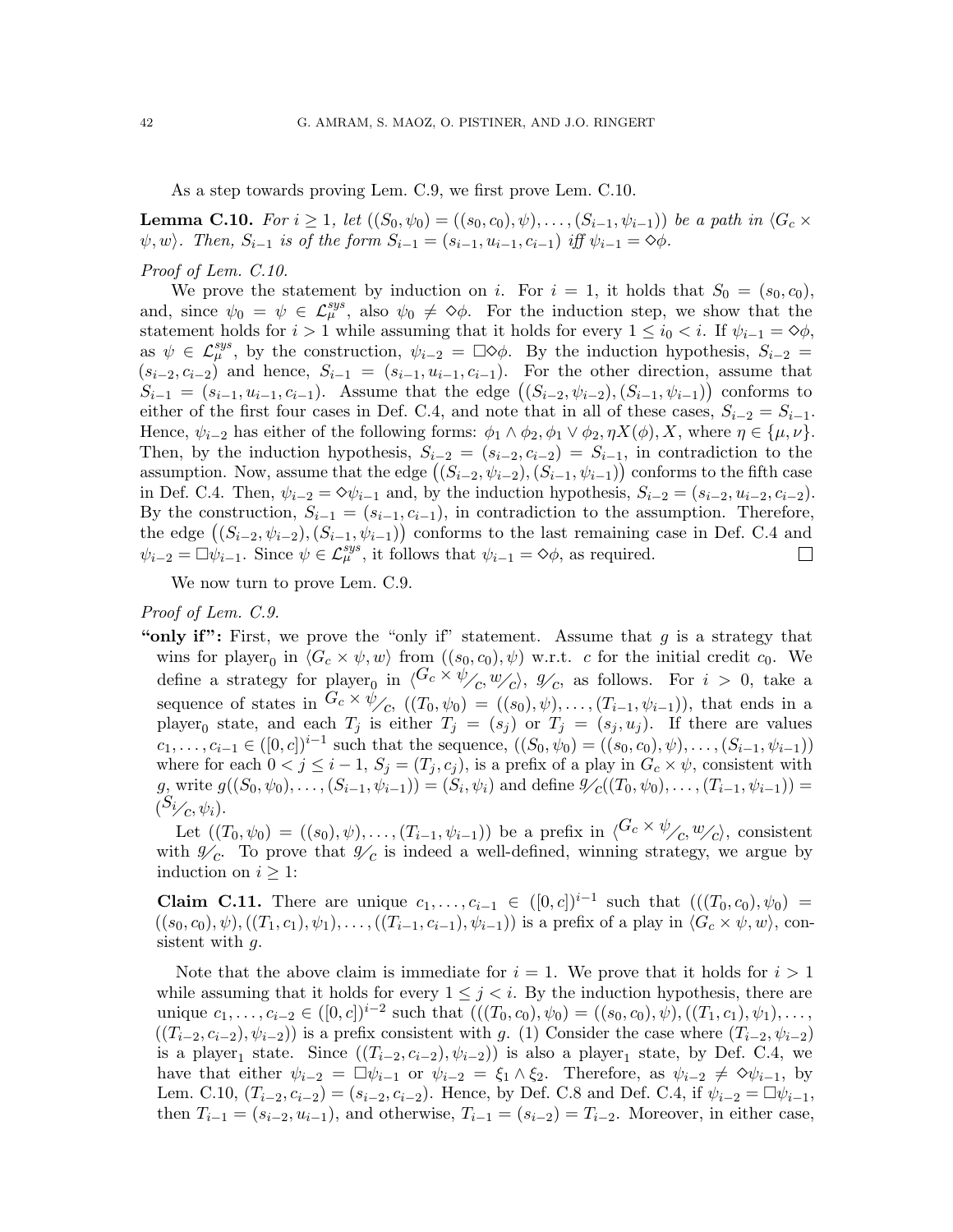$(S_{i-1}, \psi_{i-1}) = ((T_{i-1}, c_{i-2}), \psi_{i-1})$  is the only successor of  $((T_{i-2}, c_{i-2}), \psi_{i-2})$  in  $G_c \times \psi$  such that  $(S_{i-1}/c, \psi_{i-1}) = (T_{i-1}, \psi_{i-1})$ . Consequently,  $c_1, \ldots, c_{i-2}, c_{i-2}$  are unique values such that  $(((s_0, c_0), \psi),((T_1, c_1), \psi_1), \ldots,((T_{i-2}, c_{i-2}), \psi_{i-2}),((T_{i-1}, c_{i-2}), \psi_{i-1}))$  is a prefix of a play consistent with g. (2) Consider the case where  $(T_{i-2}, \psi_{i-2})$  is a player<sub>0</sub> state. Since  $(((s_0, c_0), \psi),((T_1, c_1), \psi_1), \ldots,((T_{i-2}, c_{i-2}), \psi_{i-2}))$  is a prefix of a play consistent with g, there exists  $((T_{i-1}, c_{i-1}), \psi_{i-1}) \in V(G_c \times \psi)$  such that  $g(((s_0, c_0), \psi), ((T_1, c_1), \psi_1), \dots,$  $((T_{i-2}, c_{i-2}), \psi_{i-2})) = ((T_{i-1}, c_{i-1}), \psi_{i-1}).$  As  $c_{i-1}$  is uniquely determined by g, it follows that  $c_1, \ldots, c_{i-2}, c_{i-1}$  are unique values such that  $(((s_0, c_0), \psi), ((T_1, c_1), \psi_1), \ldots,$  $((T_{i-2}, c_{i-2}), \psi_{i-2}), ((T_{i-1}, c_{i-1}), \psi_{i-1}))$  is consistent with g, as required.

Let  $\mathcal{O}_C = ((T_0, \psi_0) = ((s_0), \psi), (T_1, \psi_1), \dots)$  be a play in  $\langle G_c \times \psi_{\angle C}, w_{\angle C} \rangle$  consistent with  $\mathscr{Y}_c$ . A corollary of the above claim is that  $\mathscr{Y}_c$  corresponds to a unique play,  $\sigma =$  $(((T_0, c_0), \psi_0) = ((s_0, c_0), \psi), ((T_1, c_1), \psi_1), \ldots),$  in  $\langle G_c \times \psi, w \rangle$ , consistent with g. Since g. wins for player<sub>0</sub>, the play,  $\sigma$ , wins for player<sub>0</sub>. By Def. [C.8,](#page-40-2) for each  $j \geq 0$ ,  $\frac{prio}{c(T_j, \psi_j)} =$  $prio((T_j, c_j), \psi_j)$  and  $\psi_C((T_j, \psi_j), (T_{j+1}, \psi_{j+1})) = w(((T_j, c_j), \psi_j), (T_{j+1}, c_{j+1}), \psi_{j+1})).$ Therefore, the priorities and weights traversed along  $\mathcal{O}_c$  are the same as those in  $\sigma$ , hence  $\mathscr{O}_c$  wins for player<sub>0</sub> in  $\langle G_c \times \psi_{\ell} \rangle$ ,  $\psi_c$ ). This implies that  $\mathscr{Y}_c$  is a strategy that wins for player<sub>0</sub> in  $\langle G_c \times \psi_{\angle C}$ ,  $\psi_{\angle C}$  from  $((s_0), \psi)$ , as required.

"if": Second, we prove the "if" statement. Assume that  $\mathscr{Y}_c$  is a strategy that wins for player<sub>0</sub> in  $\langle G_c \times \psi_{\angle c}, w_{\angle c} \rangle$  from  $((s_0), \psi)$  w.r.t. c for an initial credit c<sub>0</sub>. We construct a strategy, g, that wins for player<sub>0</sub> in  $\langle G_c \times \psi, w \rangle$  from  $((s_0, c_0), \psi)$  w.r.t. c for the initial credit  $c_0$ . We construct g by  $g = \bigcup_{i=1}^{\infty} g_i$  where each  $g_i$  is a partial function  $g_i$ :  $(V(G_c \times \psi))^i \to V(G_c \times \psi)$ . We construct the functions  $g_1, g_2, \dots$  by induction. Take  $i > 0$ and assume that the functions  $g_1, \ldots, g_{i-1}$  have been defined. Take a sequence,  $((S_0, \psi_0)$  $((s_0, c_0), \psi), \ldots, (S_{i-1}, \psi_{i-1}),$  consistent with  $\bigcup_{k=1}^{i-1} g_k$ , where each  $S_j$  is either  $S_j = (s_j, c_j)$ or  $S_j = (s_j, u_j, c_j)$ . If  $(S_{i-1}, \psi_{i-1})$  is a player<sub>0</sub> state,  $g_i((S_0, \psi_0), \ldots, (S_{i-1}, \psi_{i-1}))$  is defined as follows. Write  $T_j = S_j$  for each  $j \leq i-1$  and  $\mathcal{Y}_c((T_0, \psi_0), \ldots, (T_{i-1}, \psi_{i-1})) =$  $(T_i, \psi_i)$ . Take the largest  $c_i$  such that  $((S_{i-1}, \psi_{i-1}), ((T_i, c_i), \psi_i)) \in E(G_c \times \psi)$ , and define  $g_i((S_0, \psi_0), \ldots, (S_{i-1}, \psi_{i-1})) = (S_i, \psi_i)$  where  $S_i = (T_i, c_i)$ .

To prove that  $g$  is indeed a winning strategy, we argue by induction on the length of the prefix,  $((S_0, \psi_0) = ((s, c_0), \psi), \ldots, (S_{i-1}, \psi_{i-1}))$ :

- <span id="page-42-0"></span>(1)  $((T_0, \psi_0), \ldots, (T_{i-1}, \psi_{i-1}))$  is consistent with  $\mathscr{Y}_c$ .
- <span id="page-42-2"></span>(2)  $\mathsf{EL}_c(\langle G_c \times \psi, w \rangle, c_0, (S_0, \psi_0), \ldots, (S_{i-1}, \psi_{i-1})) = \mathsf{EL}_c(\langle G_c \times \psi_{\angle C}, w_{\angle C}, c_0, (T_0, \psi_0), \ldots,$  $(T_{i-1}, \psi_{i-1}) = c_{i-1}.$
- <span id="page-42-1"></span>(3) If  $(S_{i-1}, \psi_{i-1})$  is a player<sub>0</sub> state, then  $g_i((S_0, \psi_0), \ldots, (S_{i-1}, \psi_{i-1}))$  is well-defined. That is, there exists  $T_i$  such that  $\mathcal{Y}_c((T_0, \psi_0), \ldots, (T_{i-1}, \psi_{i-1})) = (T_i, \psi_i)$ , and there exists  $c_i \in [0, c]$  such that  $((S_{i-1}, \psi_{i-1}), ((T_i, c_i), \psi_i)) \in E(G_c \times \psi)$ .

We leave it to the reader to verify that the above properties  $1 - 3$  $1 - 3$  hold for  $i = 1$  $i = 1$ . Properties [1](#page-42-0) - [2](#page-42-2) are immediate, and property [3](#page-42-1) holds by arguments similar to those in the general case where  $i > 1$ , yet simpler. We turn to prove that these properties hold for  $i > 1$  while assuming that they hold for every  $1 \leq i_0 < i$ .

We first prove property [1.](#page-42-0) By the induction hypothesis,  $((T_0, \psi_0), \ldots, (T_{i-2}, \psi_{i-2}))$ is consistent with  $\mathscr{Y}_c$ . If  $(S_{i-2}, \psi_{i-2})$  is a player<sub>1</sub> state, then the same applies to  $(T_{i-2}, \psi_{i-2})$ , and thus  $((T_0, \psi_0), \ldots, (T_{i-1}, \psi_{i-1}))$  is consistent with  $\mathscr{Y}_c$ . Otherwise, we have the case where both  $(S_{i-2}, \psi_{i-2})$  and  $(T_{i-2}, \psi_{i-2})$  are player<sub>0</sub> states. By property [3,](#page-42-1)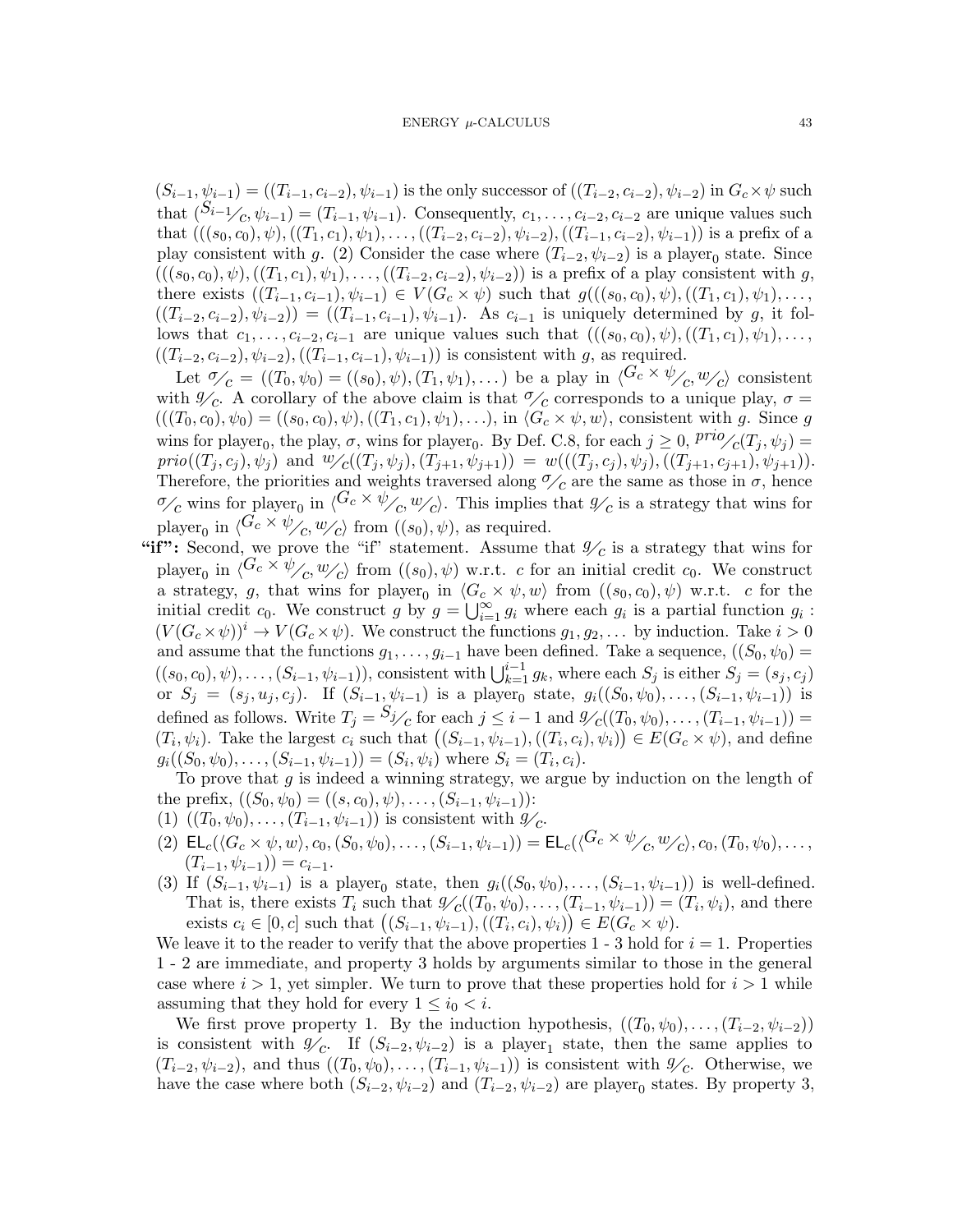$\mathscr{Y}_{c}((T_0,\psi_0),\ldots,(T_{i-2},\psi_{i-2})) = (T_{i-1},\psi_{i-1}).$  Therefore, it follows from the induction hypothesis that  $((T_0, \psi_0), \ldots, (T_{i-1}, \psi_{i-1}))$  is consistent with  $\mathscr{Y}_c$  in this case as well.

We now turn to prove property [2.](#page-42-2) By the induction hypothesis, it holds that  $EL_c(\langle G_c \times \psi, \cdot \rangle)$  $w\setminus c_0,(S_0,\psi_0),\ldots,(S_{i-2},\psi_{i-2})) = \mathsf{EL}_c(\langle^{G_c\times\psi}\!/\langle c,w_{\mathcal{C}}\rangle,c_0,(T_0,\psi_0),\ldots,(T_{i-2},\psi_{i-2})) =$  $c_{i-2}$ . First, consider the case where  $\psi_{i-2} \neq 0 \psi_{i-1}$ . By Lem. [C.10,](#page-41-0)  $S_{i-2} = (s_{i-2}, c_{i-2})$ , and by Def. [C.6](#page-40-0) and Def. [C.8,](#page-40-2)  $w((S_{i-2}, \psi_{i-2}), (S_{i-1}, \psi_{i-1})) = \frac{w}{c}((T_{i-2}, \psi_{i-2}), (T_{i-1}, \psi_{i-1})) =$ 0. Also, by Def. [C.4,](#page-39-0)  $c_{i-2} = c_{i-1}$ . Thus, the property holds in this case. Second, consider the remaining case where  $\psi_{i-2} = \Diamond \psi_{i-1}$ . In this case,  $(S_{i-2}, \psi_{i-2})$  is a player<sub>0</sub> state. By Lem. [C.10](#page-41-0) and Def. [C.4,](#page-39-0)  $S_{i-2} = (s_{i-2}, u_{i-2}, c_{i-2})$  and  $S_{i-1} = (s_{i-1}, c_{i-1})$ . Therefore, by Def. [C.6](#page-40-0) and Def. [C.8,](#page-40-2) we have that  $w((S_{i-2}, \psi_{i-2}), (S_{i-1}, \psi_{i-1})) = \psi_{\mathcal{L}}((T_{i-2}, \psi_{i-2}),$  $(T_{i-1}, \psi_{i-1}) = w^s(s_{i-2}, p(s_{i-1}))$ . This, together with the induction hypothesis, implies:

$$
\mathsf{EL}_c(\langle G_c \times \psi, w \rangle, c_0, (S_0, \psi_0), \dots, (S_{i-1}, \psi_{i-1})) =
$$
\n
$$
\mathsf{EL}_c(\langle G_c \times \psi_{\angle C}, w_{\angle C} \rangle, c_0, (T_0, \psi_0), \dots, (T_{i-1}, \psi_{i-1})) =
$$
\n
$$
\min\{c, c_{i-2} + w^s(s_{i-2}, p(s_{i-1}))\}.
$$

But, since  $\mathscr{Y}_{\mathcal{C}}$  wins for player<sub>0</sub> and, by property [1,](#page-42-0)  $(T_0, \psi_0), \ldots, (T_{i-1}, \psi_{i-1})$  is consistent with  $\mathscr{Y}_c$ , we have that  $\hat{c} = \min\{c, c_{i-2} + w^s(s_{i-2}, p(s_{i-1}))\} \geq 0$ . Also, by the construction, ĉ is the maximal value such that  $(((s_{i-2}, u_{i-2}, c_{i-2}), \psi_{i-2}), ((s_{i-1}, c), \psi_{i-1})) \in E(G_c \times \psi)$ . Thus, by the definition of  $g_{i-1}$ , we obtain that  $c_{i-1} = \hat{c}$ , which concludes the proof for property [2.](#page-42-2)

To prove property [3,](#page-42-1) first note that the existence of  $(T_i, \psi_i)$  such that  $\mathscr{Y}_{\mathcal{C}}((T_0, \psi_0), \ldots,$  $(T_{i-1}, \psi_{i-1}) = (T_i, \psi_i)$  follows immediately from property [1,](#page-42-0) as  $((T_0, \psi_0), \ldots, (T_{i-1}, \psi_{i-1}))$ is consistent with  $\mathscr{Y}_c$ . Thus, it remains to prove that for some  $c_i$ ,  $((S_{i-1}, \psi_{i-1}), ((T_i, c_i), \psi_i))$  $\in E(G_c \times \psi)$ . First, consider the case where  $\psi_{i-1} \neq \Diamond \psi_i$ . By Lem. [C.10,](#page-41-0)  $S_{i-1} = (s_{i-1}, c_{i-1})$ . Thus, by Def. [C.4](#page-39-0) and Def. [C.8,](#page-40-2) since  $(S_{i-1}, \psi_{i-1})$  is a player<sub>0</sub> state, it holds that  $T_{i-1} =$  $(s_{i-1}) = T_i$ , and for  $c_i := c_{i-1}$ ,  $((s_{i-1}, c_{i-1}), \psi_{i-1}), ((s_{i-1}, c_i), \psi_i)) \in E(G_c \times \psi)$ . Second, consider the remaining case where  $\psi_{i-1} = \Diamond \psi_i$ . By Lem. [C.10,](#page-41-0)  $S_{i-1} = (s_{i-1}, u_{i-1}, c_{i-1}),$ hence  $T_{i-1} = (s_{i-1}, u_{i-1})$ . Since  $((T_{i-1}, \diamond \psi_i), (T_i, \psi_i)) \in E(G_c \times \psi_{\angle C})$ , it follows from Def. [C.8](#page-40-2) that  $T_i = (s_i)$ . By Def. [C.4](#page-39-0) and Def. [C.1,](#page-37-1) it holds that for every  $c' \in [0, c]$ ,  $((s_{i-1}, u_{i-1}, c_{i-1}), \Diamond \psi_i), ((s_i, c'), \psi_i)) \in E(G_c \times \psi)$  iff  $\min\{c, c_{i-1} + w^s(s_{i-1}, p(s_i))\} \geq c'.$ Thus, it is sufficient to show that  $\min\{c, c_{i-1} + w^s(s_{i-1}, p(s_i))\} \geq 0$ . By property [2,](#page-42-2) we have that  $c_{i-1} = \mathsf{EL}_c(\langle G_c \times \psi_{\angle_C}, w_{\angle_C} \rangle, c_0, (T_0, \psi_0), \ldots, (T_{i-1}, \diamond \psi_i)).$  Moreover, by Def. [C.8,](#page-40-2)  $w_{\mathcal{L}}((T_{i-1}, \diamond \psi_i), (T_i, \psi_i)) = w_{\mathcal{L}}'((s_{i-1}, u_{i-1}), \diamond \psi_i), ((s_i), \psi_i)) = w^s(s_{i-1}, p(s_i)).$  Thus,  $\min\{c, c_{i-1} + w^s(s_{i-1}, p(s_i))\} = \mathsf{EL}_c(\langle G_c \times \psi_{\angle C}, w_{\angle C}, c_0, (T_0, \psi_0), \dots, (T_i, \psi_i)\rangle$ . Since  $\mathscr{Y}_C$ wins for player<sub>0</sub> and the prefix  $((T_0, \psi_0), \ldots, (T_i, \psi_i))$  is consistent with  $\mathscr{Y}_c$ , it follows that  $\min\{c, c_{i-1} + w^s(s_{i-1}, p(s_i))\} \ge 0$ , as required.  $\Box$ 

We can now conclude that the graph  $G_c \times \psi_{\mathcal{L}}$  simulates the WGS  $G^w$ . By Lem. [C.2,](#page-38-0) Cor. [C.5,](#page-39-2) Lem. [C.7](#page-40-3) and Lem. [C.9,](#page-40-1) the following holds:

<span id="page-43-0"></span>**Corollary C.12.** Take a finite upper bound,  $c \in \mathbb{N}$ , and  $c_0 \leq c$ . Then, the system has a winning strategy in the WGS  $G^w$  from s w.r.t. c for the initial credit  $c_0$ , iff player<sub>0</sub> has a winning strategy in the energy parity game  $\langle G_c \times \psi_{\langle c, w_{\langle c \rangle}} \rangle$  from  $((s), \psi)$  w.r.t. c for the initial credit  $c_0$ .  $\Box$ 

The crux of the reduction, which allows us to conclude the sufficiency of the upper bound specified in Thm. [4.1,](#page-15-0) is that the energy parity game  $\langle G_c \times \psi_{\ell_2}, w_{\ell_2} \rangle$ , defined in